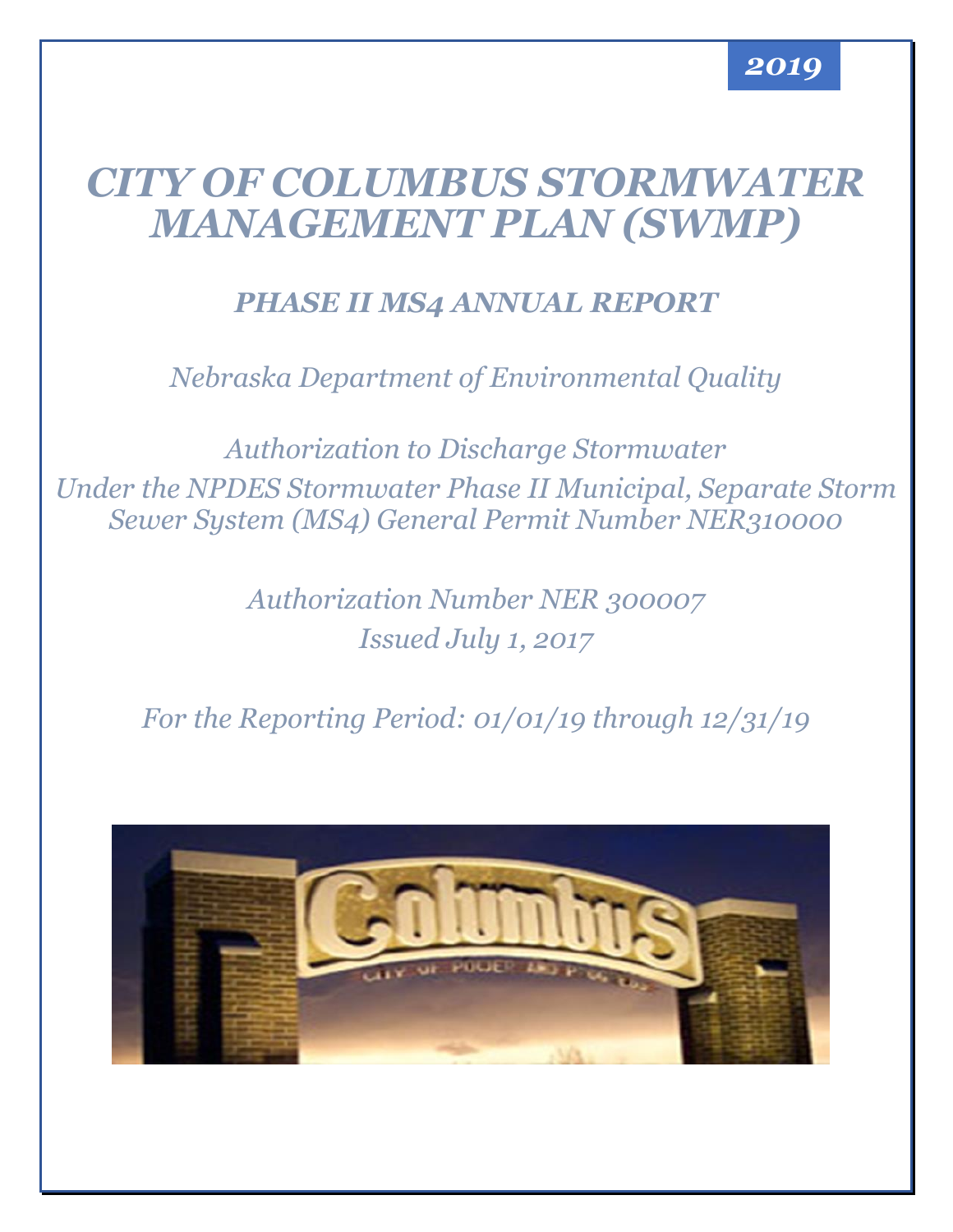*March 18, 2019*

*Ryan Joe, Stormwater Coordinator 1200 N St. Suite 400 Lincoln, NE 68509-8922 RE: City of Columbus NPDES Annual Report 2019*

*Ryan:*

*Enclosed is the City of Columbus 2018 NPDES Phase II General Permit NER3000007 Annual Report.*

*In January of 2020, the City of Columbus underwent an audit from the NDEE. During the audit, there was discussion about the removal of the branded products and of our issues with the Small Lot Inspections.* 

*In 2019, the City of Columbus made some minor changes to their Stormwater Management Plan (SWMP). One of the changes that were made is the decision to remove the branded material from Minimum Control Measure (MCM) 1.1. The influencing factor on this decision was that the branded materials being handed out were not being accepted well. We will work on finding another way to help educate and promote stormwater awareness to the public to replace this.*

*The other change was the implementation in late 2018 of the Small Lot Notice of Intent and their inspections under Minimum Control Measure (MCM) 4.3.2. The Engineering Project Manager began working with the Community Development Department on conducting the inspections. During our meeting with the NDEE it was suggested that maybe reducing the percentage that needed to be inspected from 100% to something more manageable. Therefore, we reduced percentage from 100% to 75% and feel that will be attainable moving forward for 2020.*

*If you need anything, further or have any questions, please feel free to contact me at my office 402-562-4237 or on my cell phone 402-910 6817*

*Sincerely,*

*David D. Boswell*

*Engineering Project Manager*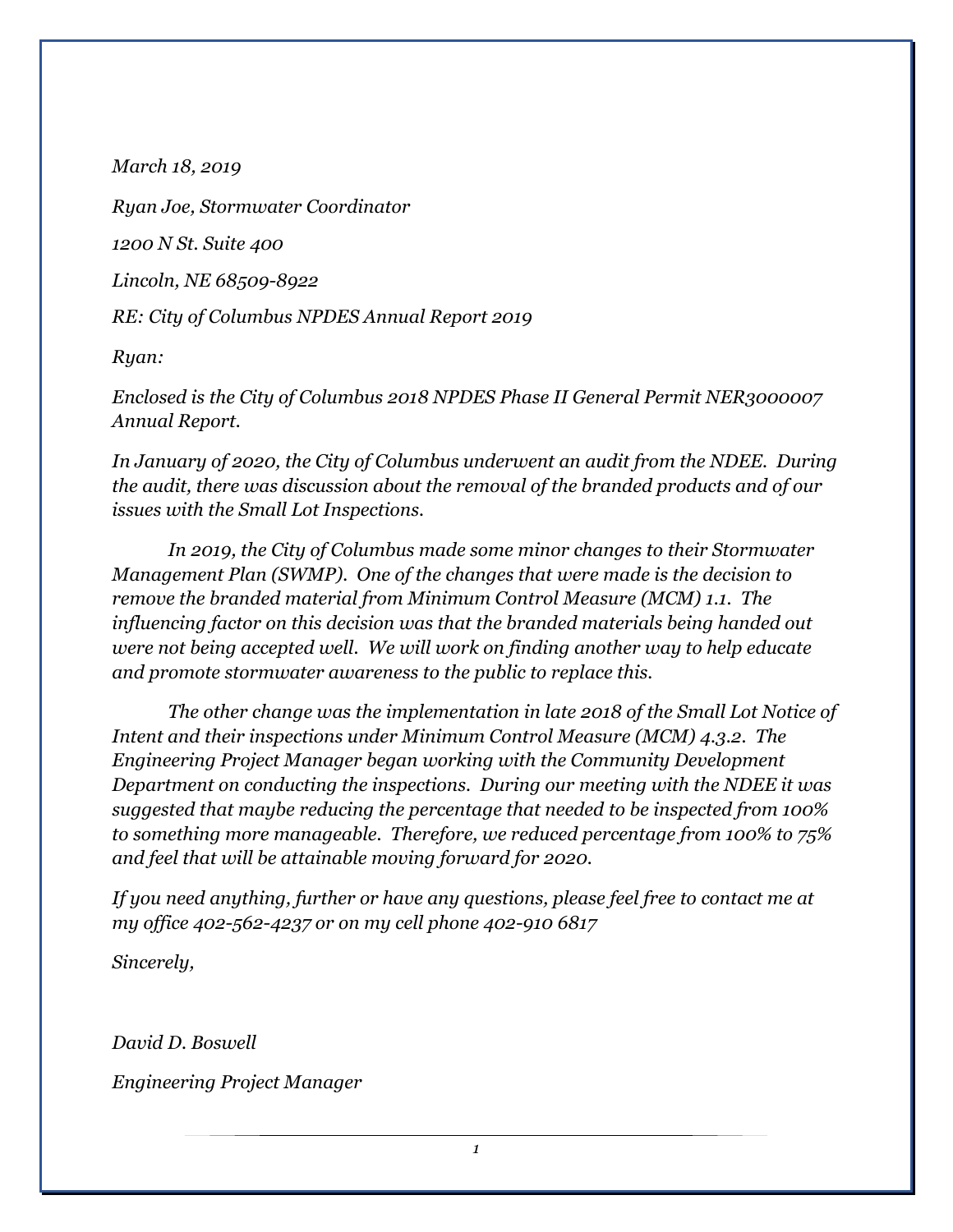#### *INDEX*

| MCM#1: BMP 1: Develop, Maintain and Distribute Current Education Materials11                                 |  |
|--------------------------------------------------------------------------------------------------------------|--|
|                                                                                                              |  |
|                                                                                                              |  |
|                                                                                                              |  |
|                                                                                                              |  |
|                                                                                                              |  |
|                                                                                                              |  |
|                                                                                                              |  |
|                                                                                                              |  |
|                                                                                                              |  |
|                                                                                                              |  |
|                                                                                                              |  |
|                                                                                                              |  |
| MCM #4: BMP 1: Maintenance, Implementation, and Enforcement of Erosion and Sediment Control<br>Authority. 35 |  |
|                                                                                                              |  |
|                                                                                                              |  |
|                                                                                                              |  |
|                                                                                                              |  |
|                                                                                                              |  |
|                                                                                                              |  |
|                                                                                                              |  |
|                                                                                                              |  |
|                                                                                                              |  |
|                                                                                                              |  |
|                                                                                                              |  |
|                                                                                                              |  |
|                                                                                                              |  |
|                                                                                                              |  |
|                                                                                                              |  |
|                                                                                                              |  |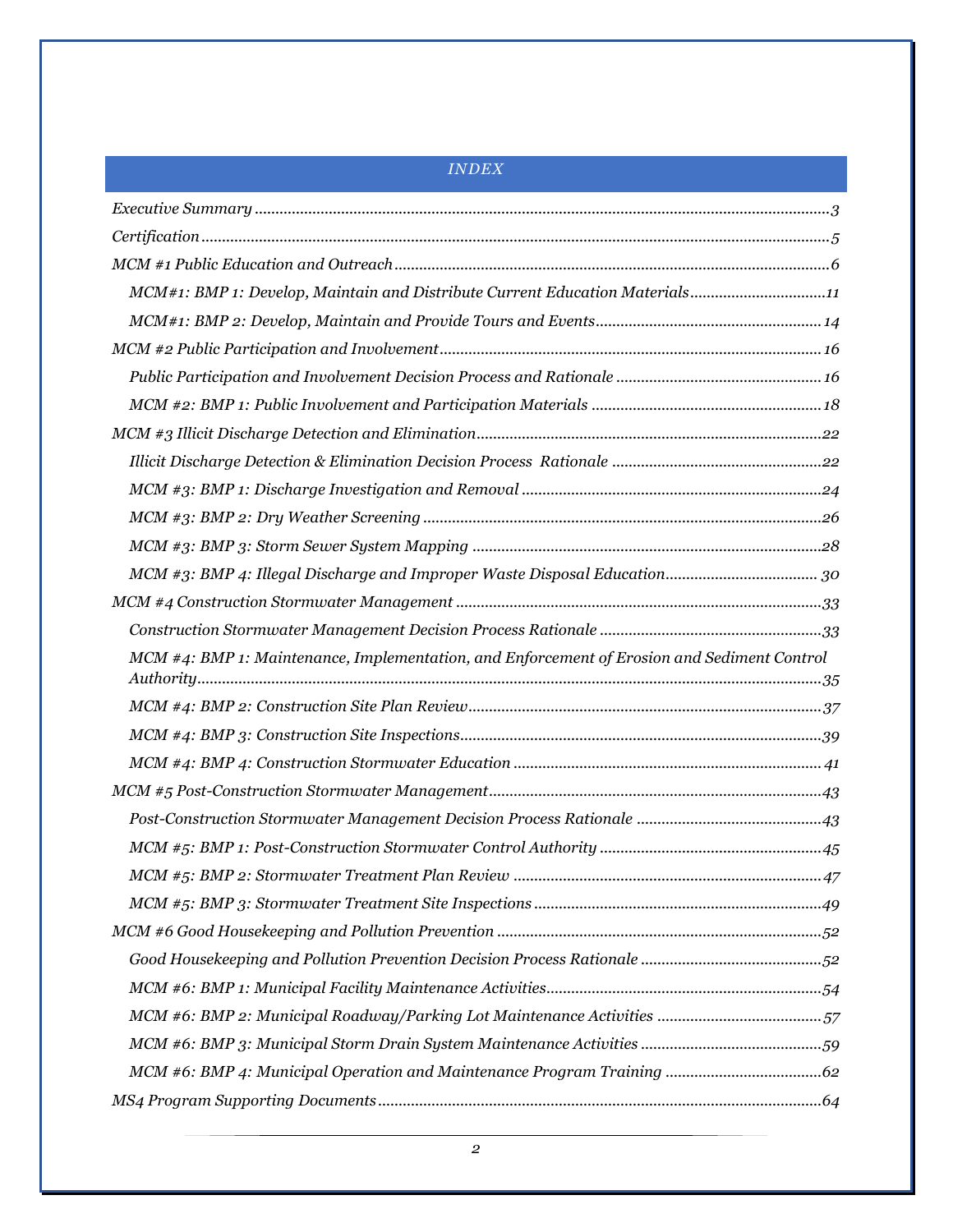#### *EXECUTIVE SUMMARY*

<span id="page-3-0"></span>*This Stormwater Management Plan (SWMP) documents commitments by the City of Columbus to implement stormwater management procedures and practices. The City of Columbus is required to maintain compliance with a National Pollution Discharge Elimination System (NPDES) permit issued by Nebraska Department of Environment and Energy (NDEE) that regulates the quality of stormwater runoff from the community. The Federal Clean Water Act establishes authority and the required compliance that NDEE enforces. Reducing the risk of stormwater pollution in local receiving waters by way of non-point source discharges is the purpose of the NPDES permit. Our NPDES Permit number NER300000 was issued to the City of Columbus in July of 2005. Updated NPDES Permit number NER 310000 was issued July 1, 2017.*

*Procedures have been developed to comply with each of the six Minimum Control Measures (MCM's) stated in the permit. These MCM procedures and activities are reviewed by the NDEQ as part of the annual reporting process and are defined as follows:*

- *Public Education and Outreach (MCM #1) was accomplished by using social media and cooperative programs with the UNL Extension Agency. Pamphlets were also handed out at the local Home Builders Show as well.*
- *Public Involvement and Participation (MCM #2) was accomplished by keeping individual Storm Water Manuals updated and published on the cities web site.*
- *Illicit Discharge Detection and Elimination (MCM #3) the manual was updated as well as the required outfalls were observed.*
- *Construction Site Storm Water Runoff Control (MCM #4) was accomplished by handing out pamphlets to General Contractors and Home Builders as well as site visits.*
- *Post-Construction (MCM #5) was updated as well as visits with contractors about the updated material. In addition, additional pamphlets were handed out.*
- *Good Housekeeping & Prevention (MCM #6) had training done as well as 100% of the cities sites were evaluated for high priority control.*

*This SWMP document is organized to communicate required regulatory compliance information to NDEE and EPA. The outline of the document is consistent throughout and is written in a manner to satisfy specific wording of the NPDES permit. References, Assignments, Frequencies and Measurable Goals are all clearly documented to successfully achieve the requirements of the NPDES permit.*

*The SWMP document outlines strategy details that are defined within program supporting documents. The details in these documents are not included in the SWMP except by reference for*  each strategy. The content that must be addressed within the supporting documents is clearly *outlined by the activities of Program Defining Strategies. These Strategies are intended to provide integration between NPDES permit requirements, SWMP document content and Annual Reporting.*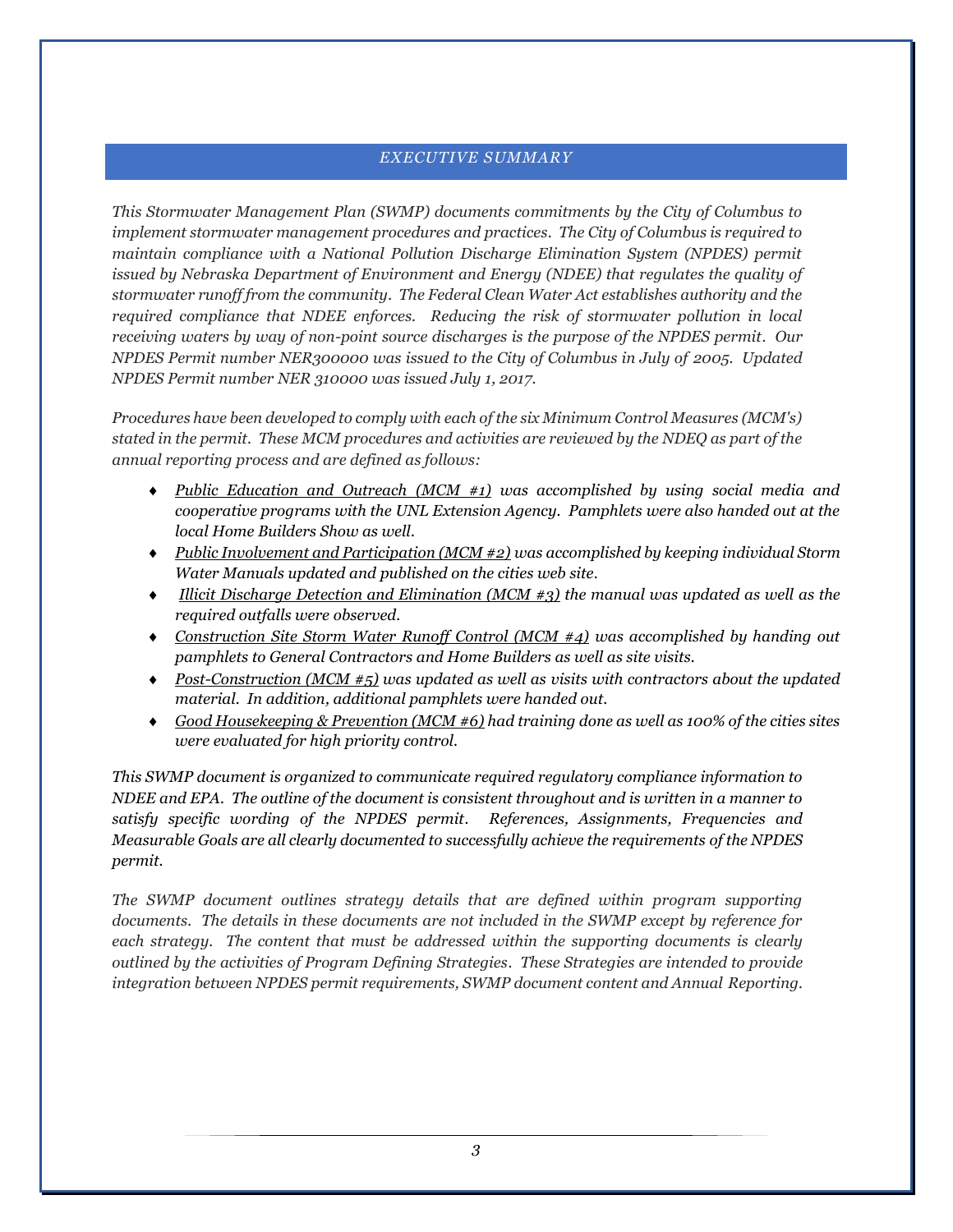#### *EXECUTIVE SUMMARY (CONTINUED)*

*In 2019, the City of Columbus went through a change in the position of Street Superintendent along with the flooding that occurred in the spring. Which hindered us in regards to accomplishing our goals for MCM 6.3.2 The Engineering Project Manager and the Street Superintendent have been working to form a plan to get the City back up to where it should be in regards to MCM 6.3.2.*

*Finally, this document is made available for the public to view on the Cities web site. The public understands of the program and their active participation with it is important to accomplishing the purpose of theSWMP.*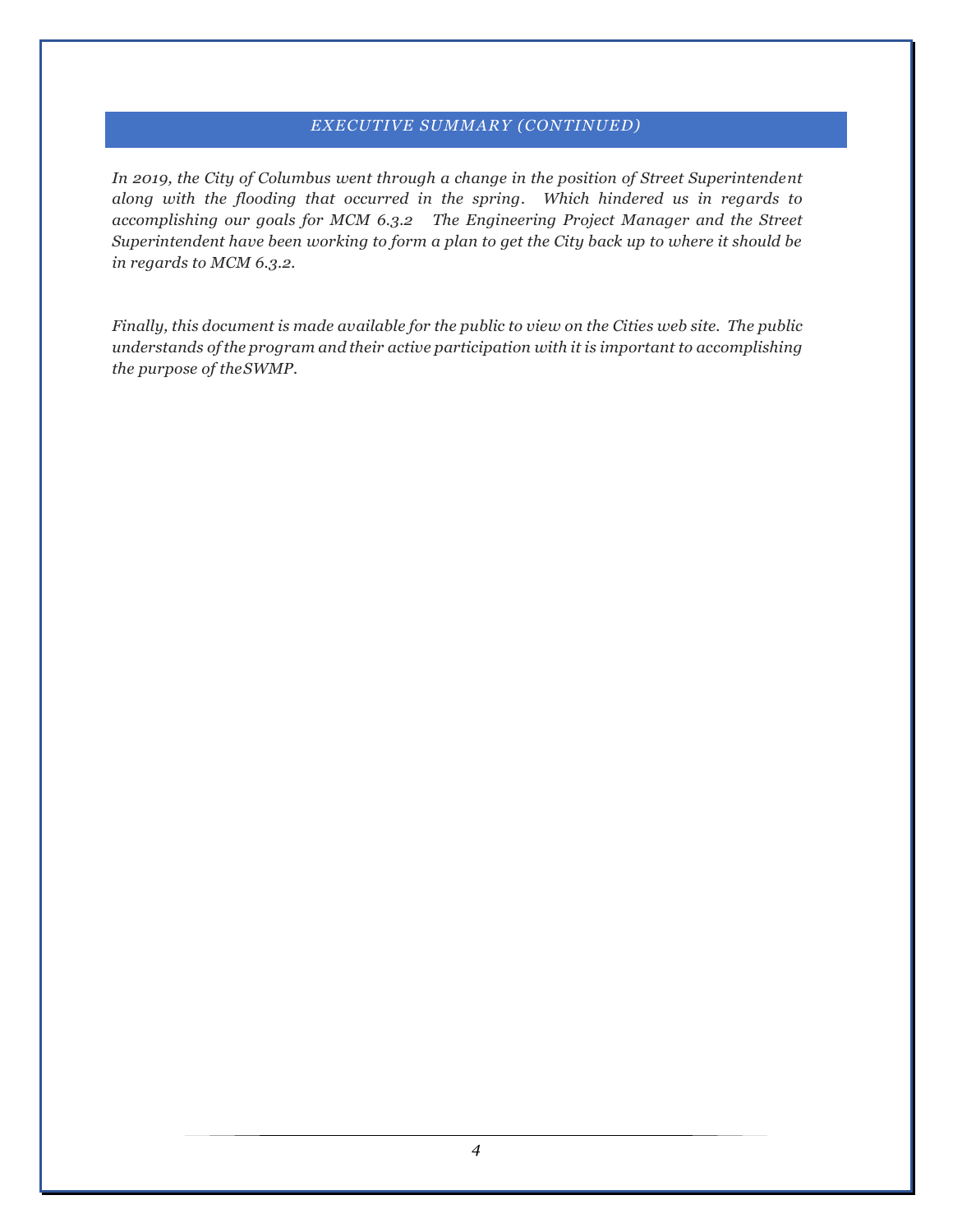#### *CERTIFICATION*

<span id="page-5-0"></span>*I certify under penalty of law that this document and all attachments were prepared under my direction or supervision in accordance with a system designed to assure that qualified personnel properly gathered and evaluated the information submitted. Based on my inquiry of the person or persons who manage the system, or those persons directly responsible for gathering the information submitted, this document is, to the best of my knowledge and belief, true, accurate, and complete. I am aware that there are significant penalties for submitting false information, including the possibility of fine and imprisonment for knowing violations.*

*\_\_\_\_\_\_\_\_\_\_\_\_\_\_\_\_\_\_\_\_\_\_\_\_ \_\_\_\_\_\_\_\_\_\_\_\_\_\_\_*

*Tara Vasicek, City Administrator Date*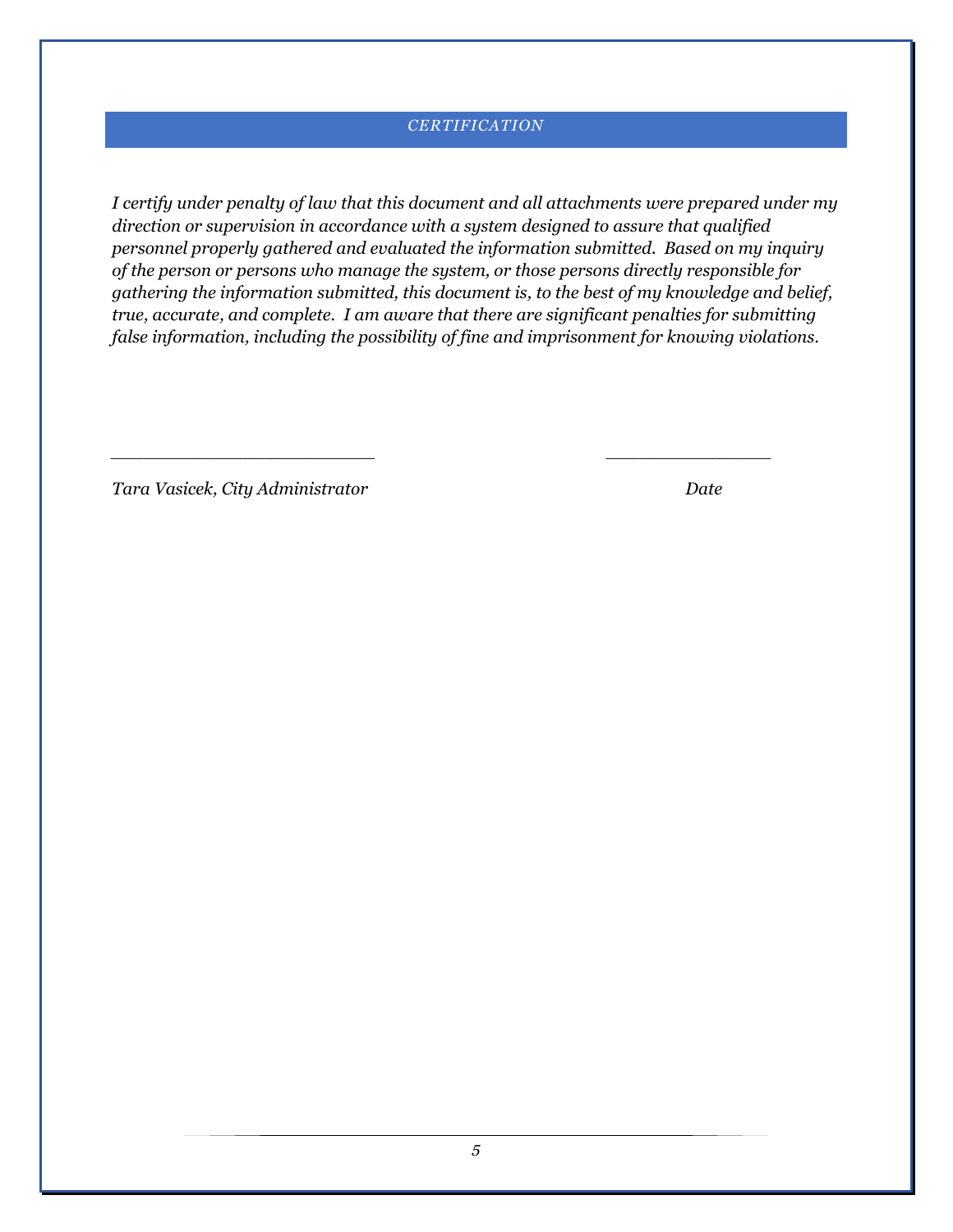#### *MCM #1 PUBLIC EDUCATION AND OUTREACH*

#### <span id="page-6-0"></span>*PUBLIC EDUCATION AND OUTREACH DECISION PROCESS AND RATIONALE*

*The purpose of this Minimum Control Measure (MCM) is to educate the public on the benefits of keeping our receiving waters clean of pollutants. An informed public can make a significant reduction for pollutants that enter our stormwater systems. Multiple media forms are used to convey this information. Which includes Social Media, Websites, Radio, Household Awareness Surveys, and more all play a role in this process.*

*The City of Columbus informs individuals and households by public awareness surveys. Once the results of the survey are in, a pamphlet of information discussing common household stormwater pollution topics is distributed to each utility customer.* 

#### *How will the City of Columbus inform individuals and groups on how to become involved in the stormwater program and activities?*

*The City of Columbus Stormwater Division has a website and an email address listed on the City's webpage. Also, on the NebraskaH2O.org website. When events are scheduled, a press release is sent out to the public.*

### *Who is the target audience for the city of Columbus education and outreach program that are likely to have stormwater quality impacts and why are they the target audience?*

*The City of Columbus has chosen the following target audiences for our education and outreach program that are likely to have stormwater quality impacts: Home Owners, Pet Owners, Lawn and Garden Care, Property Owners, Automobile Dealers/Mechanics/Detailers, Construction Site Operators/Home Builders/Contractors and Engineers/Developers/Realtors. These target audiences was chosen due to the impact of their activities and their availability to be reached.*

#### *What are the target pollutant sources the City of Columbus Public Education and Outreach program is designed to address?*

*The target audiences have been designated to address different types of non-point source pollution through the Public Education and Outreach (PEO) Program. They are household hazardous wastes, pet waste, oil and other fluids from automobiles, and grass clippings are some of examples.*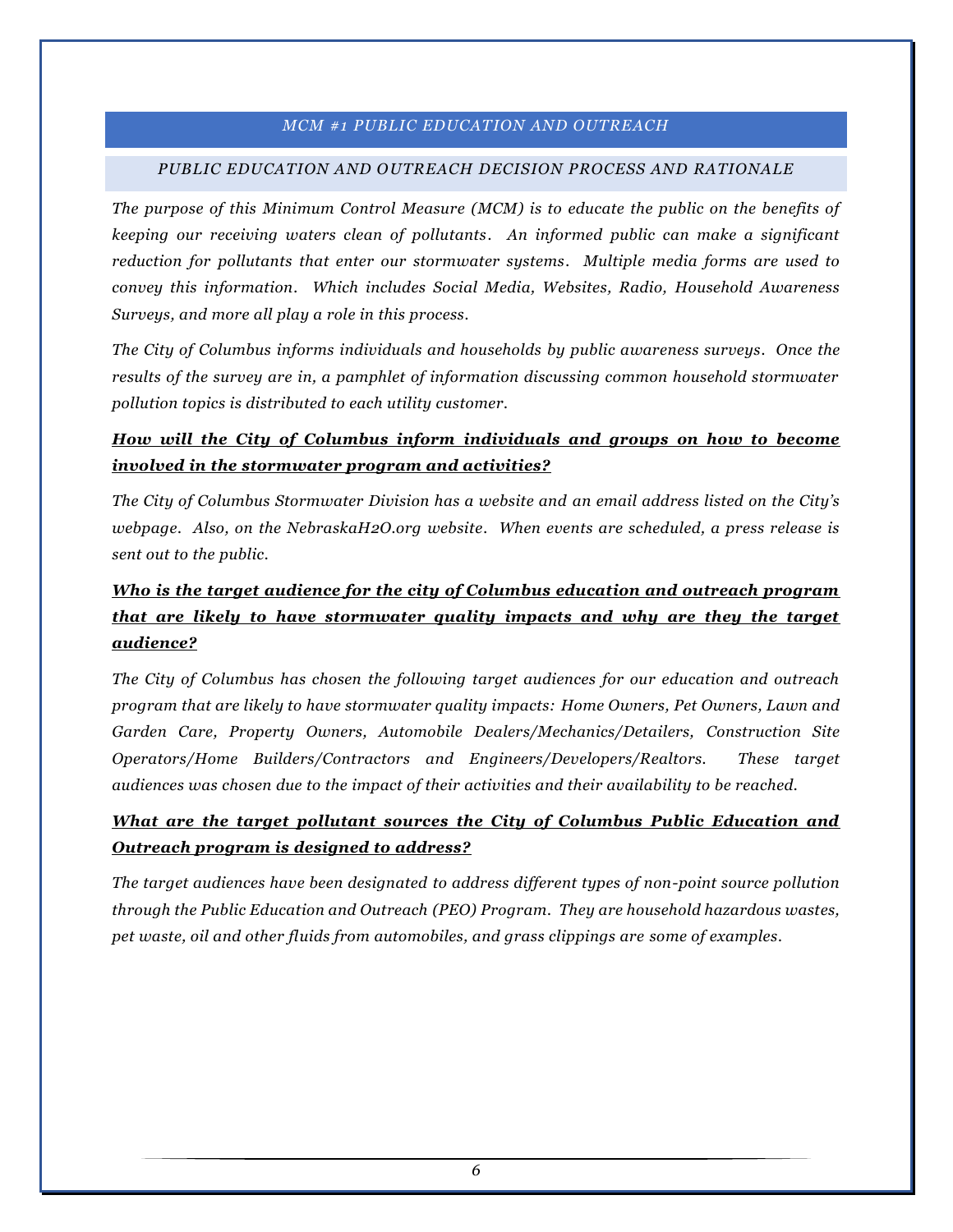### *What is the City of Columbus Public Education and Outreach strategy? What mechanisms used to reach the target audience, and how many people are expected to be reached by the program each year?*

*The City of Columbus's Public Education and Outreach (PEO) Program has the ability to utilize an array of formats to reach the public. Previously, the City has collaborated with other Nebraska H20 communities and the UNL Extension Office, Radio PSA's, Stormwater Pamphlets, Facebook posts, Press Releases, and newspaper articles. The City has the goal of eventually reaching all age groups and genders utilizing these various media platforms.*

### *Who is responsible for the overall management and implementation of the City of Columbus Public Education and Outreach program and its activities?*

*The City of Columbus Engineering Project Manager is responsible for overall management and implementation of the City's education and outreach program. The Engineering Project Manager can be found at the Engineering Department and reached at 402-562-4237*

#### *How will the City of Columbus evaluate the success of the education and outreach program and how were the measurable goals identified?*

*The City of Columbus evaluates the success of the education and outreach program by implementing effectiveness measures for each BMP that will be met and acknowledged for each reporting period . These measures are meant to be a guide and measuring stick for each BMP and proof progress for that item.*

*This Municipal Separate Storm Sewer Systems (MS4) Public Education and Outreach (PEO) Strategy is a targeted approach to delivering education, training and public involvement and is tailored to target audiences and groups of individuals that may influence stormwater quality associated with municipal stormwater runoff. The City of Columbus can have a significant influence on the education and training provided to Municipal Employees, Engineering Consultants, Contractors, Sub contractors and General Public by delivering public education and outreach activities. By focusing on the target audiences described in the PEO Strategy, the City of Columbus can best develop awareness of stormwater BMP's, increase knowledge about recommended and required BMP's and develop skills for correctly implementing BMP's.*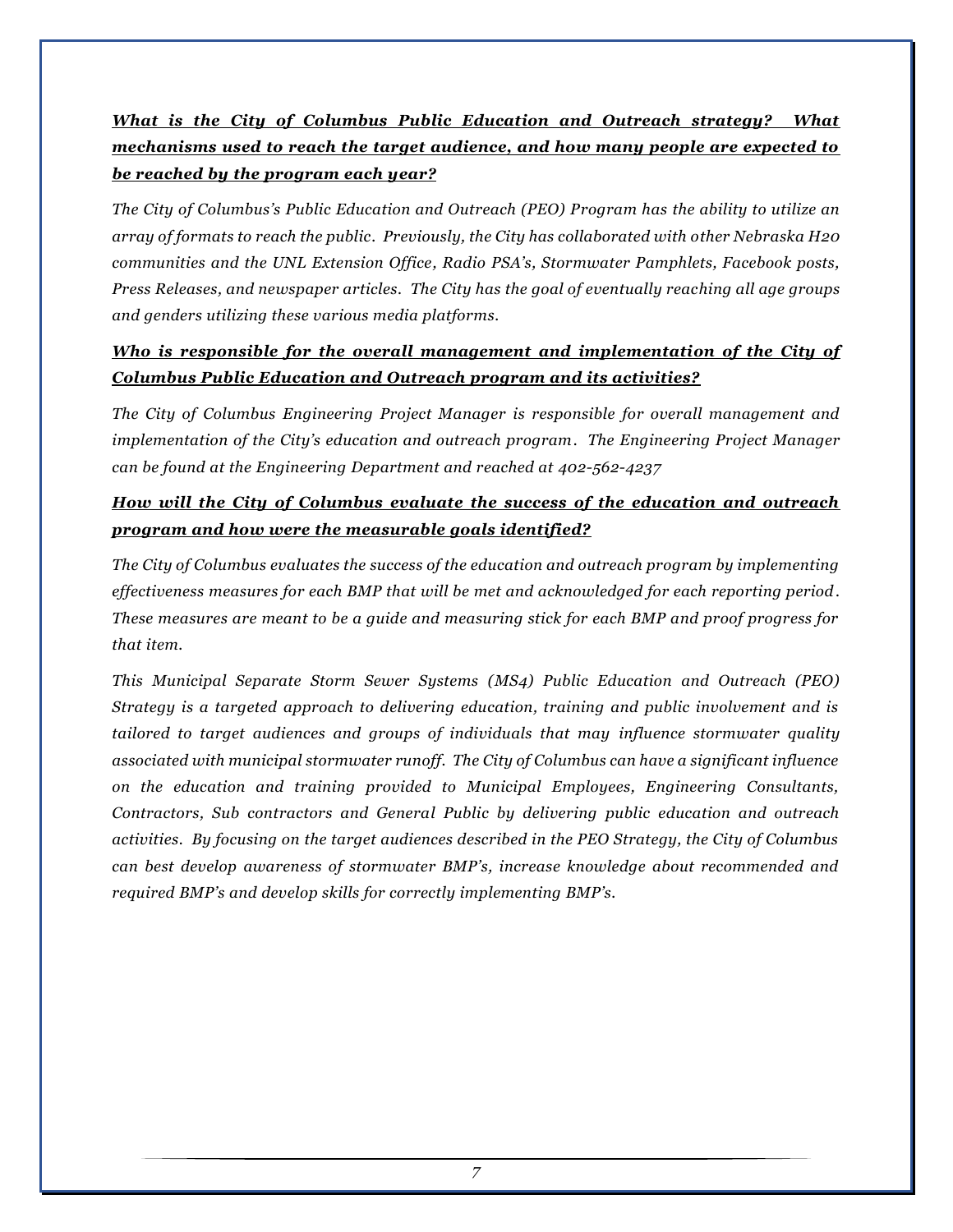*PEO Strategy Goal 1: Educate and train Municipal Employees, Engineering Consultants, Contractors/Sub Contractors, and General Public to follow recommended and required BMP's and the steps that the targeted audience can take to reduce stormwater pollution.*

*PEO Strategy Goal 2: Utilize a combination of appropriate strategies to reach target audiences that can implement Stormwater BMP's.*

*PEO Strategy Goal 3: Inform the public about how to participate in environmental stewardship opportunities, review the SWMP and report about illicit discharges and other municipal stormwater pollution concerns.*

*PEO Strategy BMP's: The PEO Strategy Goals are supported by the PEO Strategy BMP's described throughout the Stormwater Management Plan (SWMP). The following PEO Strategy BMP's provide details about how the City of Columbus will accomplish the goals.*

- *BMP 1.1: Deliver stormwater education materials that are tailored, current and relevant to the SWMP.*
- *BMP 1.2: Deliver stormwater training and events that is tailored, current, and relevant to the SWMP.*
- *BMP 1.3: Maintain public review, comment, and input resources that support the SWMP.*
- *BMP 1.4: Support the notification from the target audience about the SWMP and pollution problems affecting stormwater quality.*
- *BMP 3.4: Deliver education about the impact of illicit discharges, common types of illicit discharges and response procedures when illicit discharges are identified.*
- *BMP 4.4: Deliver education about the impact of construction related stormwater pollution construction site erosion, sediment and good housekeeping BMP's, enforcement and inspection requirements.*
- *BMP 5.2: Deliver education about planning and design BMP's required to treat stormwater runoff from new and re development.*
- *BMP 6.3: Deliver education about the impact of maintenance and facility operations on stormwater, operation BMP's, inspection, and enforcement requirements.*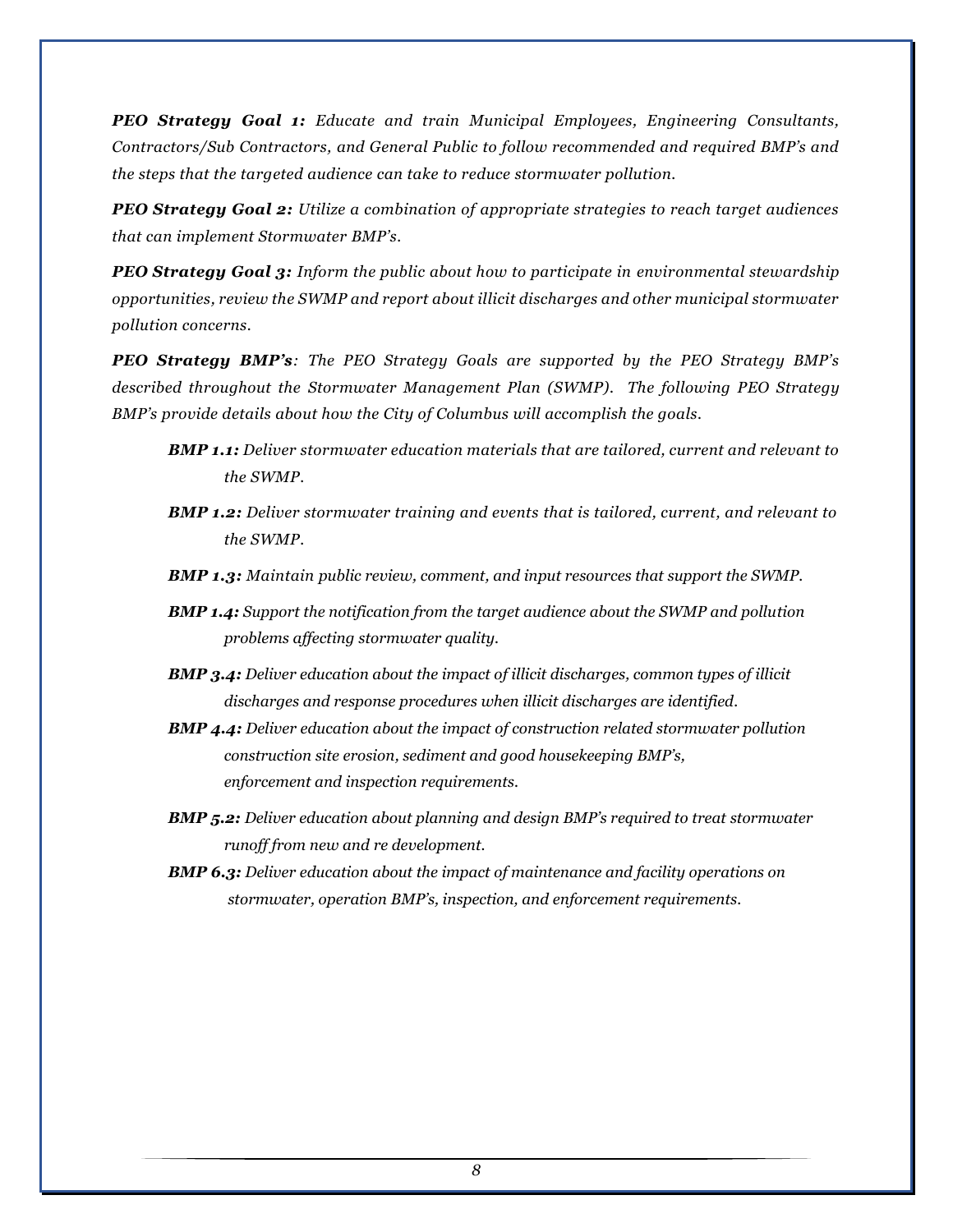*PEO Strategy Defining Activities: The PEO Strategy BMP's are defined by a set of materials and efforts that the City of Columbus maintains. The SWMP tables define each BMP with descriptions, target audiences, messages, methods/resources as well as dates materials were last provided and when they are next due. The defining activity tables follow the same general format shown below.*

| Description | Target   | Messages | Methods/Resources | <b>Last Provided</b> | Due Next |
|-------------|----------|----------|-------------------|----------------------|----------|
|             | Audience |          |                   |                      |          |

*PEO Strategy Implementation Activities: The PEO Strategy BMP's are measured by as a set of goals that the City of Columbus implements. The SWMP table lists the goals for the activity, a measure for evaluation and assessment, as well as the reporting for annual performance that is compared against the evaluation and assessment targets. The implementation tables follow the same general format shown below.*

| Goals: |            | Evaluation and   Annual Performance |
|--------|------------|-------------------------------------|
|        | Assessment |                                     |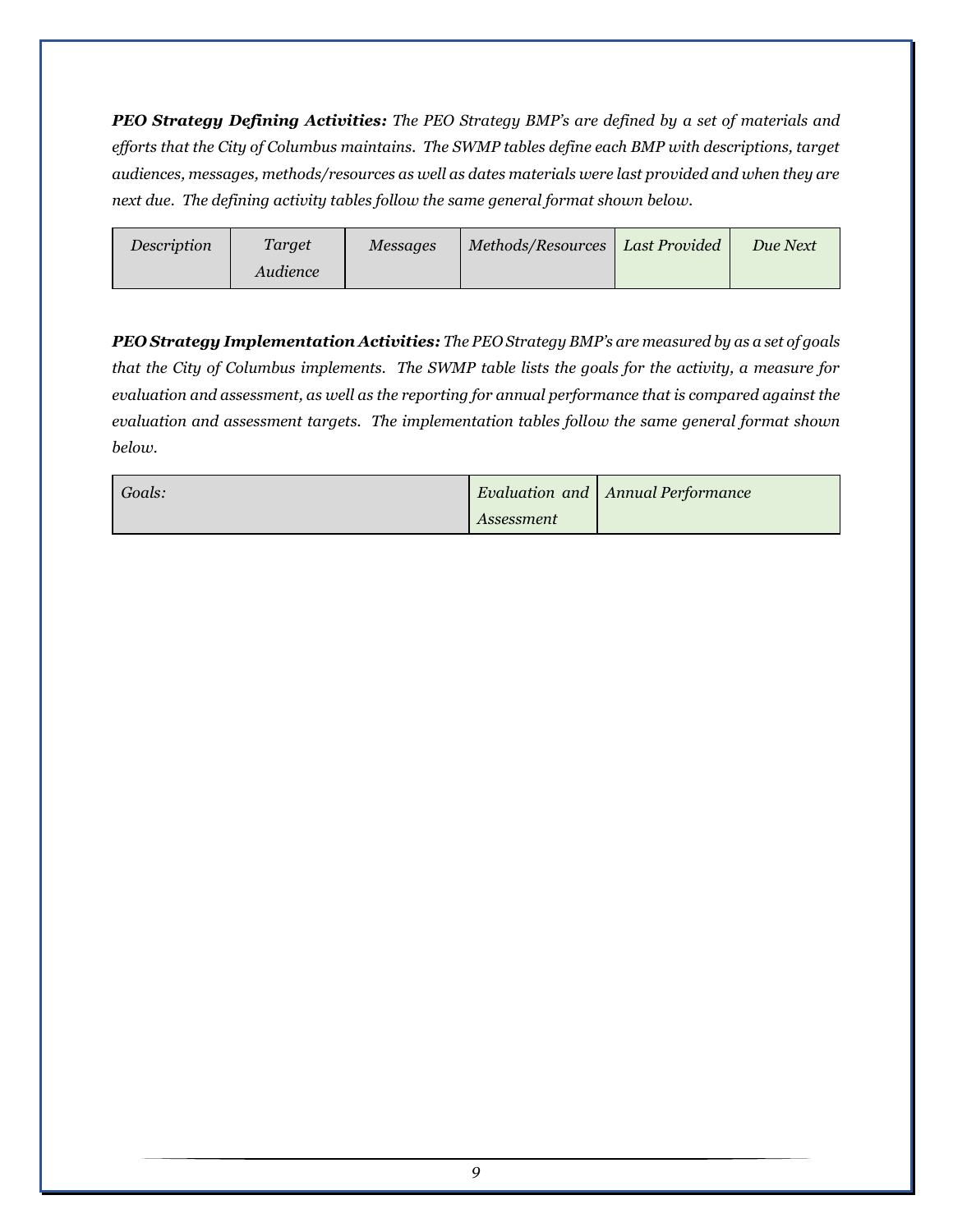*PEO Strategy Target Audiences: a diverse audience that the City of Columbus addresses can affect the quality of stormwater discharging to the Municipal Separate Storm Sewer System (MS4). Each target audience requires education and outreach techniques that accommodated their unique availability, behaviors, motivations, communication patterns, and liability to the city. Education materials and outreach activities are tailored with each target audience in mind to effectively reduce risk of stormwater pollution. Educating the target audience is expected to have a positive impact on stormwater quality by reducing the risk of discharging target pollutants.*

*The Primary Target Audience is characterized by a high level of responsiveness to the city. The group includes any individual or entity that the City places expectations upon with a high degree of confidence that those expectations will be met. Failure to meet the Cities expectations can have negative impact upon the Primary Target Audience, which increases the potential, that education, and outreach efforts will be effective. The Primary Target Audiences includes:*

- *City Employees*
- *Engineering Consultants*
- *Contractors and Sub Contractors*

*The Secondary Target Audience is characterized by a lower level of responsiveness to the City to adopt personal best practices. The group includes any individual or entity that contributes stormwater and pollutants to the storm drain system. The City of Columbus has very little advantage over this group but provides education and outreach to raise awareness and influence perceptions of stormwater management in ways that protect water quality. The Secondary Target Audience includes:*

- *Residents*
- *Business Owners*
- *Service Providers*
- *Youth*
- *Community Groups*
- *Trade Associations*
- *Vendors*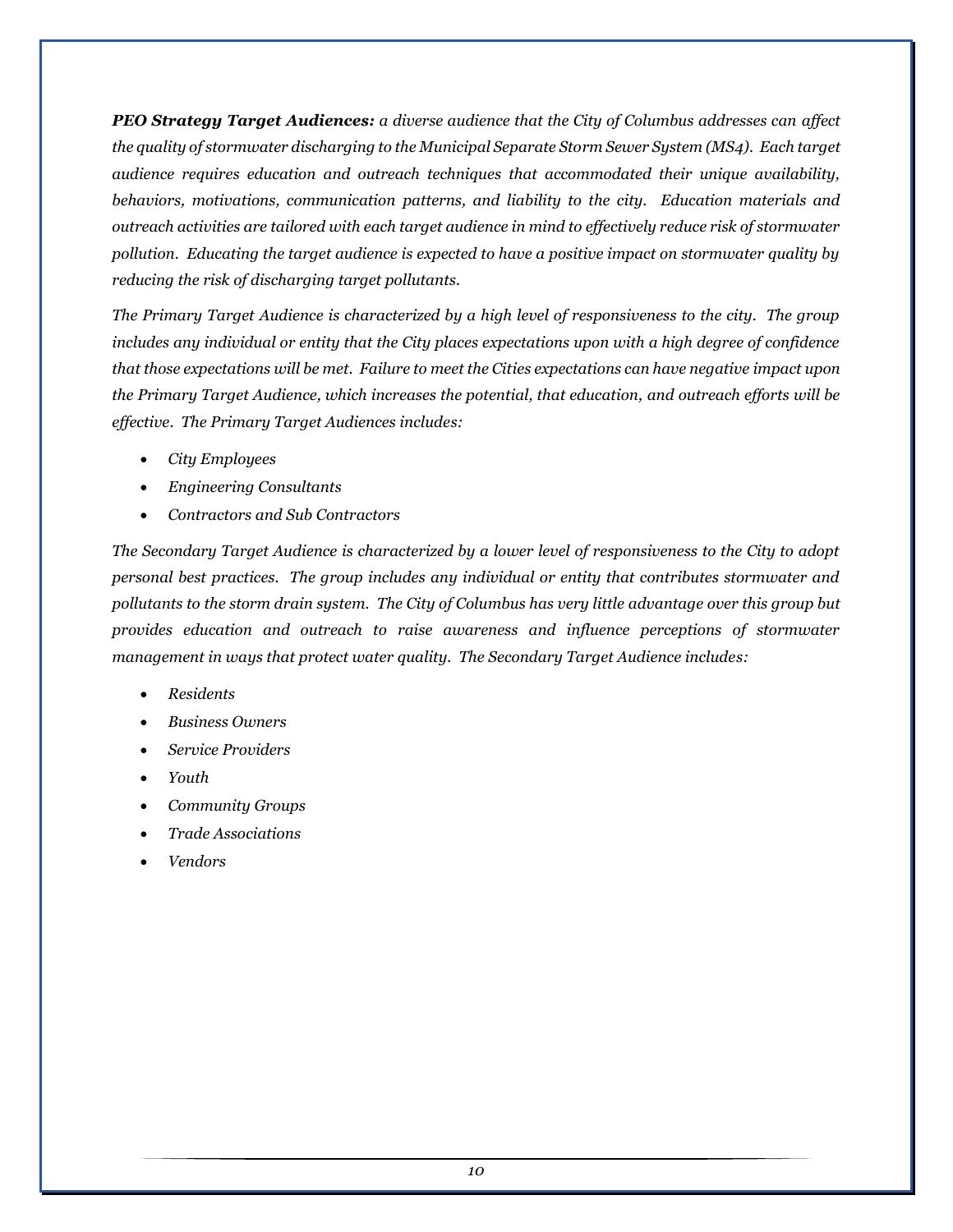### <span id="page-11-0"></span>*MCM#1: BMP 1: DEVELOP, MAINTAIN AND DISTRIBUTE CURRENT EDUCATION MATERIALS*

*1.1 Coordinate the Public Education and Outreach (PEO) Strategy with updates and maintenance of general stormwater education or outreach materials for distribution to residential, construction, industrial and commercial sources identified as high priority, community-wide issues related to the impact of stormwater discharges on water bodies and the steps that the public can take to reduce pollutants in stormwater runoff.* 

*The PEO Strategy identifies the following:*

- *Goals, objectives, target messages, and audiences for information.*
- *Resources used and frequency for distributing information.*

| Reference:                                                                                                                                                                                                                                       |                                                                                                                                                                                                                                                                                                                                                                                                            |                    |                                                                        |                                                                             | Frequency:       |                    |
|--------------------------------------------------------------------------------------------------------------------------------------------------------------------------------------------------------------------------------------------------|------------------------------------------------------------------------------------------------------------------------------------------------------------------------------------------------------------------------------------------------------------------------------------------------------------------------------------------------------------------------------------------------------------|--------------------|------------------------------------------------------------------------|-----------------------------------------------------------------------------|------------------|--------------------|
| The City of City of Columbus PEO Strategy                                                                                                                                                                                                        |                                                                                                                                                                                                                                                                                                                                                                                                            |                    |                                                                        |                                                                             | Annually         |                    |
| Description                                                                                                                                                                                                                                      |                                                                                                                                                                                                                                                                                                                                                                                                            | Target<br>Audience | <b>Messages</b>                                                        | Methods/Resources                                                           | Last<br>Provided | <b>Next</b><br>Due |
| Online<br>Websites                                                                                                                                                                                                                               |                                                                                                                                                                                                                                                                                                                                                                                                            | General<br>Public  | <b>Stormwater Program</b><br>Management and BMP<br>topics              | City of City of Columbus<br>Website<br>Nebraska H <sub>2</sub> O Website    | 2019             | 2020               |
| Social Media                                                                                                                                                                                                                                     |                                                                                                                                                                                                                                                                                                                                                                                                            | General<br>Public  | <b>Stormwater Program</b><br>Management & BMP<br>topics                | City of City of Columbus<br>Facebook & Twitter Page<br>Nebraska H2O Website | 2019             | 2020               |
| <i>Internet</i><br><b>Advertisements</b>                                                                                                                                                                                                         |                                                                                                                                                                                                                                                                                                                                                                                                            | General<br>Public  | <b>Stormwater Program</b><br>Management and BMP<br>topics              | Columbus News Team<br>website                                               | 2019             | 2021               |
| Radio PSA's                                                                                                                                                                                                                                      |                                                                                                                                                                                                                                                                                                                                                                                                            | General<br>Public  | <b>Basic Stormwater</b><br>Protection Awareness -<br>Prevent pollution | <b>Local Radio Station</b>                                                  | 2019             | 2020               |
| <b>Storm Drain Design</b><br>Prevent pollution by<br>keeping water draining<br><b>Standard</b><br><b>Storm Drain</b><br>General<br>Public<br>to inlets, streams and<br><b>Storm Drain Adhesive</b><br>Awareness<br>lakes clean<br><b>Markers</b> |                                                                                                                                                                                                                                                                                                                                                                                                            | 2019               | 2020                                                                   |                                                                             |                  |                    |
| Report:                                                                                                                                                                                                                                          | We will continue with updating the web sites, social media, and storm drain awareness. We also<br>have made contact with the local radio, and internet run advertisements although they could not<br>give us an accurate number of people that were reached. In addition, we have decided to do away<br>with the branded materials, at this time, as there is not much interest in them for our community. |                    |                                                                        |                                                                             |                  |                    |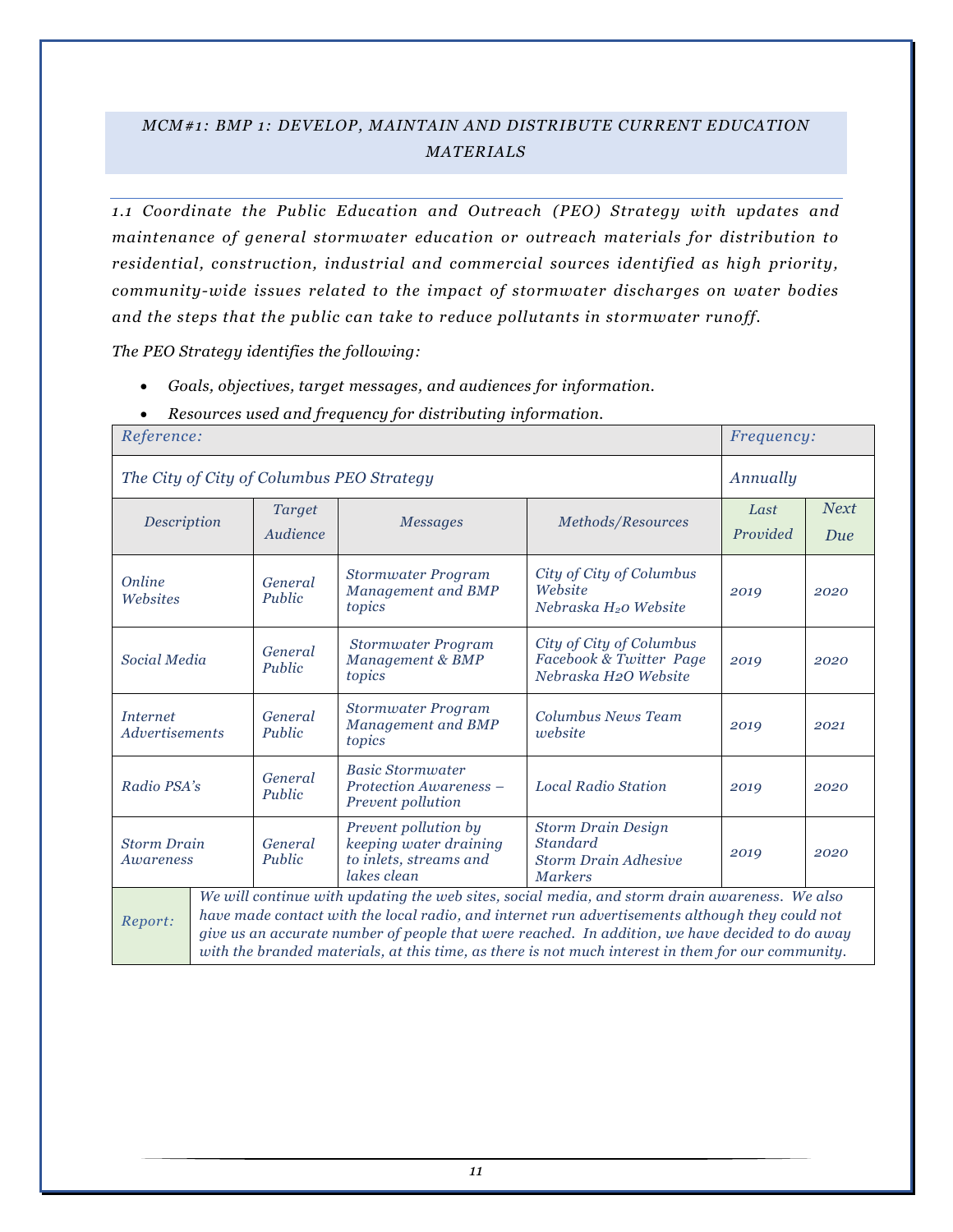*1.1.2 Distribute general stormwater education and outreach materials related to the impact of stormwater discharges on water bodies and the steps that the public can take to reduce pollutants in stormwater runoff.*

| Reference:                   | <b>Public Education and Outreach Tracking Form</b>                                                                                         |                                                                  |     |                                    |  |  |
|------------------------------|--------------------------------------------------------------------------------------------------------------------------------------------|------------------------------------------------------------------|-----|------------------------------------|--|--|
| Responsible:                 | <b>Engineering Project</b><br><b>Manager</b>                                                                                               | On-going/Annually<br>Frequency:                                  |     |                                    |  |  |
| Goals:                       |                                                                                                                                            | <b>Evaluation and Assessment:</b>                                |     | Measure:                           |  |  |
|                              | STORMWATER AWARENESS INFORMATION TO THE GENERAL PUBLIC                                                                                     |                                                                  |     |                                    |  |  |
|                              | ADMINISTRATION: Resources used with<br>estimated/actual number of public reached.                                                          | Recorded                                                         |     | Yes                                |  |  |
| program management websites. | EFFECTIVENESS: Use of stormwater                                                                                                           | Available                                                        |     | <b>Yes</b>                         |  |  |
| information.                 | EFFECTIVENESS: Social Media for<br>stormwater program management and BMP                                                                   | 30% of residents                                                 |     | 25% of 23,130 or<br>5782 residents |  |  |
|                              | EFFECTIVENESS: Use of storm drain<br>markings for stormwater awareness.                                                                    | 50 storm drains marked or replaced                               |     | 153                                |  |  |
|                              | EFFECTIVENESS: Use of Television<br>Advertisements for stormwater awareness.                                                               | Total aired.                                                     | 3   |                                    |  |  |
|                              | EFFECTIVENESS: Use of Internet<br>Advertisements for stormwater awareness                                                                  | Total produced.                                                  | 5   |                                    |  |  |
|                              | <b>EFFECTIVENESS: Use of Radio</b><br>Advertisements for stormwater awareness                                                              | Total aired.                                                     | 128 |                                    |  |  |
|                              | EFFECTIVENESS: Use of Stormwater<br>program materials for stormwater awareness<br>to visitors at events, trainings, and activities.        | Total distributed at Home Builders Show<br>and other activities. | 173 |                                    |  |  |
|                              | SECTOR-SPECIFIC AWARENESS INFORMATION TO THE GENERAL PUBLIC                                                                                |                                                                  |     |                                    |  |  |
|                              | <b>ADMINISTRATION: Record of all resources</b><br>used with actual number of public reached.                                               | Completed.                                                       |     | Yes                                |  |  |
| collection locations.        | EFFECTIVENESS: Information provided to<br>Household Hazardous Waste generators and                                                         | Total distributed.                                               |     | 9,600                              |  |  |
| and disposing pet waste.     | EFFECTIVENESS: Information provided to<br>pet owners with information about best<br>practices and recommendations for collecting           | Total distributed.                                               |     | 100                                |  |  |
|                              | EFFECTIVENESS: Information provided to<br>property owners with BMP practices and for<br>minimizing Lawn and Garden pollutants.             | Total distributed.                                               |     | 30                                 |  |  |
|                              | EFFECTIVENESS: Information provided for<br><b>Best Management Practices on Automobile</b><br>Dealers, Mechanics, and Detailing Businesses. | Total distributed.                                               |     | 50                                 |  |  |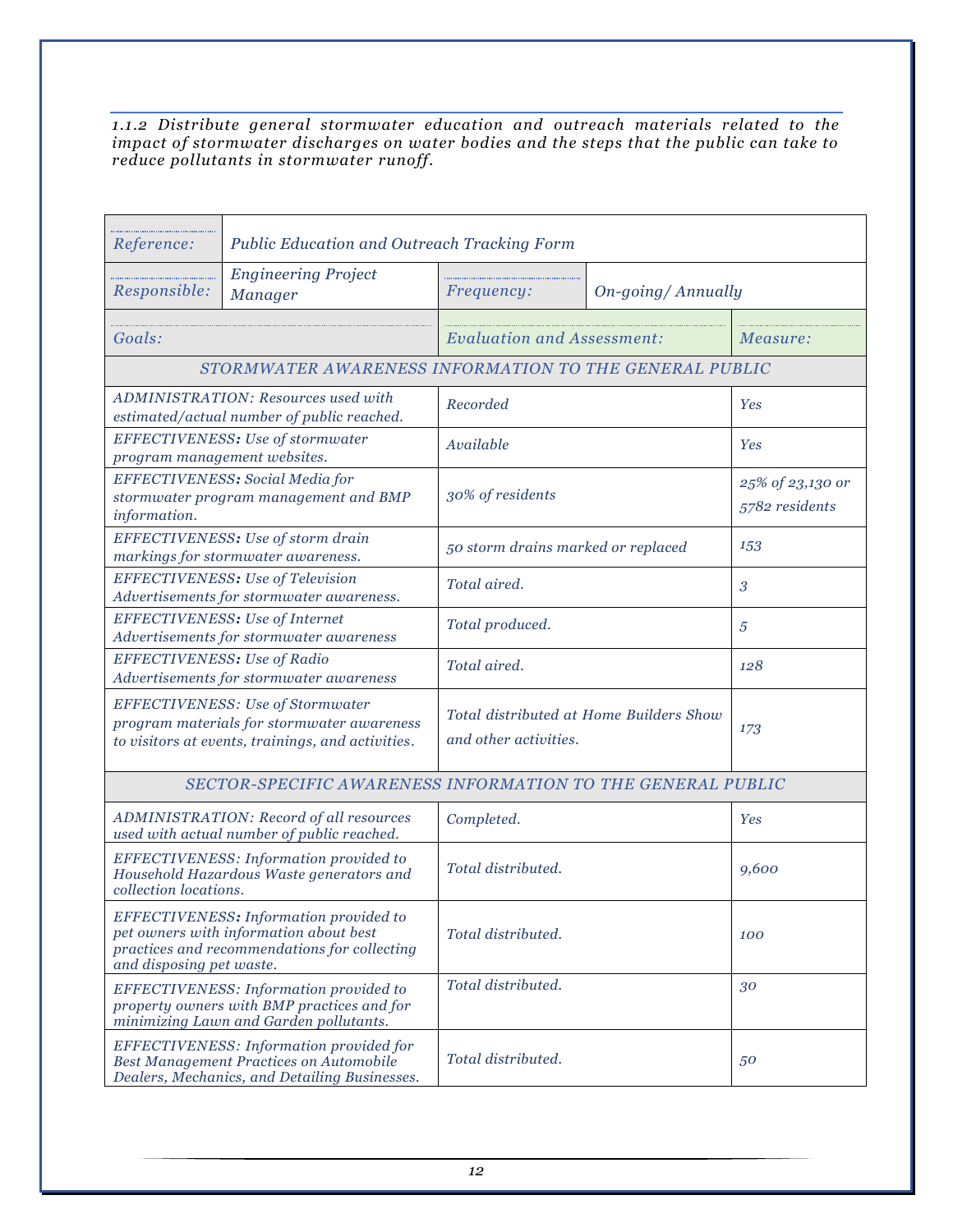|            | Yes x No Explanation: We feel satisfied with these numbers for this<br>year for the social media, radio, and internet. The percentage of people                                                                 |
|------------|-----------------------------------------------------------------------------------------------------------------------------------------------------------------------------------------------------------------|
|            | reached is an approximate number. This is due to the social media could<br>not give us an exact number of people reached. We will continue working<br>with Radio and Internet markets in 2020 on new; PSA's and |
|            | advertisements as well as we will place more emphasis on the social<br>media aspect to increase our percentage of people that we reach. We also                                                                 |
| Satisfied: | will work on reaching more people about pet waste as well as lawn and<br><i>garden information.</i>                                                                                                             |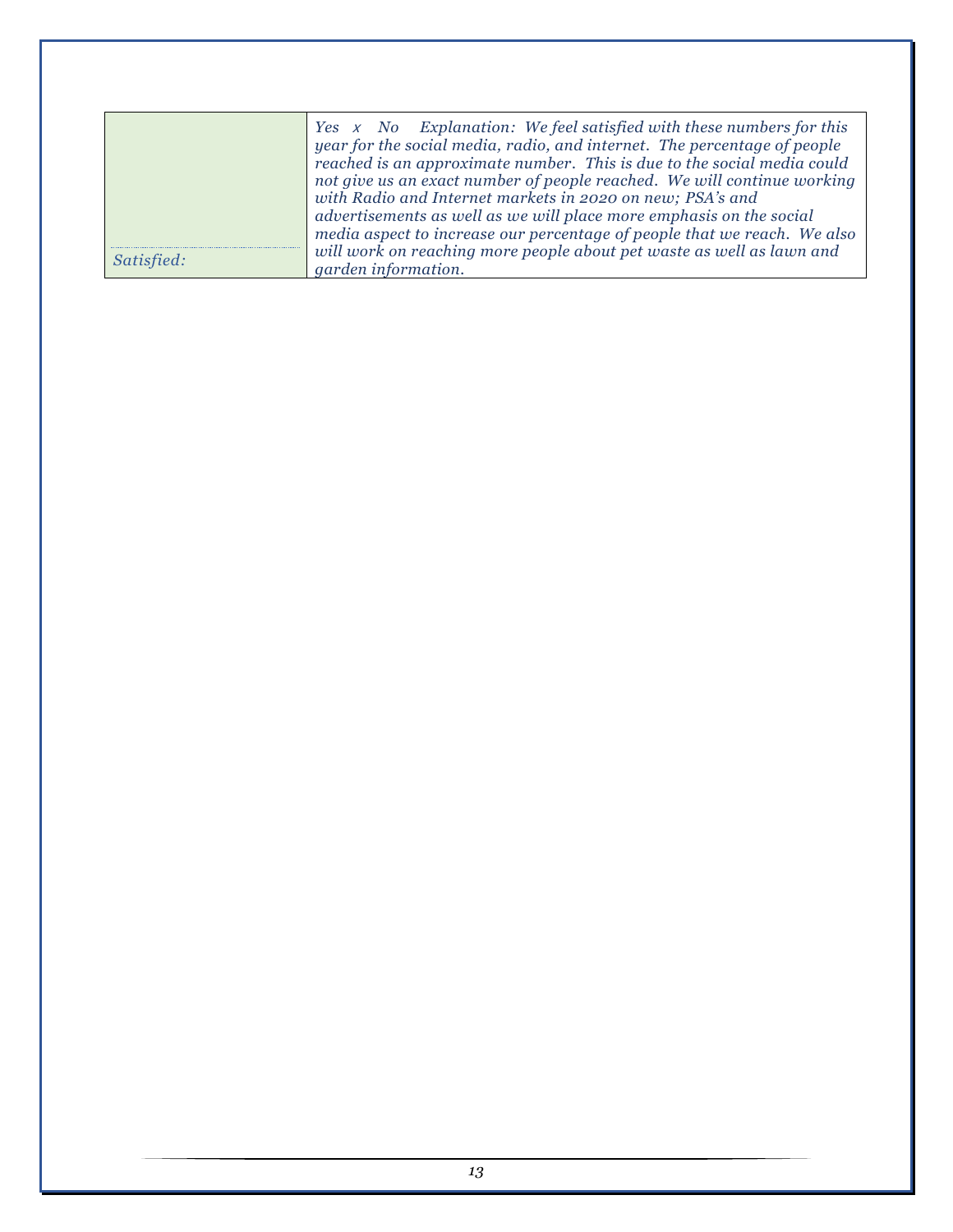#### <span id="page-14-0"></span>*MCM#1: BMP 2: DEVELOP, MAINTAIN AND PROVIDE TOURS AND EVENTS*

*1.2.1 Coordinate the Public Education and Outreach Strategy with updates and maintenance of general stormwater tours and events that raise awareness for the impact of stormwater discharges on water bodies and the steps that the public can take to reduce pollutants in stormwater runoff. The Strategy includes for these awareness tours and events:*

- *Goals, objectives, target messages and audiences*
- *Resources used and frequency*

| Reference:                                                |                                                                                                                                                                                                                                                                                                                                                                                                                                                                                                                                     |                                           |                                                                                   | <i>Frequency:</i>                                                                                                                                |          |                  |                    |
|-----------------------------------------------------------|-------------------------------------------------------------------------------------------------------------------------------------------------------------------------------------------------------------------------------------------------------------------------------------------------------------------------------------------------------------------------------------------------------------------------------------------------------------------------------------------------------------------------------------|-------------------------------------------|-----------------------------------------------------------------------------------|--------------------------------------------------------------------------------------------------------------------------------------------------|----------|------------------|--------------------|
|                                                           |                                                                                                                                                                                                                                                                                                                                                                                                                                                                                                                                     | The City of City of Columbus PEO Strategy |                                                                                   |                                                                                                                                                  | Annually |                  |                    |
| Description                                               |                                                                                                                                                                                                                                                                                                                                                                                                                                                                                                                                     | <b>Target</b><br>Audience                 | <b>Messages</b>                                                                   | Methods/Resources                                                                                                                                |          | Last<br>Provided | <b>Next</b><br>Due |
| <b>Keep Columbus</b><br><b>Beautiful Clean-</b><br>up Day |                                                                                                                                                                                                                                                                                                                                                                                                                                                                                                                                     | General<br>Public                         | Community<br>awareness of<br>impacts of pollution<br>to local waterbodies         | Coordination with the<br>Chamber, Keep Columbus<br>Beautiful, and the UNL<br>Extension Agency. As<br>advertise through print and<br>social media |          | 2019             | 2020               |
| Household<br>Hazardous<br><b>Waste Disposal</b><br>Day    |                                                                                                                                                                                                                                                                                                                                                                                                                                                                                                                                     | General<br>Public                         | Prevent pollution<br>by disposing<br>household<br>hazardous waste<br>properly     | Advertise through print and<br>social media                                                                                                      |          | 2019             | 2020               |
| <b>Storm Drain</b><br>Marking<br><b>Installations</b>     |                                                                                                                                                                                                                                                                                                                                                                                                                                                                                                                                     | General<br>Public                         | Provide community<br>awareness to<br>impacts of pollution<br>to local waterbodies | Coordination with local<br>youth groups, advertise<br>through print and social<br>media                                                          |          | 2019             | 2020               |
| Report:                                                   | The city partially funds Keep Columbus Beautiful and did work with Keep Columbus Beautiful by<br>doing an Electronic Recycle Day and then a Tire Recycle event as well. In addition, we did an event<br>with the UNL Extension office in the summer to show the kids the difference of impervious and<br>pervious surfaces. We also worked with local youth in placing Stormwater Markers on Inlets that<br>needed them. There are pamphlets at City Hall about hazardous waste and how to properly dispose<br>of them when needed. |                                           |                                                                                   |                                                                                                                                                  |          |                  |                    |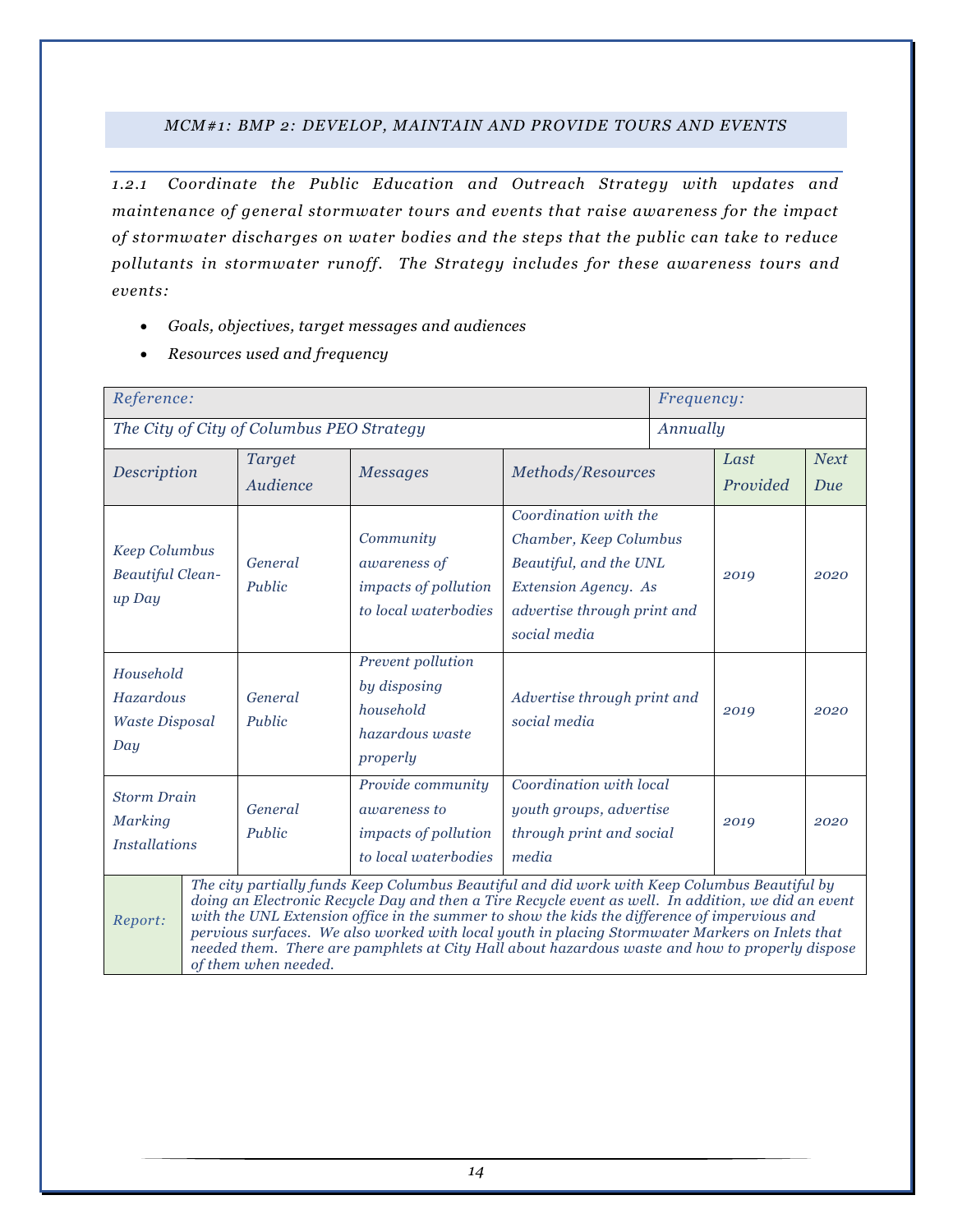*1.2.2 Provide general stormwater education or outreach tours and events that raise awareness for the impact of stormwater discharges on water bodies and the steps that the public can take to reduce pollutants in stormwater runoff.*

| Reference:                                                                                                                                                                                                                                                                                                                                                                                                | Public Education and Outreach Tracking Form                                                                                                |                               |  |                     |
|-----------------------------------------------------------------------------------------------------------------------------------------------------------------------------------------------------------------------------------------------------------------------------------------------------------------------------------------------------------------------------------------------------------|--------------------------------------------------------------------------------------------------------------------------------------------|-------------------------------|--|---------------------|
| Responsible:                                                                                                                                                                                                                                                                                                                                                                                              | <b>Engineering Project Manager</b>                                                                                                         | Annually<br><i>Frequency:</i> |  |                     |
| Goals:                                                                                                                                                                                                                                                                                                                                                                                                    |                                                                                                                                            | Evaluation and Assessment:    |  | <i>Performance:</i> |
| Education & Outreach event.                                                                                                                                                                                                                                                                                                                                                                               | <b>ADMINISTRATION: Record Stormwater</b>                                                                                                   | Recorded                      |  | Yes                 |
|                                                                                                                                                                                                                                                                                                                                                                                                           | EFFECTIVENESS: General Public attendance at<br>Keep Columbus Beautiful Education & Outreach<br>events as well as the UNL Extension events. | Recorded                      |  | 1257                |
|                                                                                                                                                                                                                                                                                                                                                                                                           | EFFECTIVENESS: Volunteer Youth participants<br>for Storm Drain Marking installations                                                       | 1 youth group per year        |  | 10                  |
| <i>Waste Disposal event.</i>                                                                                                                                                                                                                                                                                                                                                                              | EFFECTIVENESS: City wide household Hazardous                                                                                               | 1 Event                       |  | $\overline{O}$      |
| Explanation: We had a local youth help with the marking of Storm Drain Inlets.<br>Satisfied:<br>Yes X No<br>Keep Columbus Beautiful held an Electrical Disposal and Tire Collection that the City of<br>Columbus helped with. The City also helped with UNL Extension events about water quality<br>and how it effects our bodies of water. We also have pamphlets at City Hall about hazardous<br>waste. |                                                                                                                                            |                               |  |                     |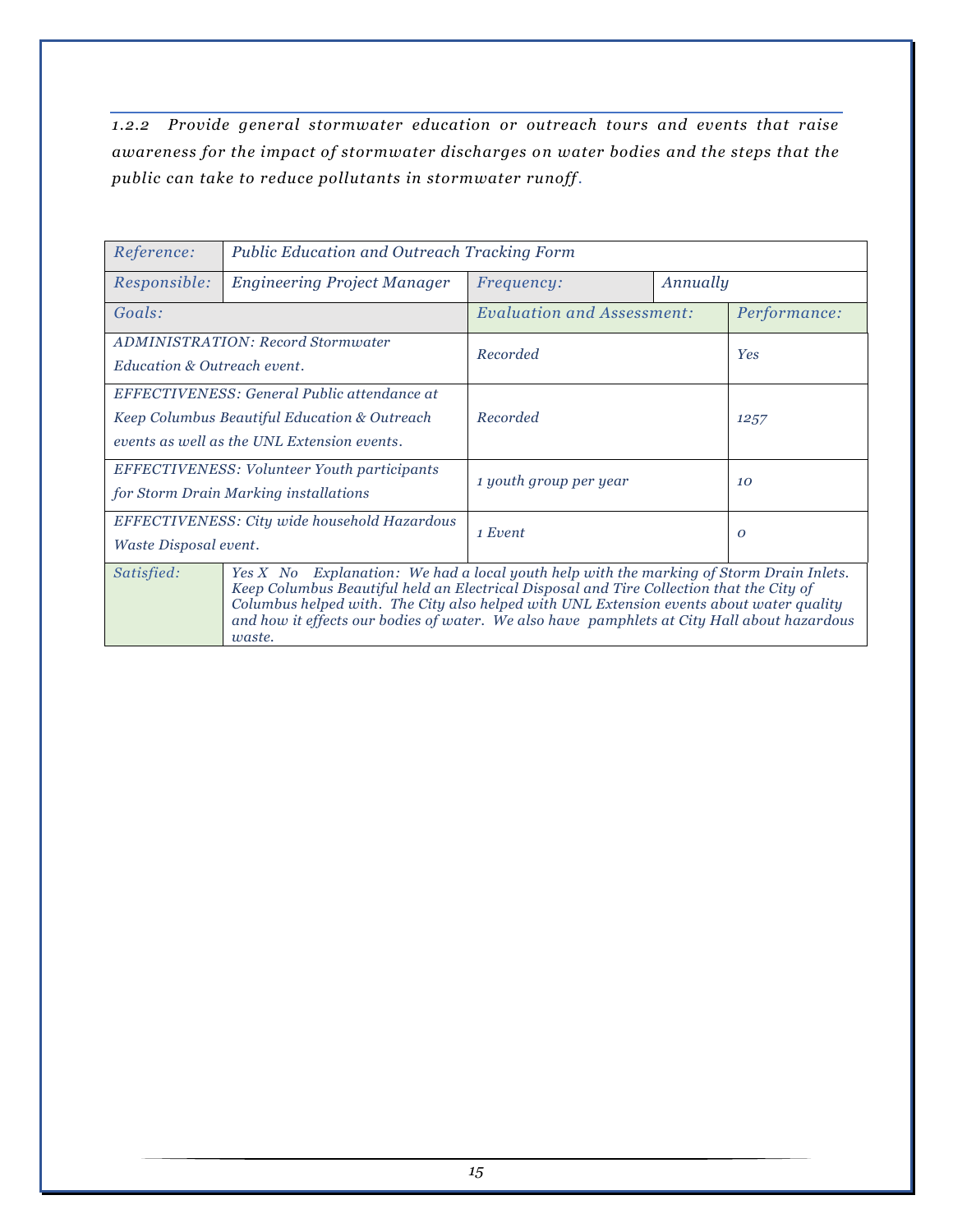#### *MCM #2 PUBLIC PARTICIPATION AND INVOLVEMENT*

#### <span id="page-16-1"></span><span id="page-16-0"></span>*PUBLIC PARTICIPATION AND INVOLVEMENT DECISION PROCESS AND RATIONALE*

*The purpose of this Minimum Control Measure (MCM) partly goes along with the first MCM, Public Education, and Outreach. The idea is to use the informed public to get involved to the point of participating in activities and/events. With this enthusiasm, the public will be spreading the idea of stormwater pollution prevention via word of mouth amongs t members of the community and beyond.* 

#### *How does the City of Columbus involve the community in the development and submittal of the MS4 permit application and Stormwater Management Program?*

*The City of Columbus involves the public in the development and submittal of the MS4 permit application and Stormwater Management Program by formal comments and public notices of changes to permits, SWMP, and supporting documents during the process of approval of the document and when amended.*

### *What is the plan for actively involving the public in the development and implementation of the City of Columbus Stormwater Management Program?*

*The City of Columbus also actively involves the public in the development and implementation of the Stormwater Management Program by providing public notices when updating ordinances pertaining to the City of Columbus Stormwater Management Program. The City Council Meetings and work sessions allow the public to ask questions and give comments prior to the approval of any City Ordinance changes.*

### *Who is the target audience for the City of Columbus for public participation and involvement program?*

*The City of Columbus actively approaches any group regardless of ethnicity or economic status as it pertains to stormwater pollution. Pollutant source identification is the key component of the City's Stormwater Management Program. Any group, whether industrial, trade, environmental, educational, is approachable.*

### *What are the types of public involvement and participation activities included in the City of Columbus Stormwater Management program?*

*The types of public involvement and participation activities The City of Columbus uses Rain Garden Tours and demonstrations, storm drain marking, illicit discharge hotline, Water Expo provided by UNL Extension, and community cleanup events.*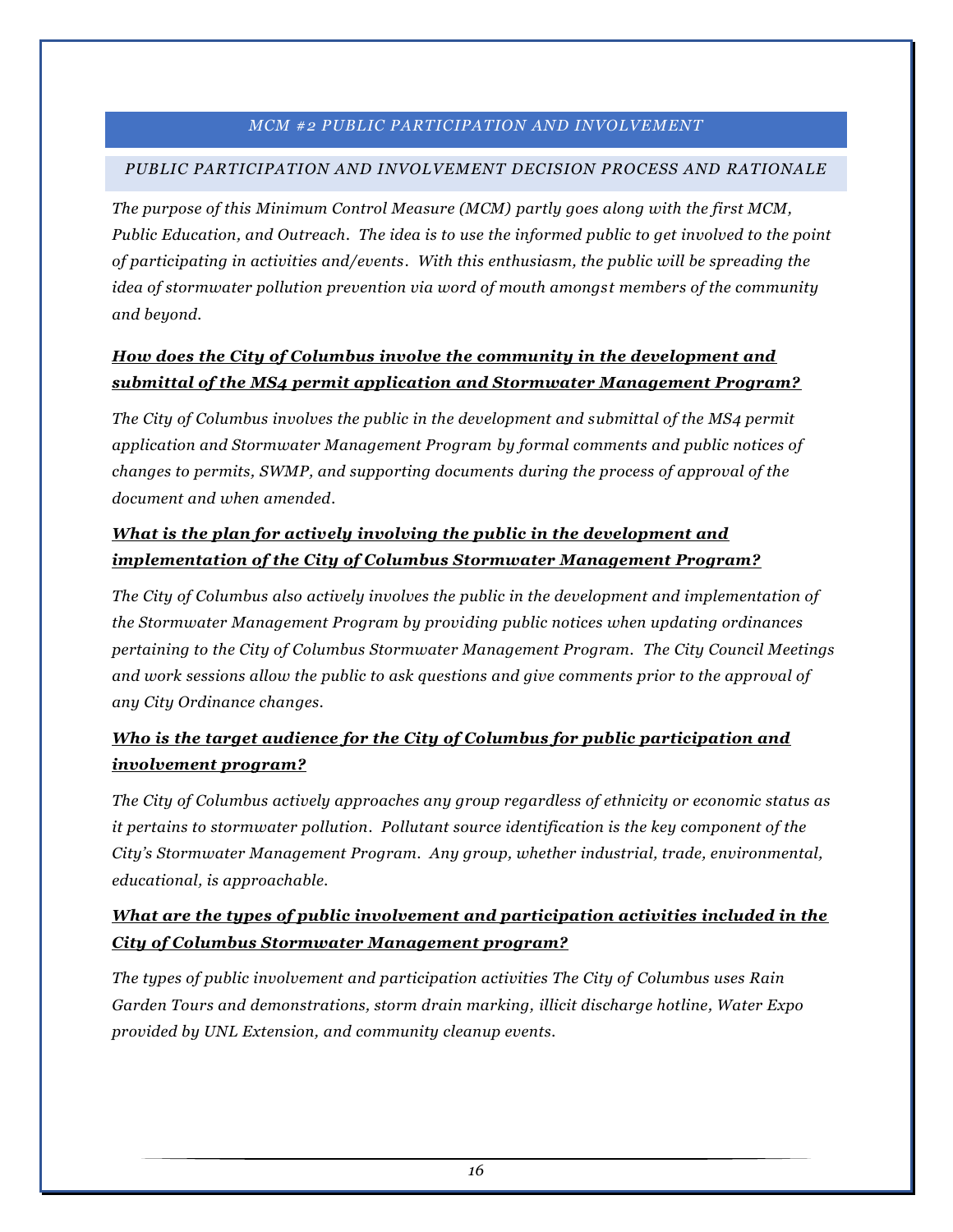### *Who is responsible for the overall management and implementation of the City of Columbus public participation and involvement program activities?*

*The City of Columbus Engineering Project Manager is ultimately responsible for the management and implementation of the City of Columbus Public Participation and Involvement program and finding program activities that the public can participate in. The Engineering Project Manager can be found at the Engineering Department and reached at 402-562-4237.*

### *How will the City of Columbus evaluate the success of the participation and involvement program and how were the measurable goals identified?*

*The City of Columbus evaluates the success of the public participation and involvement activities by implementing several 'effectiveness measures' to measure the successful implementation of each Best Management Practices (BMP). These effectiveness measures are reported annually in our NDEQ Annual Report.*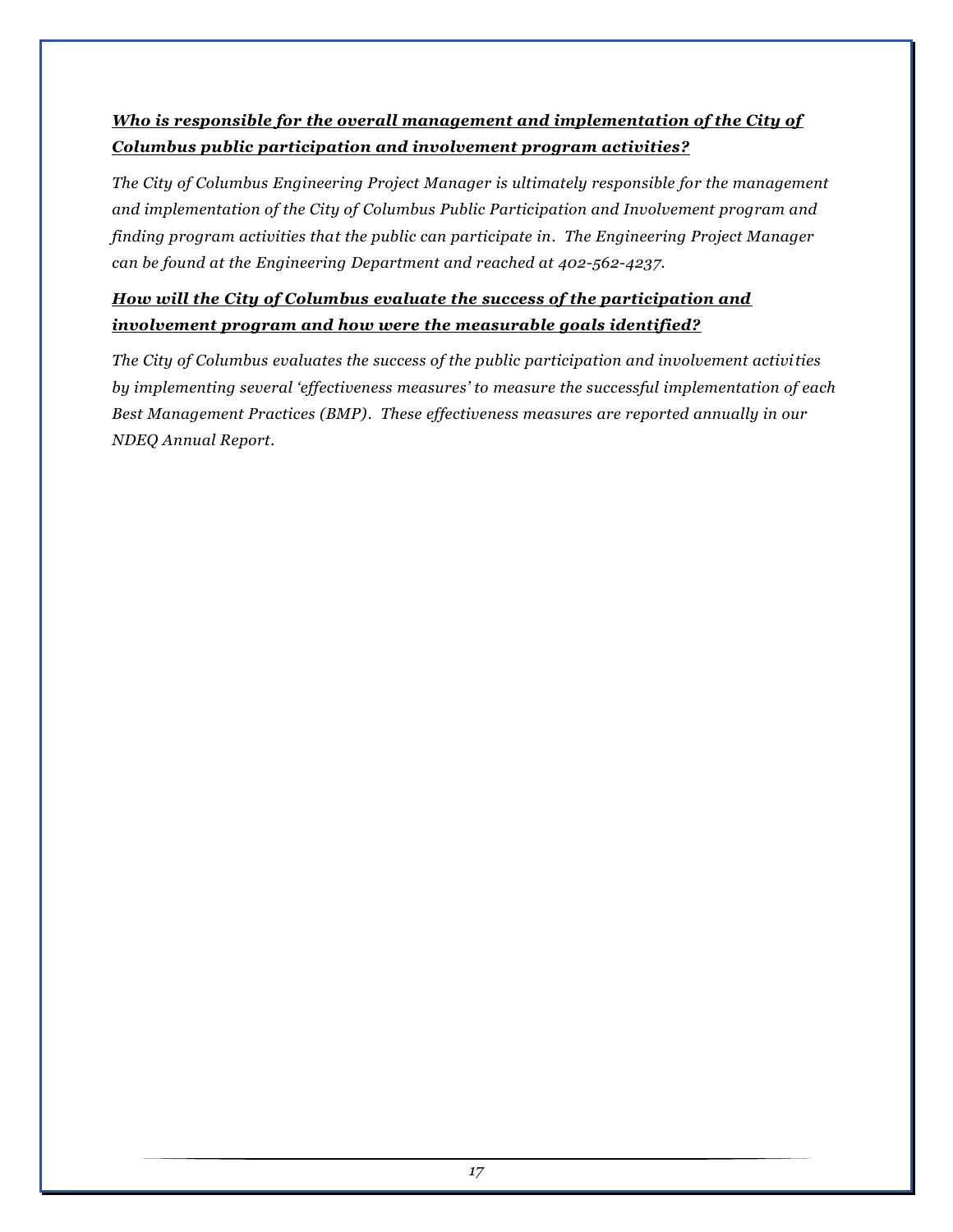#### <span id="page-18-0"></span>*MCM #2: BMP 1: PUBLIC INVOLVEMENT AND PARTICIPATION MATERIALS*

*2.1.1 Coordinate the Public Education and Outreach Strategy with materials that demonstrate compliance with State and local public notice requirements and involve the public in planning and implementation of programs and activities r elated to the City of Columbus Stormwater Management Program (SWMP) and NPDES Permit. The Public Education and Outreach (PEO) Strategy identifies the following:*

- *Target messages and audiences for public involvement and participation.*
- *Resources used and frequency for providing public involvement and participation.*

| Reference:                                                                             |                           |                                                                                                   |                                                                                                                      | Frequency: |                  |                    |
|----------------------------------------------------------------------------------------|---------------------------|---------------------------------------------------------------------------------------------------|----------------------------------------------------------------------------------------------------------------------|------------|------------------|--------------------|
| The City of City of Columbus PEO Strategy<br>City of Columbus City Code Chapters 53-54 |                           |                                                                                                   |                                                                                                                      | Annually   |                  |                    |
| Description                                                                            | <b>Target</b><br>Audience | <b>Messages</b>                                                                                   | Methods/Resources                                                                                                    |            | Last<br>Provided | <b>Next</b><br>Due |
| MS4 Permit                                                                             | General<br>Public         | Regulations and<br>Ordinances are available<br>for the public to use and<br>follow for compliance | Available on City<br>of Columbus Web<br>site. Also available<br>in Engineering<br><b>Project Managers</b><br>Office. |            | 2019             | 2020               |
| Stormwater<br>Management<br>Plan                                                       | General<br>Public         | Regulations and<br>Ordinances are available<br>for the public to use and<br>follow for compliance | Available on City<br>of Columbus Web<br>site. Also available<br>in Engineering<br><b>Project Managers</b><br>Office. |            | 2019             | 2020               |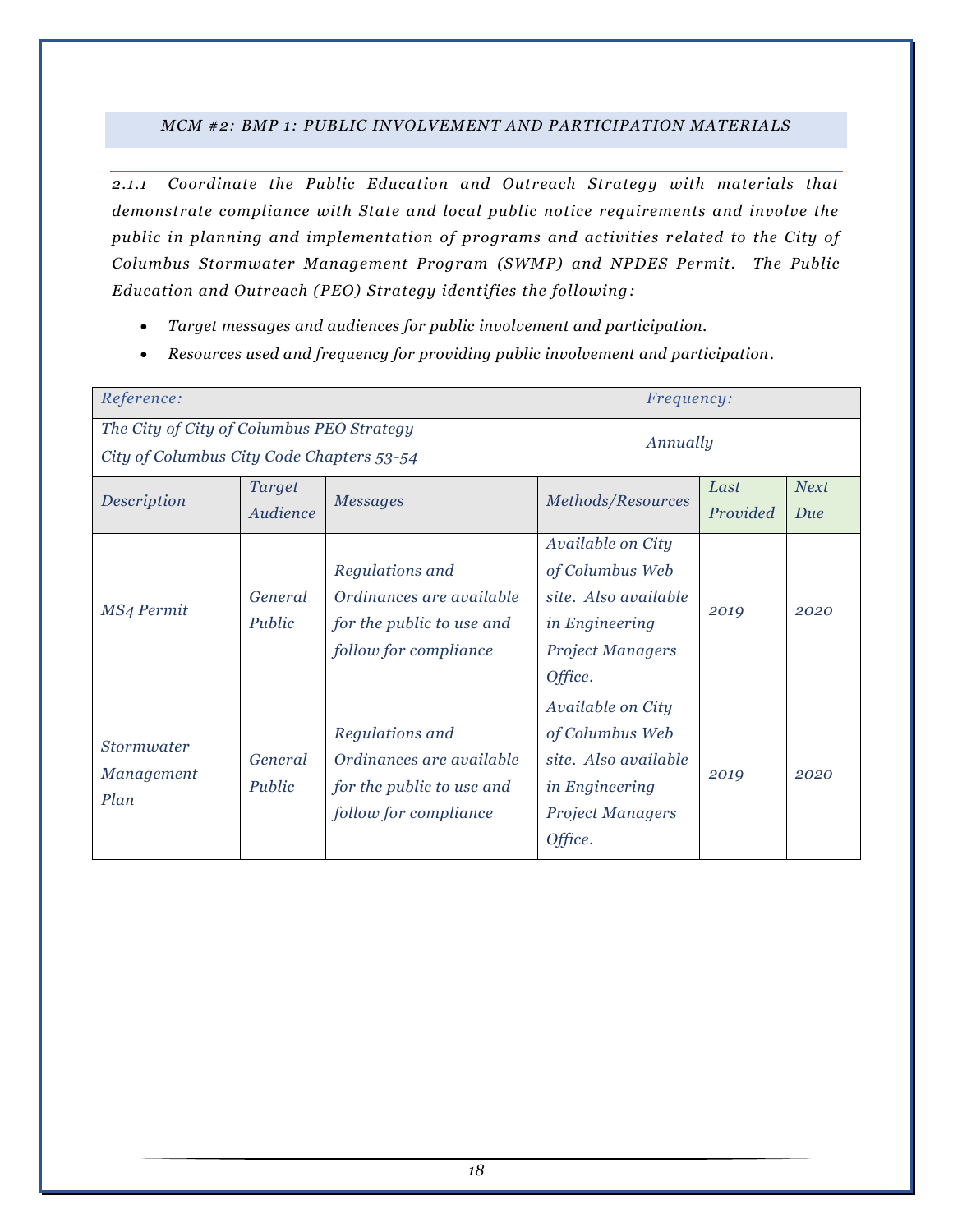| Stormwater<br>Program<br>Ordinances for:<br><b>Illicit</b><br>Discharge<br>Sediment<br>Control<br>Post-                                                                                                                                                                                                                                                 | Detection and<br>Elimination<br>Erosion and<br>Construction<br>Stormwater<br><b>Treatment</b> | General<br>Public | Regulations and<br>Ordinances are available<br>for the public to use and<br>follow for compliance | Available on City<br>of Columbus Web<br>site. Also available<br>in Engineering<br><b>Project Managers</b><br>Office. | 2019                     | 2020                       |
|---------------------------------------------------------------------------------------------------------------------------------------------------------------------------------------------------------------------------------------------------------------------------------------------------------------------------------------------------------|-----------------------------------------------------------------------------------------------|-------------------|---------------------------------------------------------------------------------------------------|----------------------------------------------------------------------------------------------------------------------|--------------------------|----------------------------|
| Formal<br>Comments for<br>Ordinance<br>Adoption and<br>Revision                                                                                                                                                                                                                                                                                         |                                                                                               | General<br>Public | Public input helps form<br>public policy and<br>ordinances for protecting<br>water quality        | City Council, Public<br><b>Notices</b>                                                                               | 2018<br>$N/A$ IN<br>2019 | AS<br><b>NEEED</b><br>2020 |
| We have made some clerical corrections to the SWMP, IDDE, and Post-Construction<br>Stormwater Treatment Manuals. We also reorganized the web site to hopefully make it<br>Report:<br>easier to find these documents as we discussed in NDEE's site visit. We will continue to<br>update the manuals on an as needed basis throughout the upcoming year. |                                                                                               |                   |                                                                                                   |                                                                                                                      |                          |                            |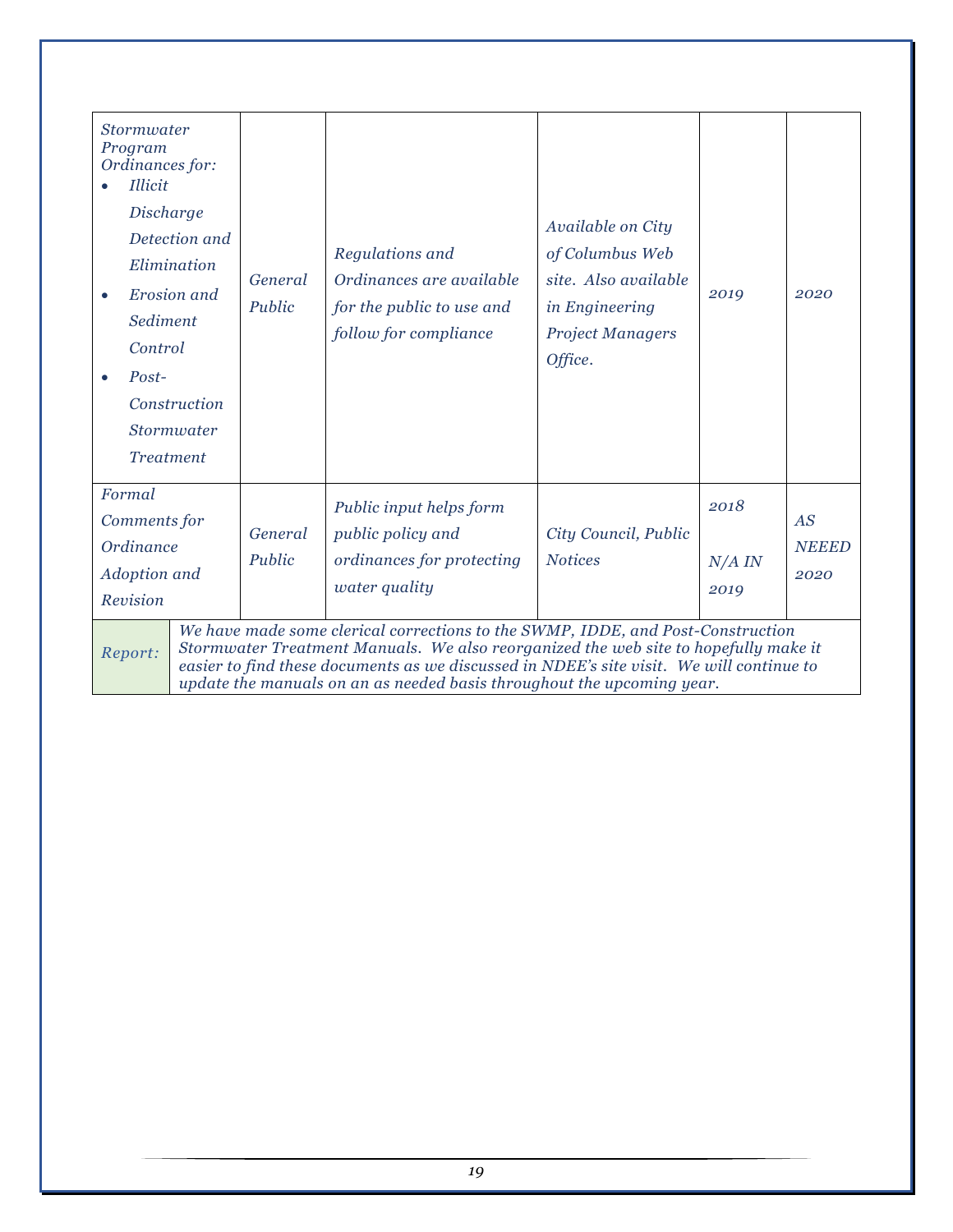*2.1.2 Provide public involvement and participation opportunities that demonstrate compliance with State and local public notice requirements and involves the public in planning and implementation of programs and activities of the SWMP.*

| Reference:                                                                                                               | Public Education and Outreach Tracking Form                                                                                                                                              |                                                 |                                                                                     |
|--------------------------------------------------------------------------------------------------------------------------|------------------------------------------------------------------------------------------------------------------------------------------------------------------------------------------|-------------------------------------------------|-------------------------------------------------------------------------------------|
| Responsible:                                                                                                             | <b>Engineering Project Manager</b>                                                                                                                                                       | Frequency:                                      | On-going<br>Annually                                                                |
| Goals                                                                                                                    |                                                                                                                                                                                          | <b>Evaluation and Assessment:</b>               | Performance:                                                                        |
|                                                                                                                          | Administration: Provide program reference                                                                                                                                                |                                                 |                                                                                     |
|                                                                                                                          | documents on-line and make available to the                                                                                                                                              |                                                 |                                                                                     |
|                                                                                                                          | general public for the following:                                                                                                                                                        |                                                 |                                                                                     |
| (SWMP)<br>Ordinance.                                                                                                     | <b>Municipal Separate Storm Sewer</b><br>(MS4) Permit.<br>Storm Water Management Plan<br><b>Illicit Discharge and Connection</b><br>Post-Construction Stormwater<br>Treatment Ordinance. | Provided                                        | <b>Yes</b>                                                                          |
| Administration: Provide a public forum to<br>receive input about proposed stormwater<br>compliance plans and ordinances. |                                                                                                                                                                                          | Record public attendance and<br>comment numbers | Proposed<br>Changes: None<br><b>Number</b><br>Attended:<br>Comments:<br><b>None</b> |
|                                                                                                                          | Administration: Make web form and telephone                                                                                                                                              |                                                 |                                                                                     |
|                                                                                                                          | resources available to the public for                                                                                                                                                    |                                                 |                                                                                     |
|                                                                                                                          | submitting requests, such as Mayors Phone                                                                                                                                                |                                                 |                                                                                     |
| Hotline, City web report form and Nebraska                                                                               |                                                                                                                                                                                          |                                                 | Yes                                                                                 |
| $H2O$ web report form received from public                                                                               |                                                                                                                                                                                          | Report all resources utilized                   |                                                                                     |
|                                                                                                                          | requests related to stormwater information,                                                                                                                                              |                                                 |                                                                                     |
|                                                                                                                          | potential pollution situations and stormwater                                                                                                                                            |                                                 |                                                                                     |
| program recommendations.                                                                                                 |                                                                                                                                                                                          |                                                 |                                                                                     |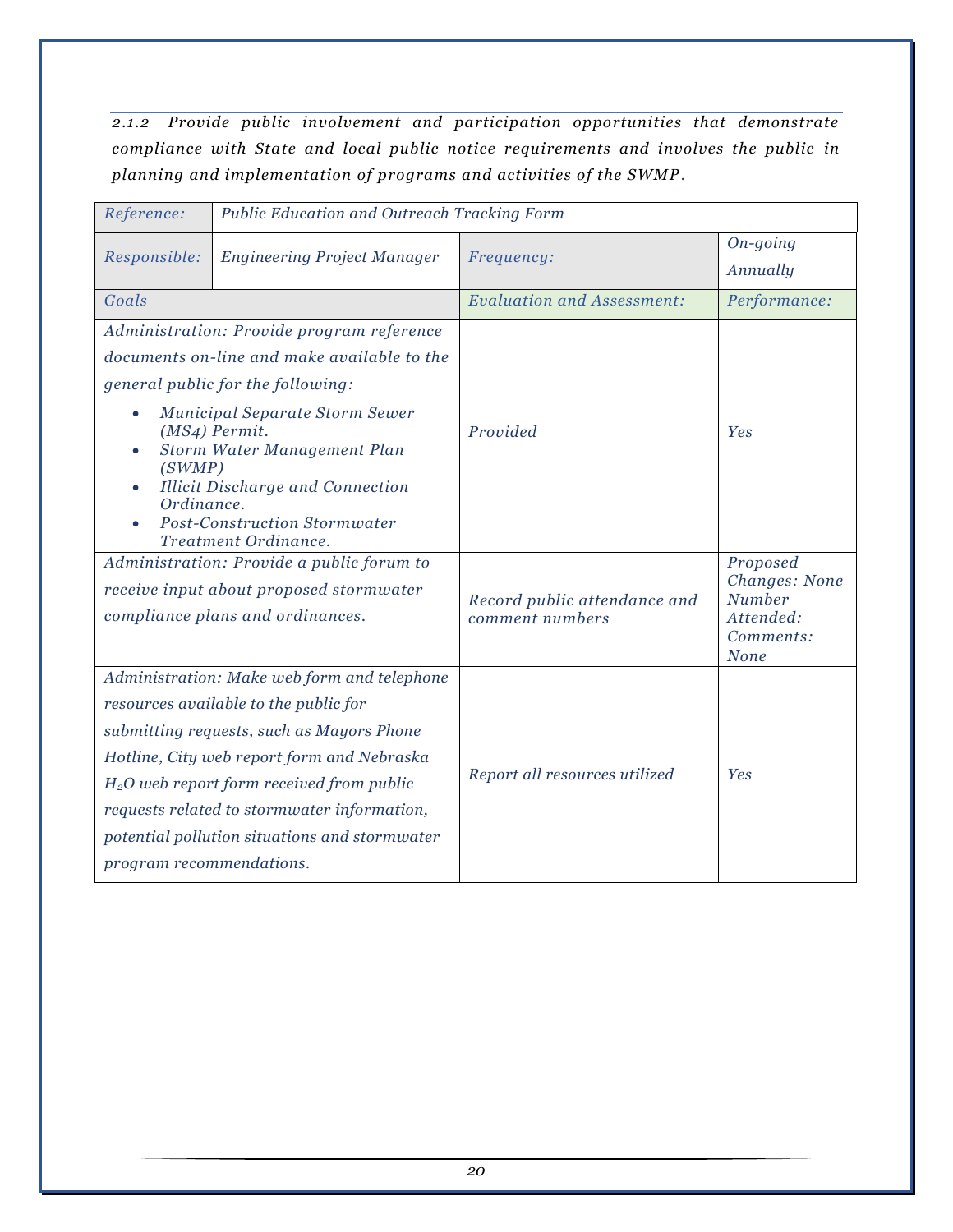|                                                                                                                                                                                                                                                                                      | <b>EFFECTIVENESS:</b> All proposed changes to<br>regulations and ordinances are posted for<br>review at least one week prior to decision.                                                                                                                                                                                           | 100%                                    | Yes                                             |  |
|--------------------------------------------------------------------------------------------------------------------------------------------------------------------------------------------------------------------------------------------------------------------------------------|-------------------------------------------------------------------------------------------------------------------------------------------------------------------------------------------------------------------------------------------------------------------------------------------------------------------------------------|-----------------------------------------|-------------------------------------------------|--|
| included in the SWMP.                                                                                                                                                                                                                                                                | <b>EFFECTIVENESS:</b> Coordinate a stormwater<br>committee (or similar group) with community<br>members that receive information about the<br>City of City of Columbus Stormwater Program,<br>to review and comment on proposed program,<br>policy, and ordinance changes as well as make<br>recommendations for program activities | Number of participants and<br>meetings. | Citizens:<br><i>Meetings:</i><br>$N/A$ for 2020 |  |
| Satisfied:<br>Explanation: We did not make any changes to the manuals or the<br>Yes X No<br>Ordinances in 2019. Therefore, we did not have a need for the committee to hold any<br>meetings. Our committee is the same one that helped adopt our SWMP and is on an<br>on call basis. |                                                                                                                                                                                                                                                                                                                                     |                                         |                                                 |  |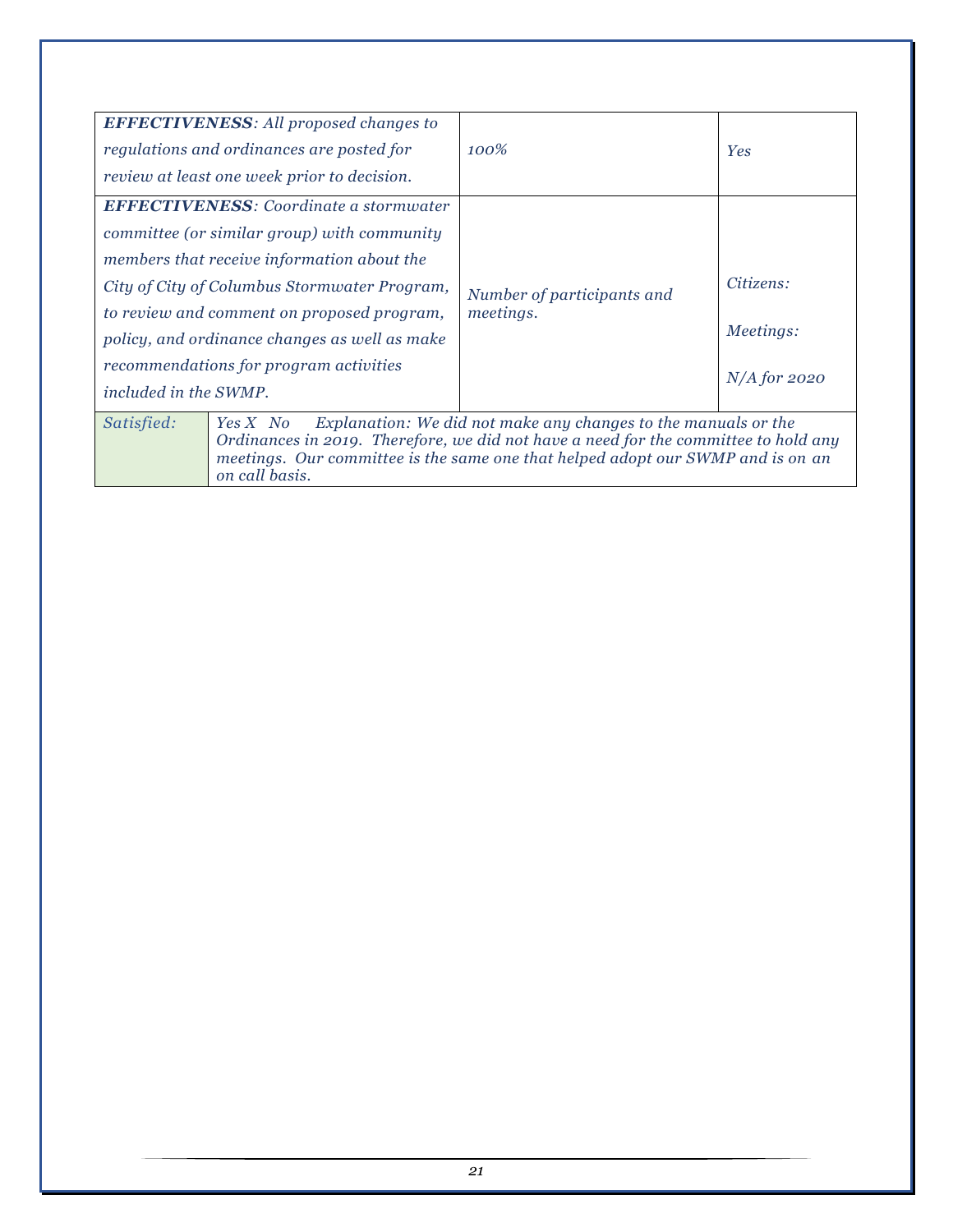#### *MCM #3 ILLICIT DISCHARGE DETECTION AND ELIMINATION*

#### <span id="page-22-1"></span><span id="page-22-0"></span>*ILLICIT DISCHARGE DETECTION & ELIMINATION DECISION PROCESS RATIONALE*

*The purpose of this MINIMUM CONTROL MEASURE (MCM) is to minimize the effect of illicit discharges within the municipality. An Illicit Discharge Detection and Elimination (IDDE) program is followed and an ordinance has been enacted within the City Code. Dry weather inspections of storm sewer outfalls are performed within the community. In addition, a detailed storm sewer map is maintained to track flow of stormwater and identify affected areas from illicit discharges . Finally, the City of Columbus's website allows the public to acknowledge their concerns regarding all forms of stormwater pollution.*

#### *How did the City of Columbus develop a stormwater system map and what information is used to verify outfall locations and make updates?*

*The City of Columbus developed a stormwater system map by consolidating all information gathered by City of Columbus staff and other entities. This included all outfall points, inlets, storm sewer pipes, and manhole boxes. Maintenance and upkeep of this stormwater system map is done when as-builts and changes to the system are received*

#### *How does the City of Columbus effectively prohibit discharges and why was that mechanism chosen?*

*The City of Columbus effectively prohibits illicit discharges with an active IDDE program that is identified in our Municipal Code, complete with an Enforcement Response Plan. (ERP) The city holds violators accountable by implementing appropriate levels of enforcement, based on the nature and circumstances of the illicit discharge. City Municipal Code Chapter 53 defines and prohibits stormwater discharges.*

#### *How does the City of Columbus plan to ensure that the illicit discharge ordinance, procedures, and actions are implemented?*

*The City of Columbus plans to ensure that the illicit discharge ordinance, procedures, and actions are implemented through proper and consistent education of City employees to be able to recognize illicit discharges. The City of Columbus has a protocol with an ERP that identifies the procedure to follow based on the severity of non-compliance.*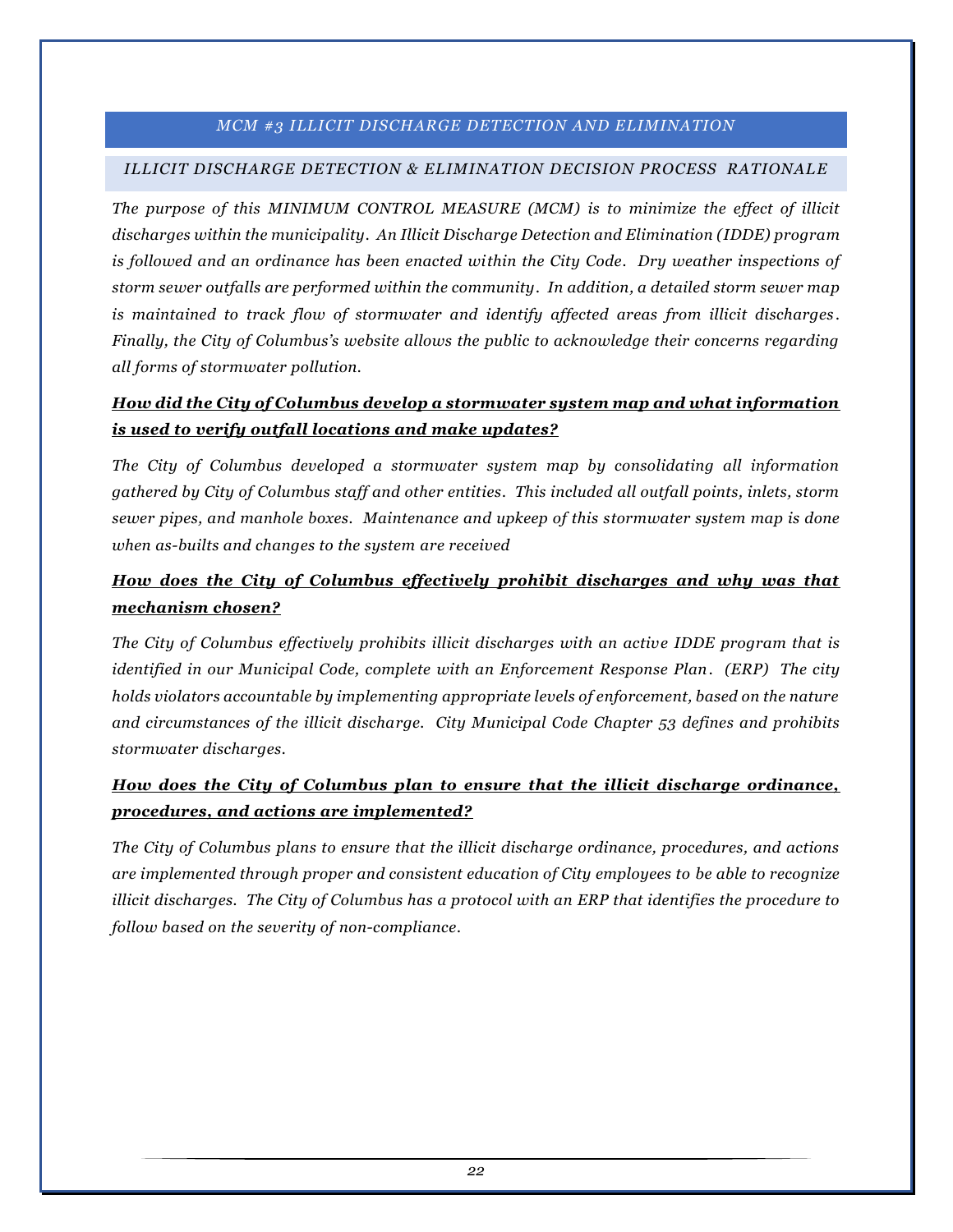### *How does the City of Columbus detect and address illicit discharges to the storm sewer system, including illegal dumping and spills?*

*The Illicit Detection discharge and Elimination (IDDE) Program defines protocol for reporting the requirement to investigate trace and remove potential illicit discharges, including illegal dumping or spills. Using the appropriate City contact information (via phone or website), a citizen can identify to a responsible party what they saw. The citizen can remain anonymous or be known. The discharge is addressed and tracked until the issue is clean and a party is found responsible.*

### *How does the City of Columbus inform public employees, business and the public about the hazards to water quality from illegal discharges and disposal of waste?*

*The City of Columbus informs public employees, businesses, and the public about the hazards to water quality from illegal discharges and improper disposal of waste through training videos, posters, bulletins, website, and press releases. As the IDDE Program continues to develop, additional materials or educational effort would include flyers, additional website content, social media, and providing more presentation materials for training purposes.*

### *Who is responsible for the overall management and implementation of the City of Columbus Illicit Discharge Detection and Elimination program and program activities?*

*The City of Columbus Public Works Director is responsible for the overall management and implementation of the IDDE Program and its activities.*

### *How will the City of Columbus evaluate the success of the Illicit Discharge Detection and Elimination program and how ere the measurable goals identified?*

*The City of Columbus evaluates the success of the IDDE Program through effectiveness measures to be met on a regular basis. The measures are acknowledged at each annual report to show the measure of success for the IDDE Program.*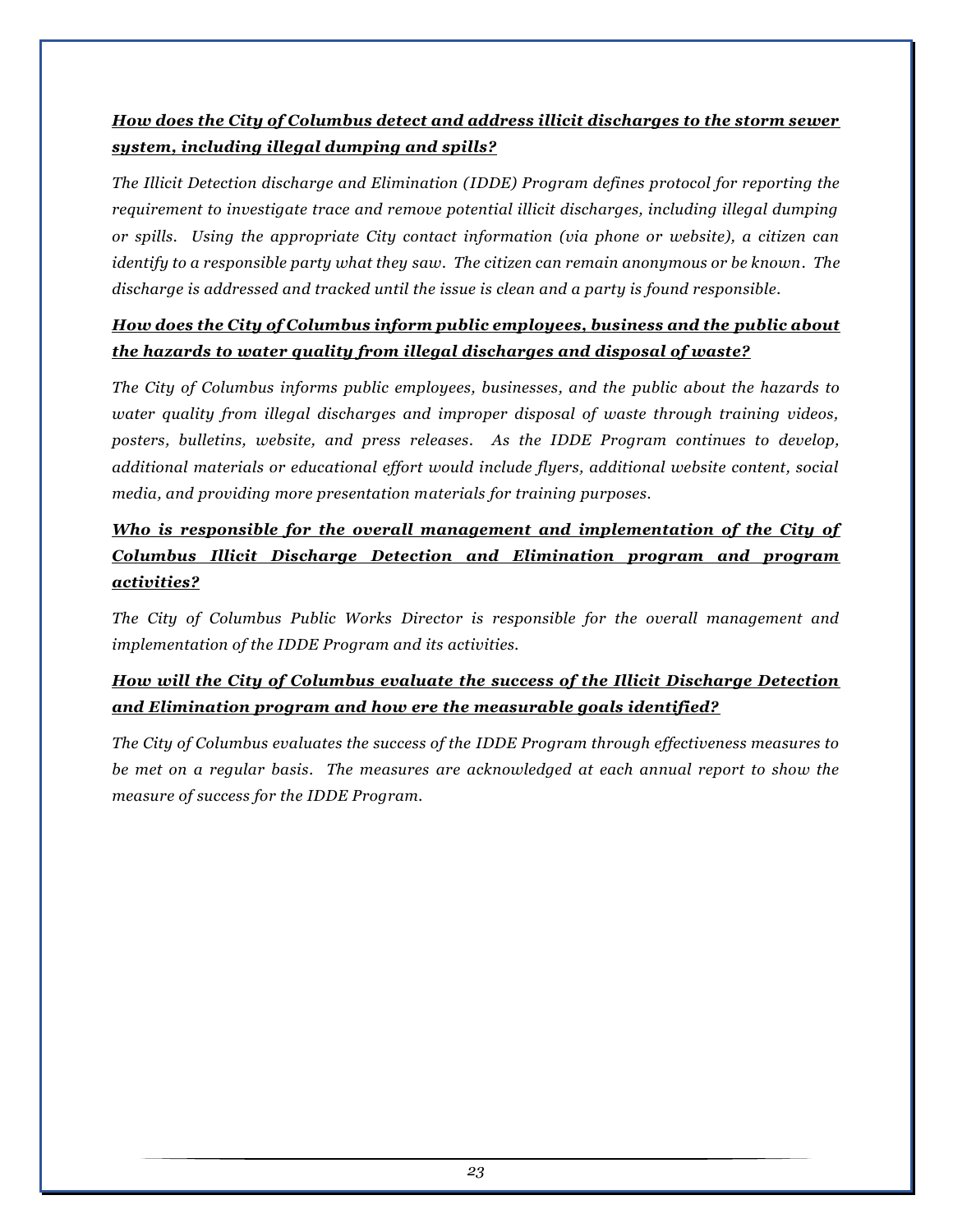#### *MCM #3: BMP 1: DISCHARGE INVESTIGATION AND REMOVAL*

<span id="page-24-0"></span>*3.1.1 Coordinate updates and maintenance of discharge record-keeping, investigation, removal and enforcement information in the MS4 Illicit Discharge Detection and Elimination (IDDE) Program, which references and defines the following:*

- *State and/or local regulatory mechanism(s) that effectively define allowable non-stormwater discharges and prohibit non-stormwater discharges into the storm sewer system related to illicit discharges (including on-site sewage disposal systems, spills, discharges, connections and dumping).*
- *Internal spill/dump/discharge/connection procedures, departmental staff responsibilities, contact information (including NDEQ for occurrence believed to be an immediate threat to human health or the environment), and equipment used to investigate illicit discharges .*
- *Enforcement response protocol used to remove illicit discharges that occur within the MS4.*
- *Data collected, database used, and data export procedures for records of investigation, removal and enforcement efforts, enforcement status, and outcomes for illicit discharges.*
- *Protocol for reporting the requirement to investigate and remove potential illicit discharges that flow into the MS4 from adjacent MS4 operators and property owners .*

| Reference                                                                                                                                                                                                                                                                                                    |                                       | Frequency        |  |
|--------------------------------------------------------------------------------------------------------------------------------------------------------------------------------------------------------------------------------------------------------------------------------------------------------------|---------------------------------------|------------------|--|
|                                                                                                                                                                                                                                                                                                              | City of Columbus Ordinance Chapter 53 | Review: Annually |  |
| Illicit Discharge Detection and Elimination (IDDE) Operation Manual<br>Chapters $4 & 5$                                                                                                                                                                                                                      |                                       |                  |  |
| The Engineering Project Manager and the Public Works Director met and had a lengthy<br>discussion about the manual and the procedures for the program and they both agreed<br>that the procedures were still viable. Therefore, no changes were made to the manual or<br>Report:<br>the procedures for 2019. |                                       |                  |  |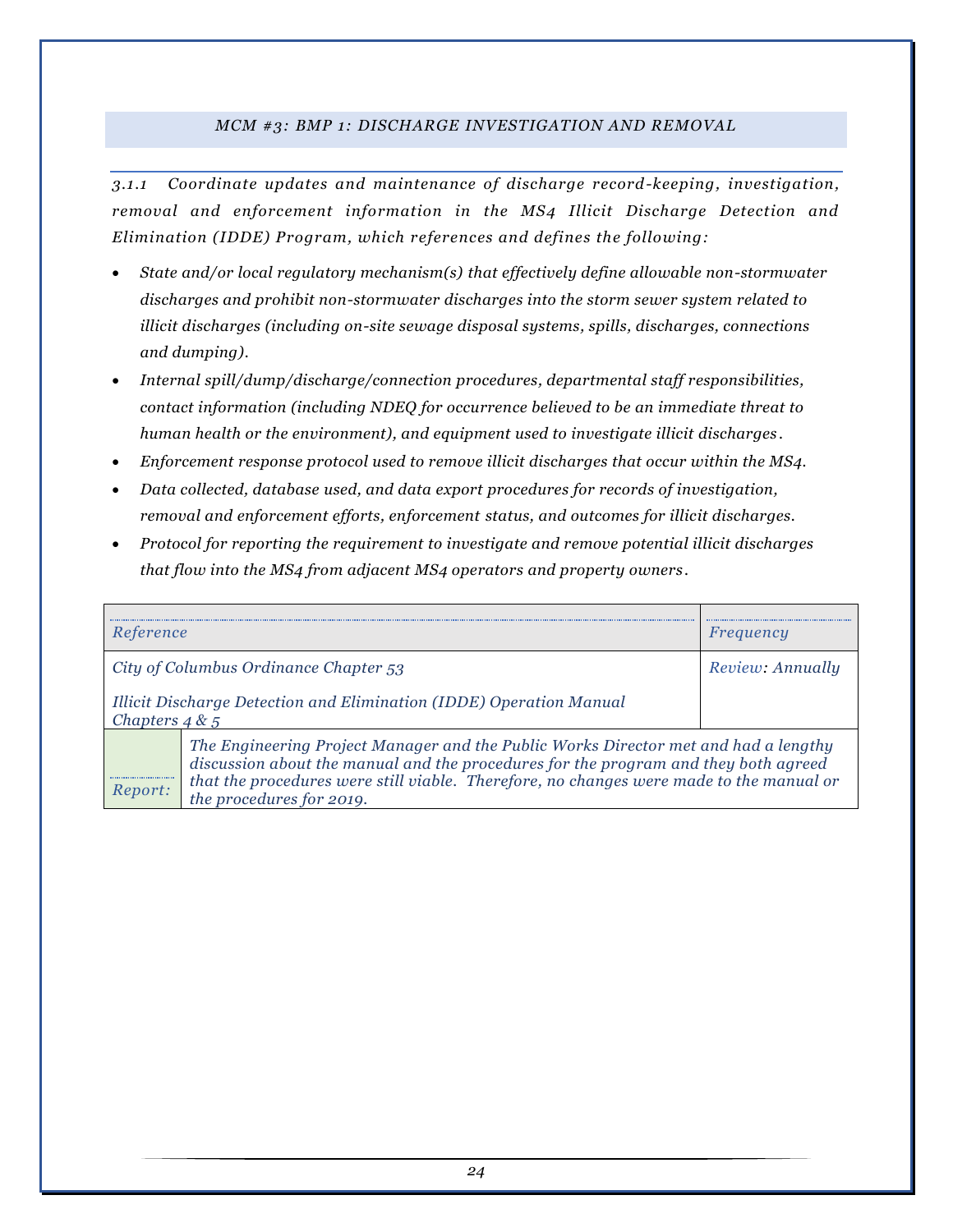*3.1.2 Investigate, remove, or cause responsible party to remove spills, illegal discharges, and illicit connections within and into the MS4.*

| Reference:                                                                                                                                                                                                                                                                                                                                 | <b>IDDE Program Tracking Form</b>                                                                                                                                                                                              |                                               |  |                           |
|--------------------------------------------------------------------------------------------------------------------------------------------------------------------------------------------------------------------------------------------------------------------------------------------------------------------------------------------|--------------------------------------------------------------------------------------------------------------------------------------------------------------------------------------------------------------------------------|-----------------------------------------------|--|---------------------------|
| Responsible:                                                                                                                                                                                                                                                                                                                               | Public Works Director &<br><b>Engineering Project Manager</b>                                                                                                                                                                  | On-going/Annually<br>Frequency:               |  |                           |
| Goals:                                                                                                                                                                                                                                                                                                                                     |                                                                                                                                                                                                                                | <b>Evaluation and Assessment:</b>             |  | Measure                   |
| discharges.                                                                                                                                                                                                                                                                                                                                | <b>ADMINISTRATION: Record dates of all</b><br>notifications of potential illicit discharges,<br>stakeholders involved, investigation and<br>communication efforts, status, and final<br>resolution taken for potential illicit | Record discharge information<br>required.     |  | Yes                       |
| <b>EFFECTIVENESS:</b> Initiate investigation of<br>potential illicit discharges and/or contact<br>adjacent MS4 operator within two days of<br>notification.                                                                                                                                                                                |                                                                                                                                                                                                                                | 100%                                          |  | 3 of 3<br>100%            |
| <b>EFFECTIVENESS:</b> Once a source is<br>determined, initiate notification of<br>responsible party of potential illicit<br>discharges within one working day of<br>notification.                                                                                                                                                          |                                                                                                                                                                                                                                | 100%                                          |  | $3 \text{ of } 3$<br>100% |
| <b>EFFECTIVENESS:</b> Open records are<br>updated once a week with status and any new<br>information until the issue is resolved.                                                                                                                                                                                                          |                                                                                                                                                                                                                                | 100%                                          |  | Yes                       |
| <b>EFFECTIVENESS:</b> Summarize all instances<br>that were closed without resolution including<br>who made determination to close the record<br>and why the instance could not be resolved.                                                                                                                                                |                                                                                                                                                                                                                                | Record instances closed without<br>resolution |  | $\overline{O}$            |
| Explanation: There was a small learning curve for the city personnel as<br>Yes X No<br>for using the Lucity software, and the process of the program. In the end, all Illicit<br>Satisfied:<br>Discharges were resolved in a timely fashion with one instance that required a letter<br>of warning which was resolved in a timely fashion. |                                                                                                                                                                                                                                |                                               |  |                           |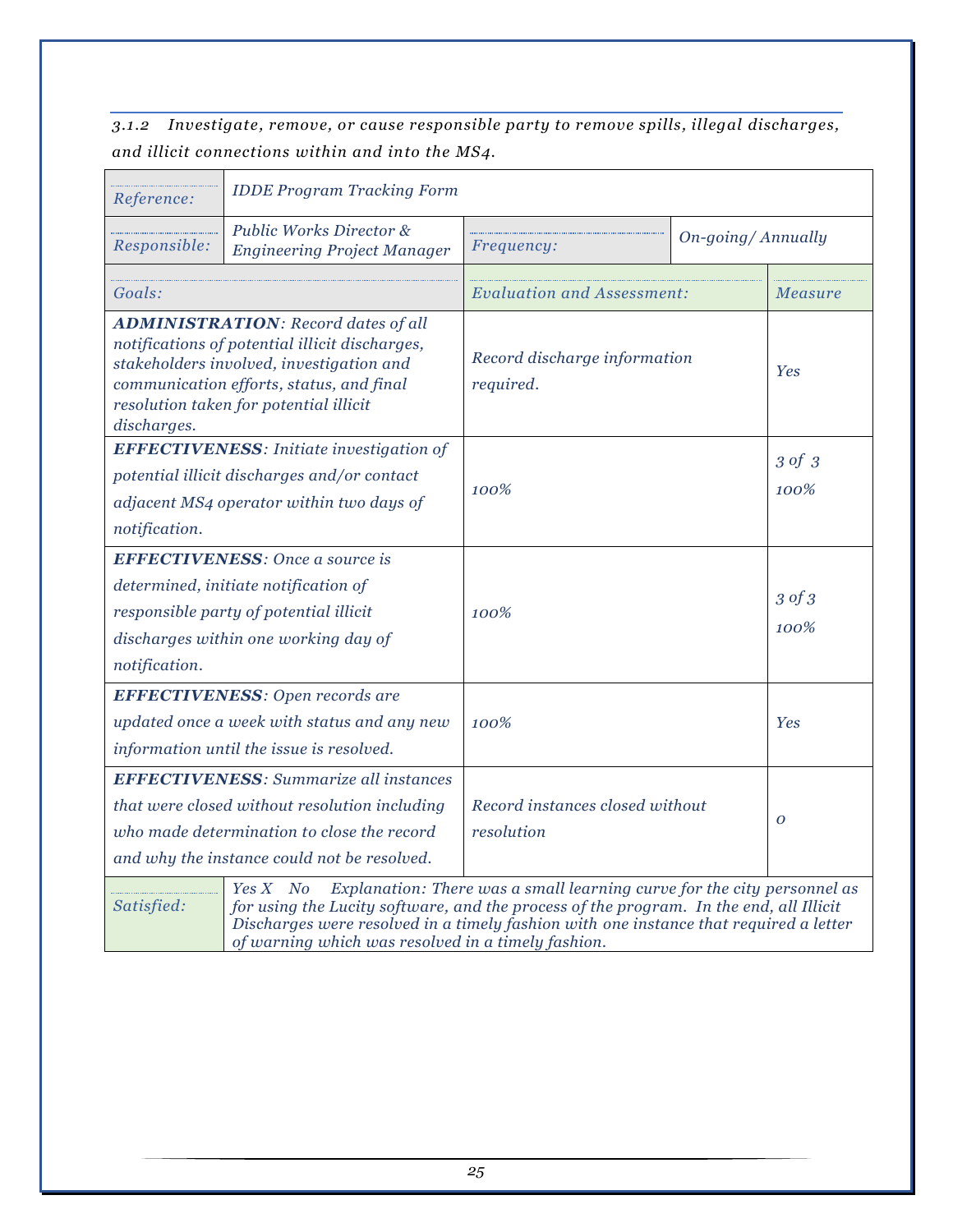#### *MCM #3: BMP 2: DRY WEATHER SCREENING*

<span id="page-26-0"></span>*3.2.1 Coordinate updates and maintenance of Dry Weather Screening Inspection and data collection information in the MS4 Illicit Discharge Detection and Elimination (IDDE) Program, which defines the following:*

- **•** Basis for selecting outfall locations used to screen for the presence of illicit discharges to *the MS4 considering likelihood of illicit connections or ambient sampling.*
- *Frequency used to screen major and minor outfalls for the presence of illicit discharges to the MS4.*
- *Current policies, staff, contact information, equipment, and known impairments or TMDL pollutants of concern used to conduct dry weather screening for the presence of illicit discharges to the MS4.*
- *Field tests of selected chemical parameters, evaluation methods and sample concentration action levels for pollutants during dry weather screening that trigger determination to investigate flow as a potential illicit discharge to the MS4.*
- *Data properties collected, geo-database used, illicit discharge identification and tracking database used, and data export procedures for reporting dry weather screening conducted to determine the presence of illicit discharges to the MS4.*

| Reference |                                                                                                                                                                                                                                                                                                                                                                                                                                                                                                                                                  | Frequency        |
|-----------|--------------------------------------------------------------------------------------------------------------------------------------------------------------------------------------------------------------------------------------------------------------------------------------------------------------------------------------------------------------------------------------------------------------------------------------------------------------------------------------------------------------------------------------------------|------------------|
|           | <b>IDDE Program Chapter 7 and Appendix "B" &amp; "C"</b>                                                                                                                                                                                                                                                                                                                                                                                                                                                                                         | Review: Annually |
| Report:   | In 2019 we visited all know large (36") or lager outfalls. We also visited at least 33<br>percent of the smaller outfalls $(35")$ or smaller. There were some minor clerical revisions<br>to the program manual. We also added some new outfall locations to the list from new<br>construction or extra research to find missing ones or ones that were in question. Some<br>field tests were performed for pollutants if we thought that there might be some<br>contamination. No pollutants were found on the ones that were observed in 2019. |                  |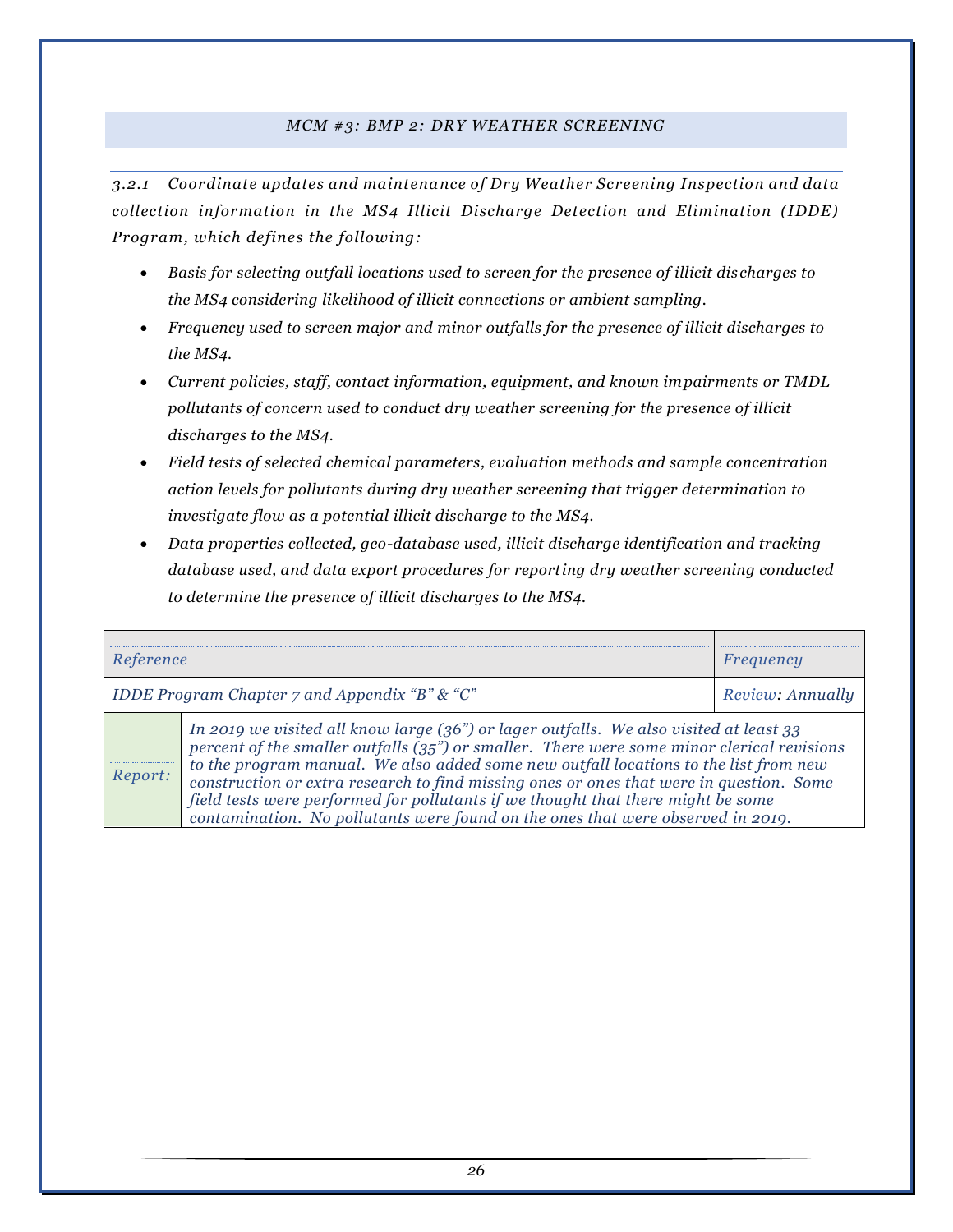*3.2.2 Conduct Dry Weather Screening Inspections and re cord all results in the stormwater outfall geodatabase.*

| <i>Reference:</i>                                                                                                        | Dry Weather Screening Tracking                                                                                                                                                                                           |                            |                                                |                                     |  |
|--------------------------------------------------------------------------------------------------------------------------|--------------------------------------------------------------------------------------------------------------------------------------------------------------------------------------------------------------------------|----------------------------|------------------------------------------------|-------------------------------------|--|
| <i>Responsible:</i>                                                                                                      | <b>Engineering Project</b><br><b>Manager</b>                                                                                                                                                                             | <i>Frequency:</i>          | $On\text{-}going/Annually$<br>(Summer or Fall) |                                     |  |
| Goals:                                                                                                                   |                                                                                                                                                                                                                          | Evaluation and Assessment: |                                                | Measure                             |  |
| <b>ADMINISTRATION:</b> Conduct and record<br>outfall inspections in the outfall<br>geodatabase within the calendar year. |                                                                                                                                                                                                                          | Input all records.         |                                                | 176                                 |  |
| <b>EFFECTIVENESS:</b> Screen each major<br>outfall annually.                                                             |                                                                                                                                                                                                                          | $100\%$                    |                                                | 57 of 57 (100%)                     |  |
| <b>EFFECTIVENESS:</b> Investigate each<br>minor outfall every three years                                                |                                                                                                                                                                                                                          | 33%                        |                                                | 100% of 119 39<br>outfalls annually |  |
| Satisfied:                                                                                                               | Yes X No Explanation: All of the major outfalls were checked inspected and<br>verified with our geodatabase. As well as all of the minor outfalls. Because of<br>locating additional outfalls, the map has been updated. |                            |                                                |                                     |  |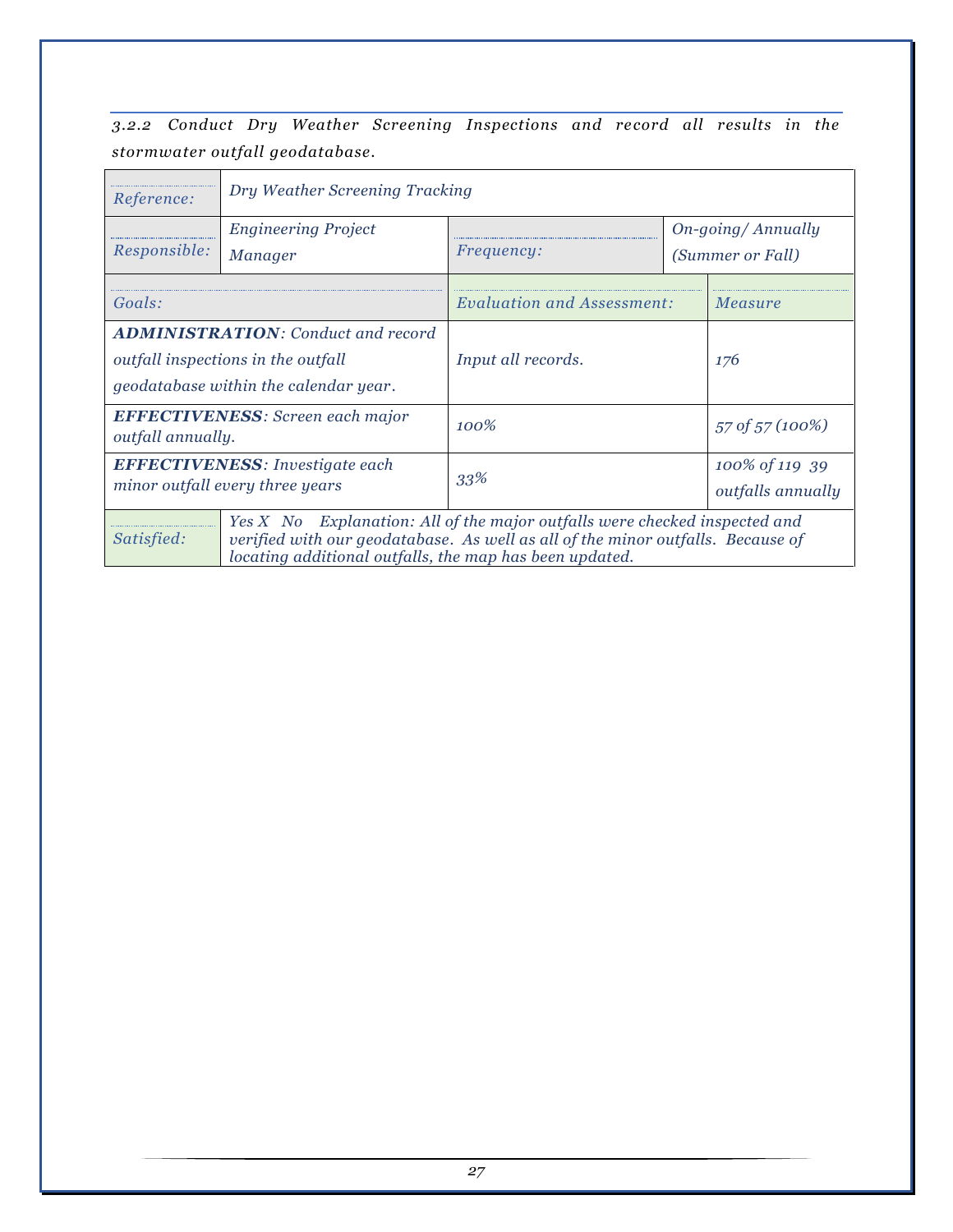#### *MCM #3: BMP 3: STORM SEWER SYSTEM MAPPING*

<span id="page-28-0"></span>*3.3.1 Coordinate updates and maintenance of MS4 area maps and stormwater outfall location information in the MS4 Illicit Discharge Detection and Elimination (IDDE) Program, which defines and references the following:*

- *Internal procedures, frequencies, municipal staff responsibilities, contact information, and equipment used to capture and verify existing and future stormwater outfall location information.*
- *How outfall locations are described, minimum size of outfall required to be mapped, smaller size outfalls that may be mapped, and justifications for mapping smaller outfalls.*
- *Sources of information used for the maps listing land use types, waters of the state, outfall locations, storm drain infrastructure, collection system, and structural stormwater treatment BMPs.*
- *Latest version of the outfall map with receiving waters.*

| Reference            |                                                                                                                                                                                                                                                                                                                                                                                                                                                                                                                                                                     | Frequency       |
|----------------------|---------------------------------------------------------------------------------------------------------------------------------------------------------------------------------------------------------------------------------------------------------------------------------------------------------------------------------------------------------------------------------------------------------------------------------------------------------------------------------------------------------------------------------------------------------------------|-----------------|
| City of Columbus GIS | <b>IDDE</b> Program Chapter 6                                                                                                                                                                                                                                                                                                                                                                                                                                                                                                                                       | Review Annually |
| Report:              | We are still updating and adding to our Lucity database for all of the outfall location.<br>Also better ways to update or add to our software program so that it can be used in the<br>field to fill out the specific forms, attach pictures, and other types of information. We<br>have added some new outfalls and updated the GIS map to reflect the new outfalls,<br>drainage basins, and waters of the state. In 2020, we will be looking into ways to tag<br>the outfalls in the field so everyone will be able to identify one without a map or<br>software. |                 |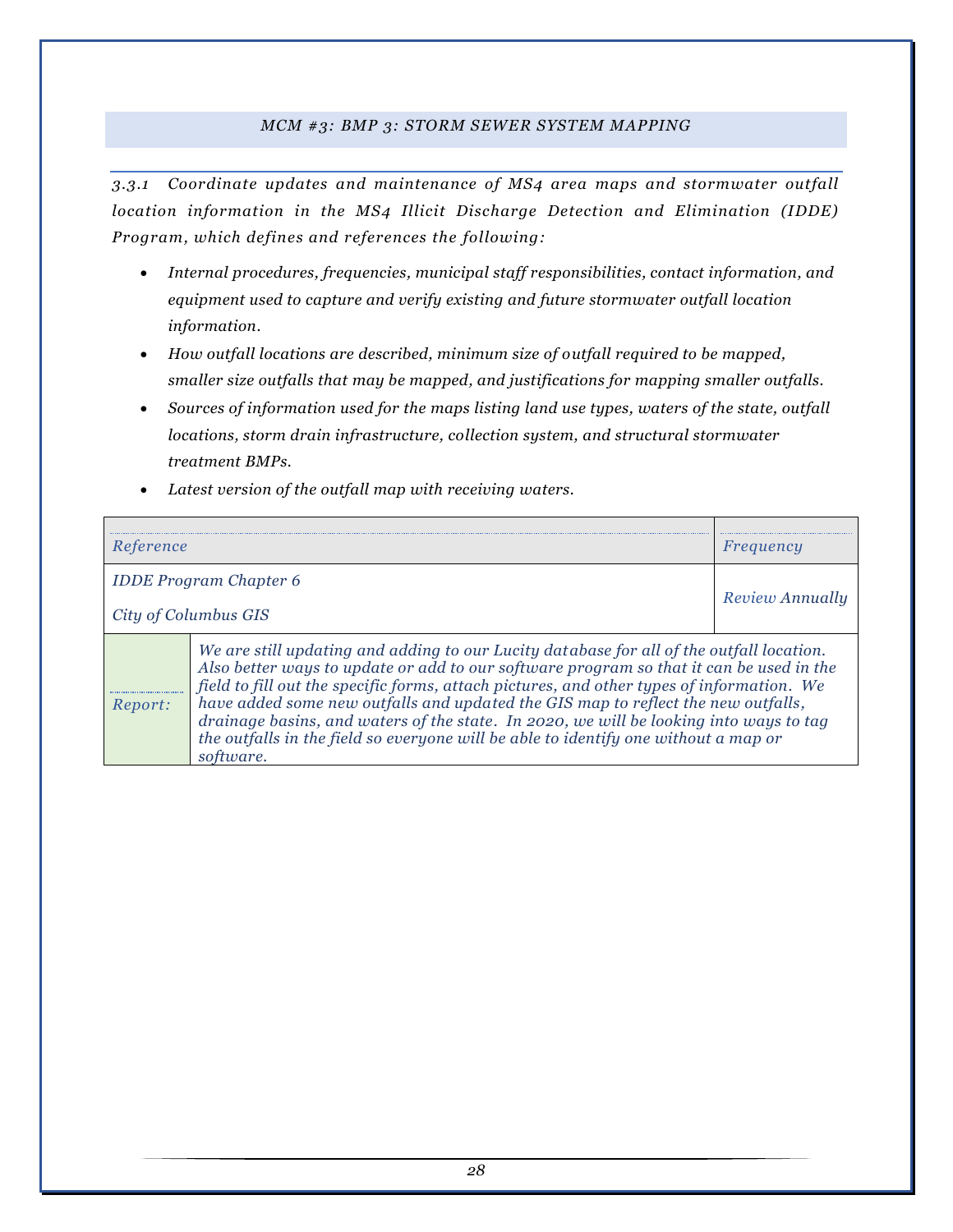*3.3.2 Maintain map, to the extent required by the permit, of current geographic locations of all stormwater outfalls, the approximate boundary of their drainage area that discharge to State-designated receiving waters in the MS4, dry weather field screening locations, storm drain infrastructure and collection system as well as structural stormwater treatment locations.*

|                                                                                                                                                                                                                                                                                                | City of Columbus GIS As-built Records                                                                                                                                                                                                                             |                                                 |  |                                |  |  |  |
|------------------------------------------------------------------------------------------------------------------------------------------------------------------------------------------------------------------------------------------------------------------------------------------------|-------------------------------------------------------------------------------------------------------------------------------------------------------------------------------------------------------------------------------------------------------------------|-------------------------------------------------|--|--------------------------------|--|--|--|
| Reference:                                                                                                                                                                                                                                                                                     | City of Columbus GIS                                                                                                                                                                                                                                              |                                                 |  |                                |  |  |  |
| Responsible:                                                                                                                                                                                                                                                                                   | <b>GIS Supervisor &amp;</b><br><b>Engineering Project</b><br><b>Manager</b>                                                                                                                                                                                       | $On\text{-}going/Annually$<br><i>Frequency:</i> |  |                                |  |  |  |
| Goals:                                                                                                                                                                                                                                                                                         |                                                                                                                                                                                                                                                                   | <b>Evaluation and Assessment:</b>               |  | Measure                        |  |  |  |
| <b>ADMINISTRATION:</b> Maintain all outfall<br>attribute updates in geo-database of<br>stormwater outfall information currently<br>available for major and minor outfalls.                                                                                                                     |                                                                                                                                                                                                                                                                   | Maintained                                      |  | Major: 57<br><b>Minor: 119</b> |  |  |  |
| <b>ADMINISTRATION:</b> Update estimated<br>drainage boundary attributes with existing<br>and future land use at a minimum of five<br>years for all outfalls that discharge to<br>State-designated receiving waters in the<br>MS4.                                                              |                                                                                                                                                                                                                                                                   | Maintained                                      |  | Yes                            |  |  |  |
| screening.                                                                                                                                                                                                                                                                                     | EFFECTIVENESS: All outfall, storm<br>drain infrastructure, collection system, and<br>storm water treatment geo-reference<br>attributes are updated in the geo-database<br>within one year of new construction or 30<br>days following routine outfall dry weather | 100%                                            |  | 100% of 0                      |  |  |  |
| Yes X No Explanation: There were no completed projects for 2019 there for no<br>Satisfied:<br>additional potential outfalls have been added. We evaluate and reassess all major<br>outfalls on an annual basis. There is a Dry Weather monitoring process that<br>inspects all major outfalls. |                                                                                                                                                                                                                                                                   |                                                 |  |                                |  |  |  |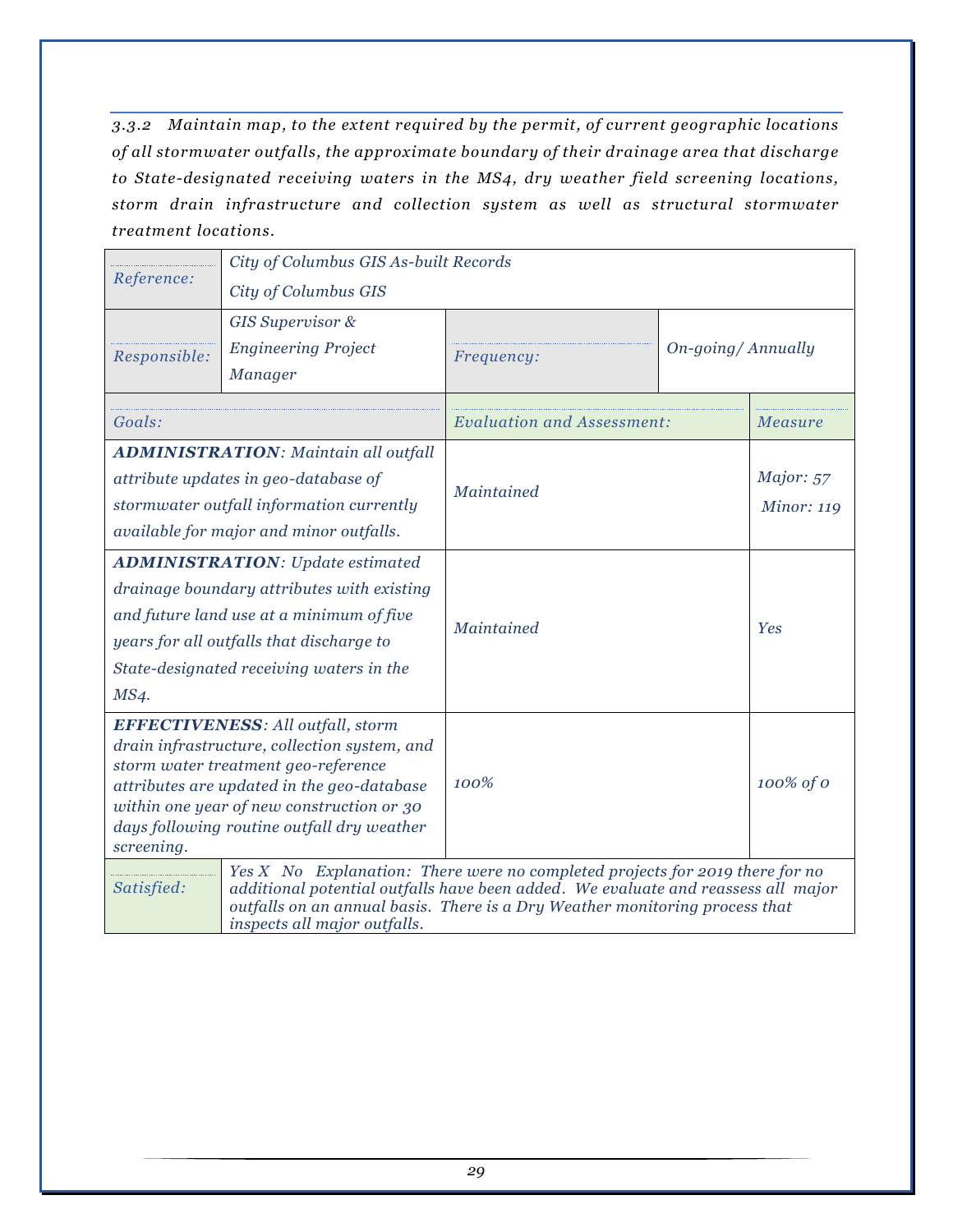### <span id="page-30-0"></span>*MCM #3: BMP 4: ILLEGAL DISCHARGE AND IMPROPER WASTE DISPOSAL EDUCATION*

*3.4.1 Coordinate updates and maintenance of educational and training information for distribution related to the hazards associated with illegal discharges and improper disposal of waste in the Public Education and Outreach Strategy, which establishes the following:*

- *Training program with at least one target message related to identification and reporting of illicit discharges and connections for a sector of Public Employees involved in Operation and Maintenance activities every reporting year.*
- *At least one target message and distribution method for a sector of Public Employees not involved in Operation and Maintenance every reporting year.*
- *At least one target message and distribution method for a sector of Commercial/Industrial Businesses within the MS4 every reporting year.*
- *At least one target message and distribution method for at least one sector of the General Public within the MS4 every reporting year.*

| Reference                                                                                    |                                                   |                                                                                                              |                           |                   |                  | Frequency          |
|----------------------------------------------------------------------------------------------|---------------------------------------------------|--------------------------------------------------------------------------------------------------------------|---------------------------|-------------------|------------------|--------------------|
| The City of Columbus PEO Strategy                                                            |                                                   |                                                                                                              |                           |                   | Annual           |                    |
| Report:<br>heads.                                                                            |                                                   | The City did update the training information and it was discussed with all department                        |                           |                   |                  |                    |
| Reference:                                                                                   |                                                   |                                                                                                              |                           | <i>Frequency:</i> |                  |                    |
| The City of Columbus PEO Strategy<br>Annual                                                  |                                                   |                                                                                                              |                           |                   |                  |                    |
| Description                                                                                  | <b>Target</b><br>Audience                         | <b>Messages</b>                                                                                              | Methods/Resources         |                   | Last<br>Provided | <b>Next</b><br>Due |
| <b>Water Quality</b><br>Brochure:<br><i>Illicit</i><br>Discharge<br>Resource &<br>References | Municipal<br><b>Staff</b><br>involved<br>with O&M | Identify, report,<br><i>investigate and</i><br><i>remove Illicit</i><br>Discharges and<br><b>Connections</b> | Available at O&M Facility |                   | 2019             | 2020               |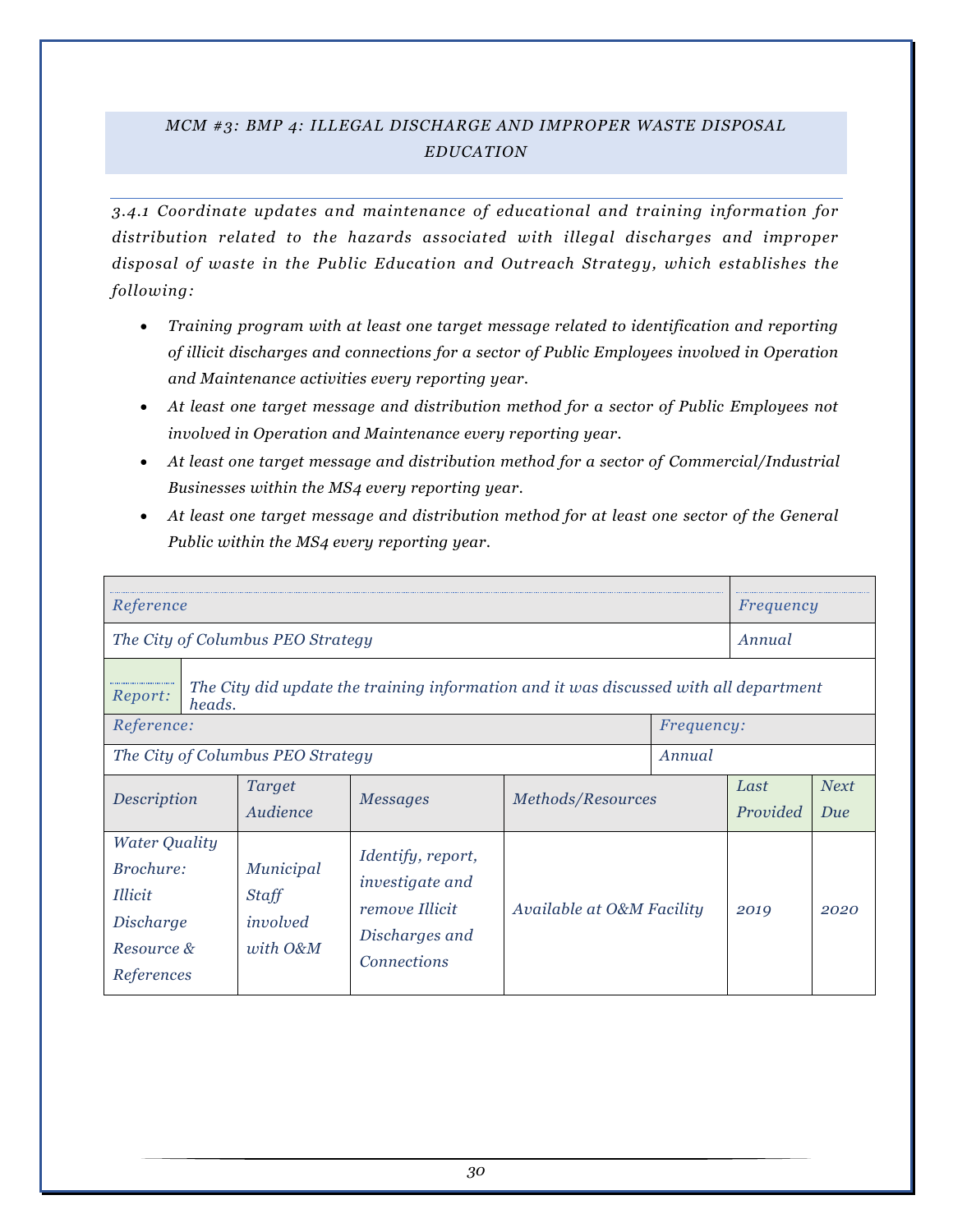| <b>Water Quality</b>                                                |                                                                                                                                                                                                                                                                                                          | Prevent pollution                                                                                                 |                                                                                                                                            |      |      |
|---------------------------------------------------------------------|----------------------------------------------------------------------------------------------------------------------------------------------------------------------------------------------------------------------------------------------------------------------------------------------------------|-------------------------------------------------------------------------------------------------------------------|--------------------------------------------------------------------------------------------------------------------------------------------|------|------|
| <b>Brochure:</b>                                                    | General                                                                                                                                                                                                                                                                                                  | by disposing                                                                                                      | Downloadable from                                                                                                                          |      |      |
| Household                                                           | Public                                                                                                                                                                                                                                                                                                   | household                                                                                                         | website. Available in the                                                                                                                  | 2019 | 2020 |
| Hazardous                                                           |                                                                                                                                                                                                                                                                                                          | hazardous waste                                                                                                   | Engineering Lobby.                                                                                                                         |      |      |
| Waste                                                               |                                                                                                                                                                                                                                                                                                          | properly                                                                                                          |                                                                                                                                            |      |      |
|                                                                     |                                                                                                                                                                                                                                                                                                          | Prevent pollution                                                                                                 |                                                                                                                                            |      |      |
| <b>Water Quality</b>                                                | General                                                                                                                                                                                                                                                                                                  | from pet waste by                                                                                                 | Downloadable from                                                                                                                          |      |      |
| <b>Brochure: Pet</b>                                                |                                                                                                                                                                                                                                                                                                          | collecting and                                                                                                    | website. Available at City                                                                                                                 | 2019 | 2020 |
| Waste                                                               | Public                                                                                                                                                                                                                                                                                                   | disposing it                                                                                                      | Hall Business counter.                                                                                                                     |      |      |
|                                                                     |                                                                                                                                                                                                                                                                                                          | properly                                                                                                          |                                                                                                                                            |      |      |
| <b>Water Quality</b><br><b>Brochure:</b><br>Lawn and<br>Garden Care | General<br>Public                                                                                                                                                                                                                                                                                        | Prevent pollution<br>by controlling<br>lawn and garden<br>waste and<br>chemicals from<br>leaving your<br>property | Downloadable from<br>website. Available in the<br>Engineering Lobby.                                                                       | 2019 | 2020 |
| <b>Water Quality</b><br><b>Brochure:</b><br>Automotive<br>Repair    | <b>Business</b><br>Sector:<br>Automotive<br>Repair                                                                                                                                                                                                                                                       | Prevent pollution<br>from automotive<br>maintenance<br>activities                                                 | Downloadable from<br>website. Distributed to<br>businesses conducting<br>automotive maintenance.<br>Available in the<br>Engineering Lobby. | 2019 | 2020 |
| <b>Water Quality</b><br><b>Brochure:</b><br>Outdoor<br>Landscaping  | <b>Business</b><br>Sector:<br>Outdoor<br>Landscaping                                                                                                                                                                                                                                                     | Prevent pollution<br>from landscape<br>maintenance<br>activities                                                  | Downloadable from<br>website. Available in the<br>Engineering Lobby.                                                                       | 2020 | 2021 |
| <b>Brochure</b> for<br><b>Restaurants</b>                           | <b>Business</b><br>Sector:<br>Restaurants                                                                                                                                                                                                                                                                | Prevent pollution<br>from waste<br>materials, oils<br>and grease from<br>restaurants                              | Downloadable from<br>website. Distributed to<br>restaurants. Available in<br>the Engineering Lobby.                                        | 2020 | 2021 |
| <b>IDDE</b> training                                                | City staff                                                                                                                                                                                                                                                                                               | Identify, report,<br>and remove illicit<br>discharges and<br>connections                                          | <b>Illicit Discharge Detection</b><br>& Elimination Guide &<br>references.                                                                 | 2019 | 2020 |
| <b>Brochure</b> for<br>Concrete<br>Delivery                         | Concrete<br>Companies                                                                                                                                                                                                                                                                                    | Prevent pollution<br>due to improper<br>washout of truck.                                                         | <b>Water Quality Brochure:</b><br>Concrete Delivery<br>distributed to businesses.                                                          | 2019 | 2020 |
| Report:                                                             | The City of Columbus was able to get personnel IDDE training as well as the<br>seasonal help. We implemented a better way of getting them trained for 2019 and<br>will continue to expand on the process for 2020. We were able to visit with $75\%$ of<br>all business in the City of Columbus in 2019. |                                                                                                                   |                                                                                                                                            |      |      |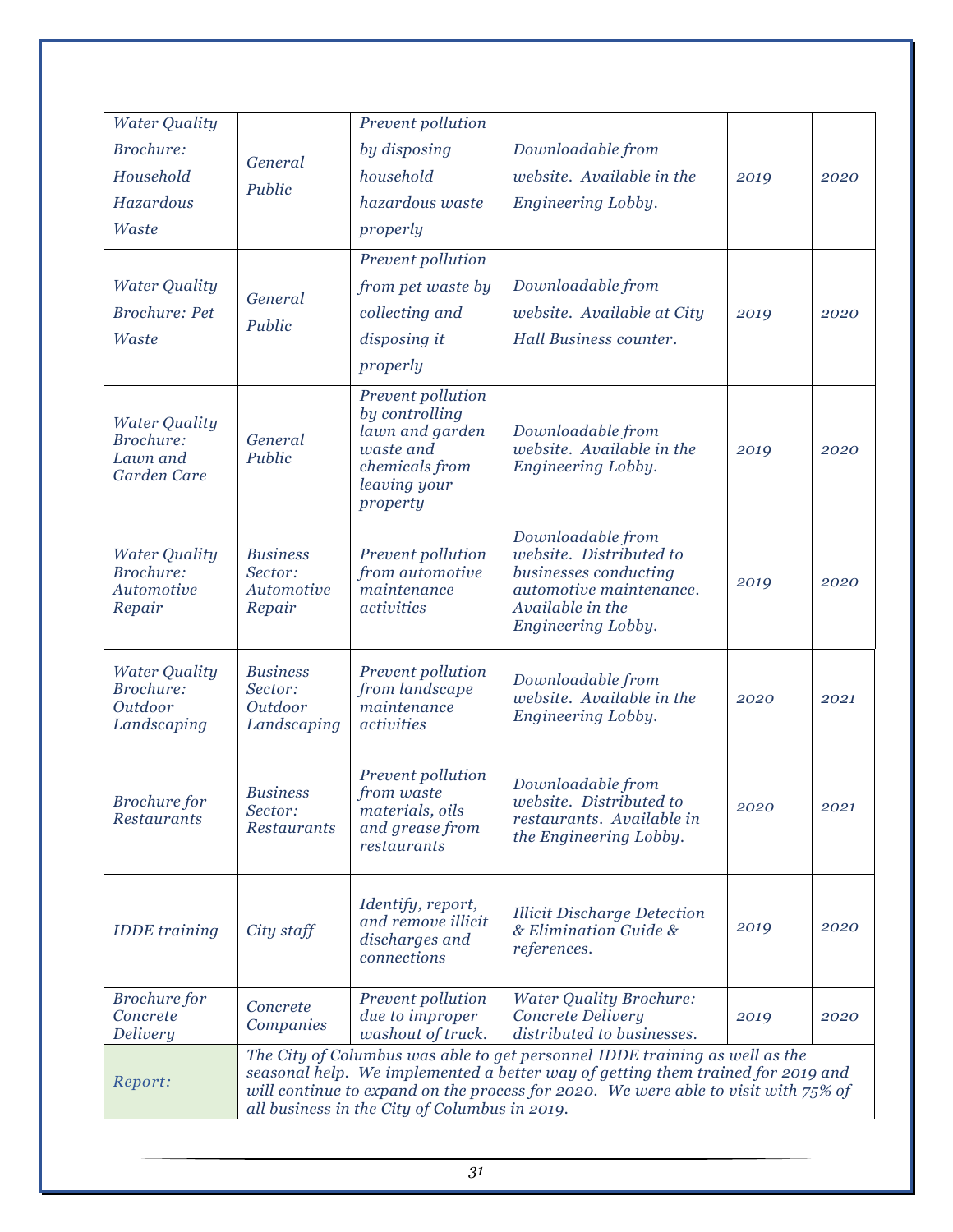*3.4.2 Distribute information related to the hazards associated with illegal discharges and improper disposal of waste to Public Employees, Businesses, and the General Public.*

| Reference:                                                                                                                                                                                                                                                                                                                                                                                                                                                                                  | <b>Education and Outreach Strategy Tracking Form</b>  |                            |                       |  |  |
|---------------------------------------------------------------------------------------------------------------------------------------------------------------------------------------------------------------------------------------------------------------------------------------------------------------------------------------------------------------------------------------------------------------------------------------------------------------------------------------------|-------------------------------------------------------|----------------------------|-----------------------|--|--|
| Responsible:                                                                                                                                                                                                                                                                                                                                                                                                                                                                                | <b>Engineering Project Manager</b>                    | Frequency:                 | On-going/Annually     |  |  |
|                                                                                                                                                                                                                                                                                                                                                                                                                                                                                             | Human Resource Director                               |                            |                       |  |  |
| Goals:                                                                                                                                                                                                                                                                                                                                                                                                                                                                                      |                                                       | <b>Evaluation</b> and      | Performance:          |  |  |
|                                                                                                                                                                                                                                                                                                                                                                                                                                                                                             |                                                       | Assessment:                |                       |  |  |
|                                                                                                                                                                                                                                                                                                                                                                                                                                                                                             | <b>ADMINISTRATION:</b> Water Quality brochure for     |                            |                       |  |  |
|                                                                                                                                                                                                                                                                                                                                                                                                                                                                                             | household hazardous waste distributed matches         | Material is current        | Yes                   |  |  |
| current PEO Strategy.                                                                                                                                                                                                                                                                                                                                                                                                                                                                       |                                                       |                            |                       |  |  |
|                                                                                                                                                                                                                                                                                                                                                                                                                                                                                             | <b>ADMINISTRATION:</b> Water Quality brochure for     |                            |                       |  |  |
|                                                                                                                                                                                                                                                                                                                                                                                                                                                                                             | pet waste distributed matches current PEO             | Material is current        | Yes                   |  |  |
| Strategy.                                                                                                                                                                                                                                                                                                                                                                                                                                                                                   |                                                       |                            |                       |  |  |
|                                                                                                                                                                                                                                                                                                                                                                                                                                                                                             | <b>ADMINISTRATION:</b> City Employees, who as         |                            |                       |  |  |
|                                                                                                                                                                                                                                                                                                                                                                                                                                                                                             | part of their normal job responsibilities, may meet   | Number of                  |                       |  |  |
|                                                                                                                                                                                                                                                                                                                                                                                                                                                                                             | or observe an illicit discharge or illicit connection | <b>Supervisors Trained</b> | 25                    |  |  |
|                                                                                                                                                                                                                                                                                                                                                                                                                                                                                             | to the MS4, completed training.                       |                            |                       |  |  |
|                                                                                                                                                                                                                                                                                                                                                                                                                                                                                             | <b>EFFECTIVENESS:</b> At least seventy-five percent   |                            |                       |  |  |
|                                                                                                                                                                                                                                                                                                                                                                                                                                                                                             | (75%) of the estimated target audience sector of      | 75%                        | 75% of 126 Business   |  |  |
|                                                                                                                                                                                                                                                                                                                                                                                                                                                                                             | Business Owners had information made available        |                            | <b>Owners</b>         |  |  |
| to them in the reporting year.                                                                                                                                                                                                                                                                                                                                                                                                                                                              |                                                       |                            |                       |  |  |
|                                                                                                                                                                                                                                                                                                                                                                                                                                                                                             | <b>EFFECTIVENESS:</b> At least fifty percent (50%) of |                            |                       |  |  |
|                                                                                                                                                                                                                                                                                                                                                                                                                                                                                             | the estimated target audience sector of General       | 50%                        | 60% of 23,100         |  |  |
|                                                                                                                                                                                                                                                                                                                                                                                                                                                                                             | Public had information made available to them in      |                            | residents             |  |  |
| the reporting year.                                                                                                                                                                                                                                                                                                                                                                                                                                                                         |                                                       |                            |                       |  |  |
|                                                                                                                                                                                                                                                                                                                                                                                                                                                                                             | <b>EFFECTIVENESS:</b> All new City employees at       |                            |                       |  |  |
|                                                                                                                                                                                                                                                                                                                                                                                                                                                                                             | maintenance facilities responsible for maintaining    |                            |                       |  |  |
|                                                                                                                                                                                                                                                                                                                                                                                                                                                                                             | MS4 areas, who as part of their normal job            |                            | 11 New Employees      |  |  |
|                                                                                                                                                                                                                                                                                                                                                                                                                                                                                             | responsibilities, may come into contact with or       | 100%                       | 147 Current employees |  |  |
|                                                                                                                                                                                                                                                                                                                                                                                                                                                                                             | observe an illicit discharge the MS4, receive         |                            |                       |  |  |
| training within one year of hire and for current                                                                                                                                                                                                                                                                                                                                                                                                                                            |                                                       |                            |                       |  |  |
| employees every three years                                                                                                                                                                                                                                                                                                                                                                                                                                                                 |                                                       |                            |                       |  |  |
| Explanation: In 2019 I started placing flyers on the back of our water<br><b>SATISFIED:</b><br>Yes X No<br>bills that are mailed out in hopes they will read them. We implemented a more<br>efficient way to train existing and new employees by using Human Resource<br>Department since they see all new hires they have them watch a video and read a<br>pamphlet on Illicit Discharge and Detection. Then the Engineering Project<br>Manager addresses the regular employees as needed. |                                                       |                            |                       |  |  |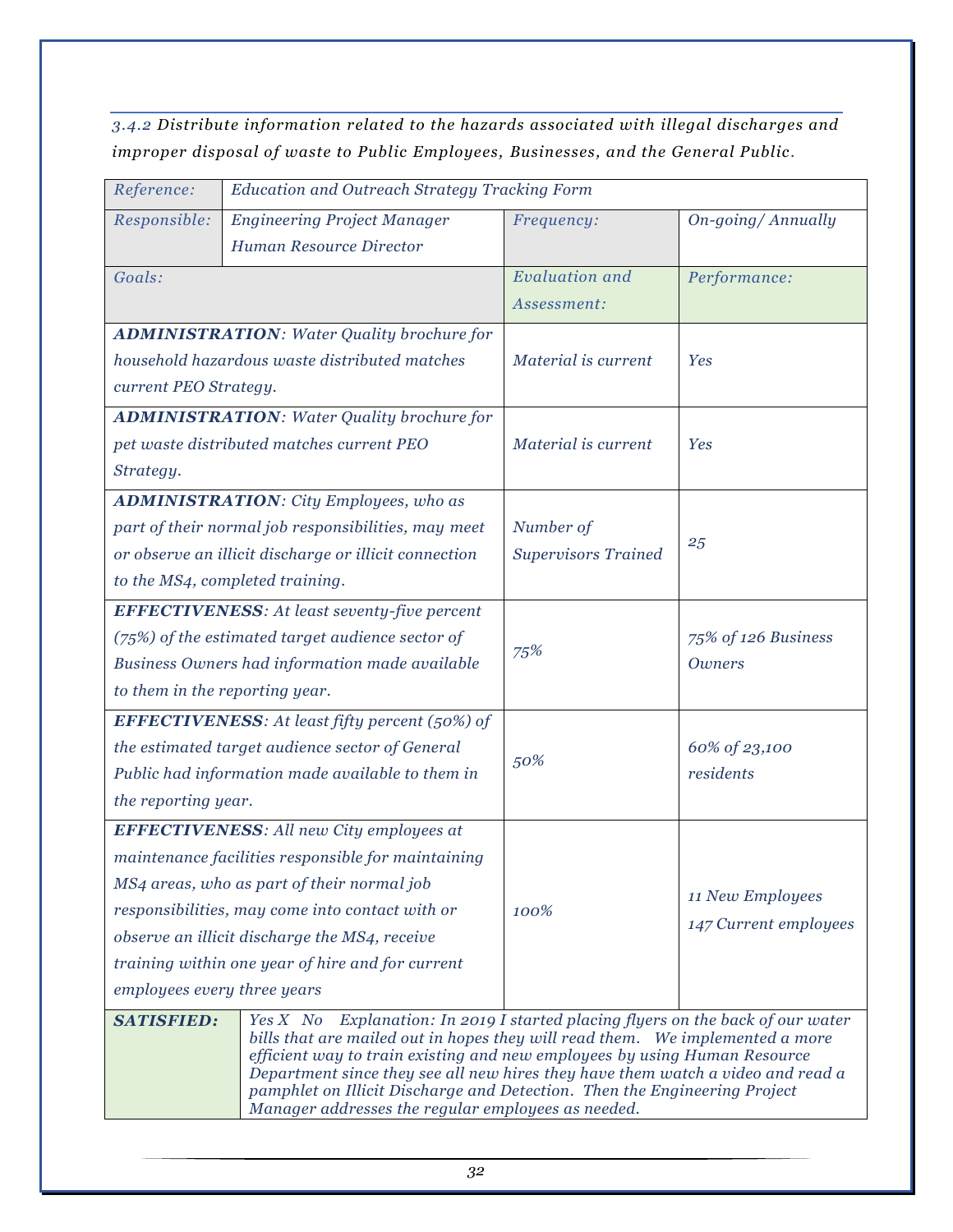#### *MCM #4 CONSTRUCTION STORMWATER MANAGEMENT*

#### <span id="page-33-1"></span><span id="page-33-0"></span>*CONSTRUCTION STORMWATER MANAGEMENT DECISION PROCESS RATIONALE*

*The purpose of this MCM is to reduce pollutants in stormwater runoff from construction activities that result in land disturbance. In accordance with NDEQ Administrative Code 119.10.002.12D, Nebraska Small MS4 General Permit NER310000 IV.B.3, and City of Columbus Municipal Ordinance CHAPTER 54, the Construction Stormwater Program includes and adheres to the following elements:*

- *1. Construction Stormwater Ordinance*
- *2. Operator Requirements to Implement Sediment & Erosion Control, Waste, and Stormwater Controls*
- *3. Construction Sediment & Erosion Control and Site Plans*
- *4. Construction Site Inspection and Enforcement Procedures*
- *5. Construction Stormwater Education.*

*Construction Stormwater Design standards meeting the NDEQ and NPDES Permit requirements are available on the City website. Construction site operators for sites disturbing one acre or more, or less than one acre if part of a larger common plan of development or sale are required to enact Erosion and Sediment Controls.*

#### *How does the City of Columbus require erosion and sediment control measures on construction sites in the City of Columbus and why were those mechanisms chosen?*

*The City of Columbus requires erosion and sediment control measures on construction sites via City Code (CHAPTER 54). The ordinance language ensures every construction project within the City Limits requires proper Erosion and Sediment Controls, as well as inspection and evaluation methods.*

### *How does the City of Columbus enforce erosion and sediment control requirements when there is non-compliance with requirements?*

*The City of Columbus- has an Enforcement Response Plan (ERP) for the Erosion & Sediment Control Program, which defines the level of enforcement based on the level of non-compliance. The ERP was created to address all levels of non-compliance. The City will follow through on issues of noncompliance until resolved. Communication with the violator can vary from a phone call to a formal notice of violation to enforcement of Civil Penalties.*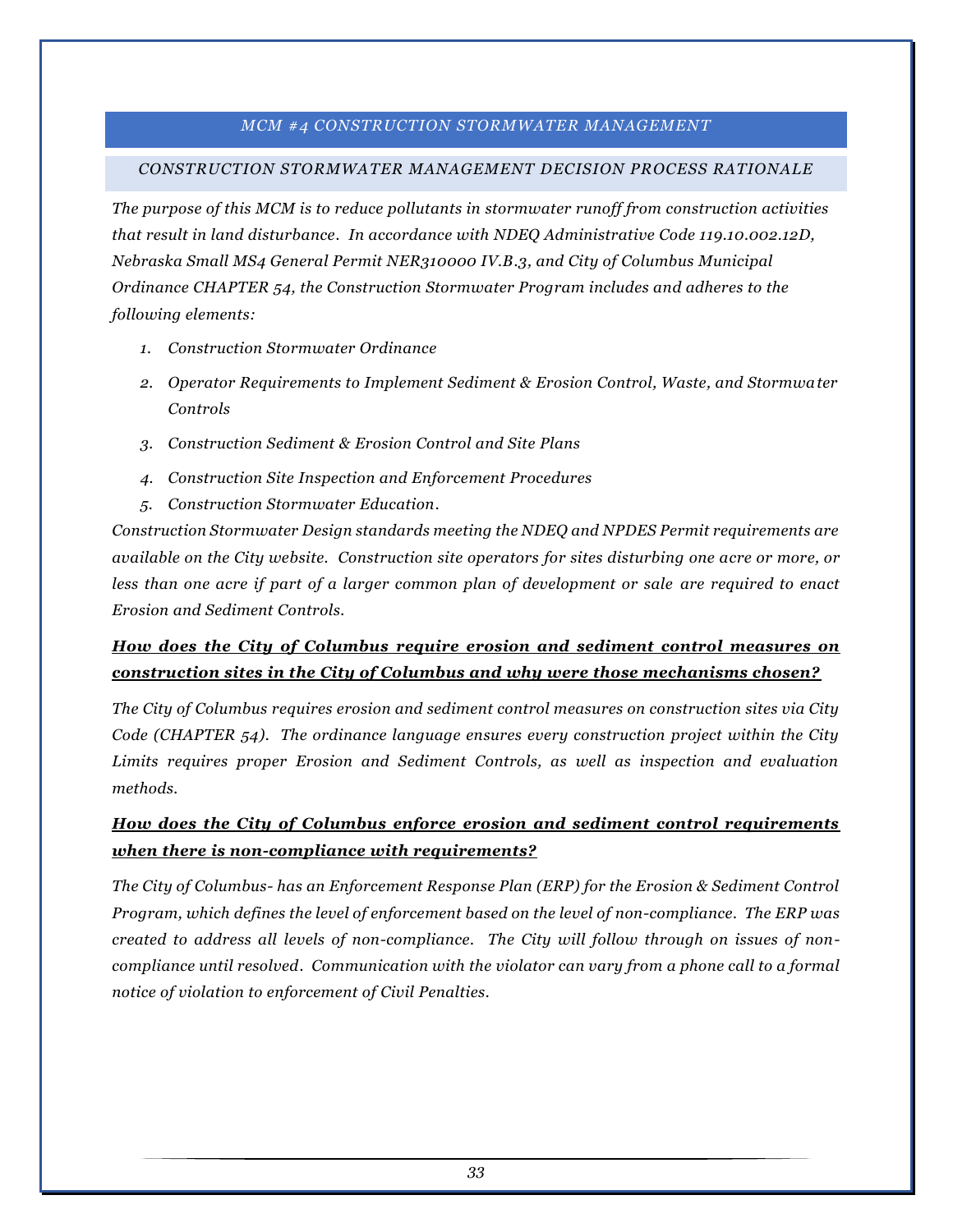### *What types of waste materials are construction site operators required to manage onsite with Best Management Practices?*

*The City of Columbus has a defined list of pollutants, including solid waste and hazardous materials, which construction site operators are required to manage onside with Best Management Practices in City Ordinance CHAPTER 54. Waste materials include construction activity trash from building materials, equipment and vehicle track out, and potential sanitary waste.*

### *What procedures does the City of Columbus follow for selecting and completing site plan review when applications for construction are submitted for approval?*

*The City of Columbus requires an Erosion and Sediment Control plan meeting the NDEQ and NPDES Permit requirements for review by City staff. For sites greater than an acre, and those less than an acre but part of a larger common plan of development or sale, a Stormwater Pollution Prevention Plan (SWPPP) is required to be followed.*

### *Who is responsible for the overall management and implementation of the City of Columbus Construction Stormwater Program and program activities?*

*The City of Columbus Engineering Project Manager and the City Engineer are ultimately responsible for the management and overall implementation of the Construction Stormwater Program.*

### *How will the City of Columbus evaluate the success of the Construction Stormwater Program and how ere the measurable goals identified?*

*The City of Columbus has multiple effectiveness measures implemented to ensure the BMP's are being utilized correctly. Each annual report sent in to the NDEQ will address these effectiveness measures and how to interpret them.*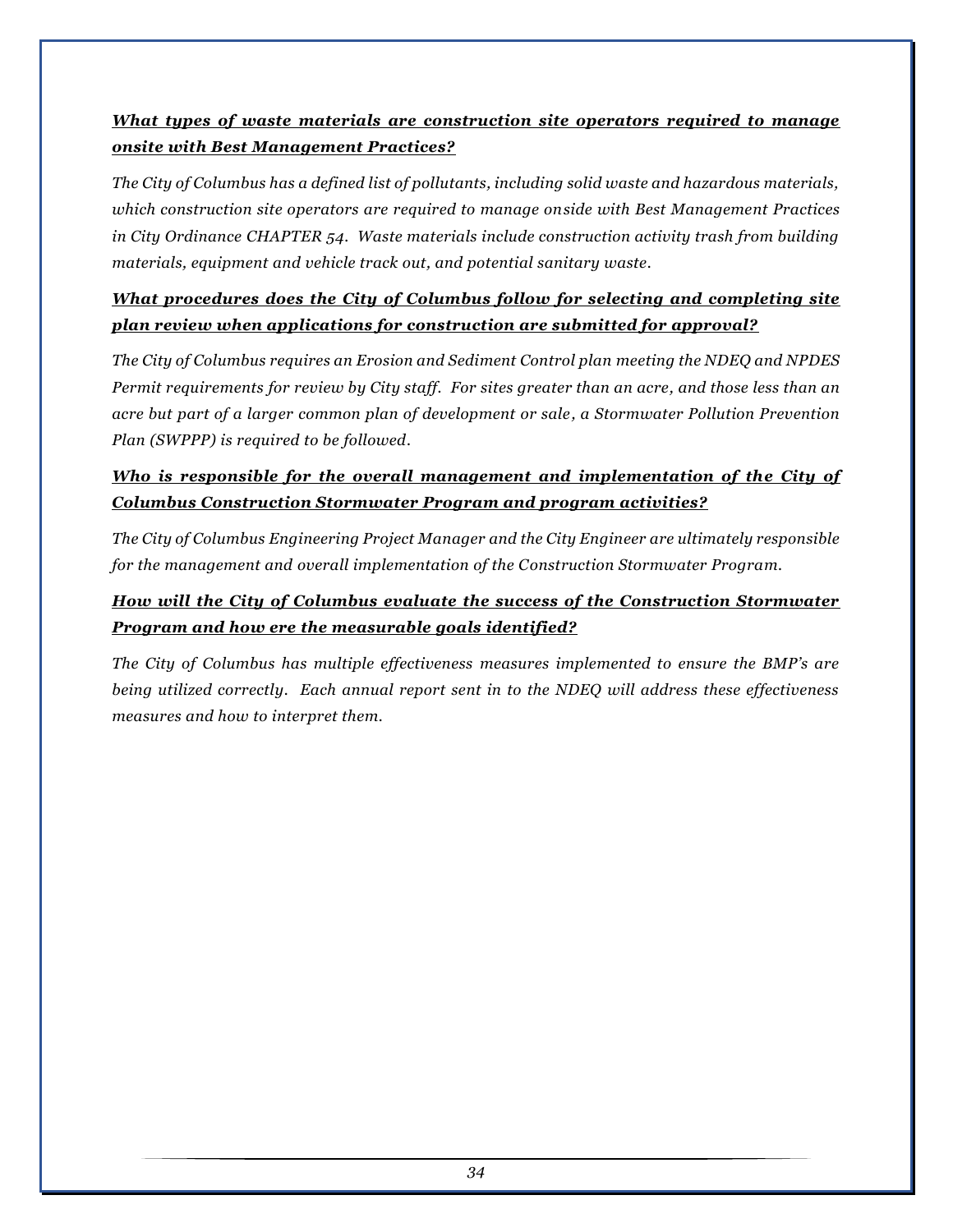### <span id="page-35-0"></span>*MCM #4: BMP 1: MAINTENANCE, IMPLEMENTATION, AND ENFORCEMENT OF EROSION AND SEDIMENT CONTROL AUTHORITY*

*4.1.1 Coordinate maintenance of enforceabl e authority and escalation procedures in the MS4 Construction Stormwater Operations Guide (CSW) Program Guidance Document, which references local regulatory mechanisms that:*

- *Defines and enables municipal enforcement.*
- *Defines and requires construction erosion and sediment control implementation.*
- *References local regulatory mechanism(s) that effectively defines waste control implementation.*
- *References local regulatory mechanism(s) that effectively defines and establishes a range of penalty options and when they will be used to ensure compliance.*

| Reference                                                |                                                                                                                                                                                                                                                | Frequency                 |
|----------------------------------------------------------|------------------------------------------------------------------------------------------------------------------------------------------------------------------------------------------------------------------------------------------------|---------------------------|
|                                                          | City Ordinance CHAPTER 54                                                                                                                                                                                                                      | <i>Update:</i> $10/23/19$ |
| Construction Stormwater Operations Guide (CSW) Chapter 2 |                                                                                                                                                                                                                                                | Review: Annually          |
| Report:                                                  | After the review process there were a few clerical changes made to the Operations Guide<br>(CSW). As well as to the Construction Stormwater and Runoff Enforcement Response<br>Plan. There were no additions or changes to our City Ordinance. |                           |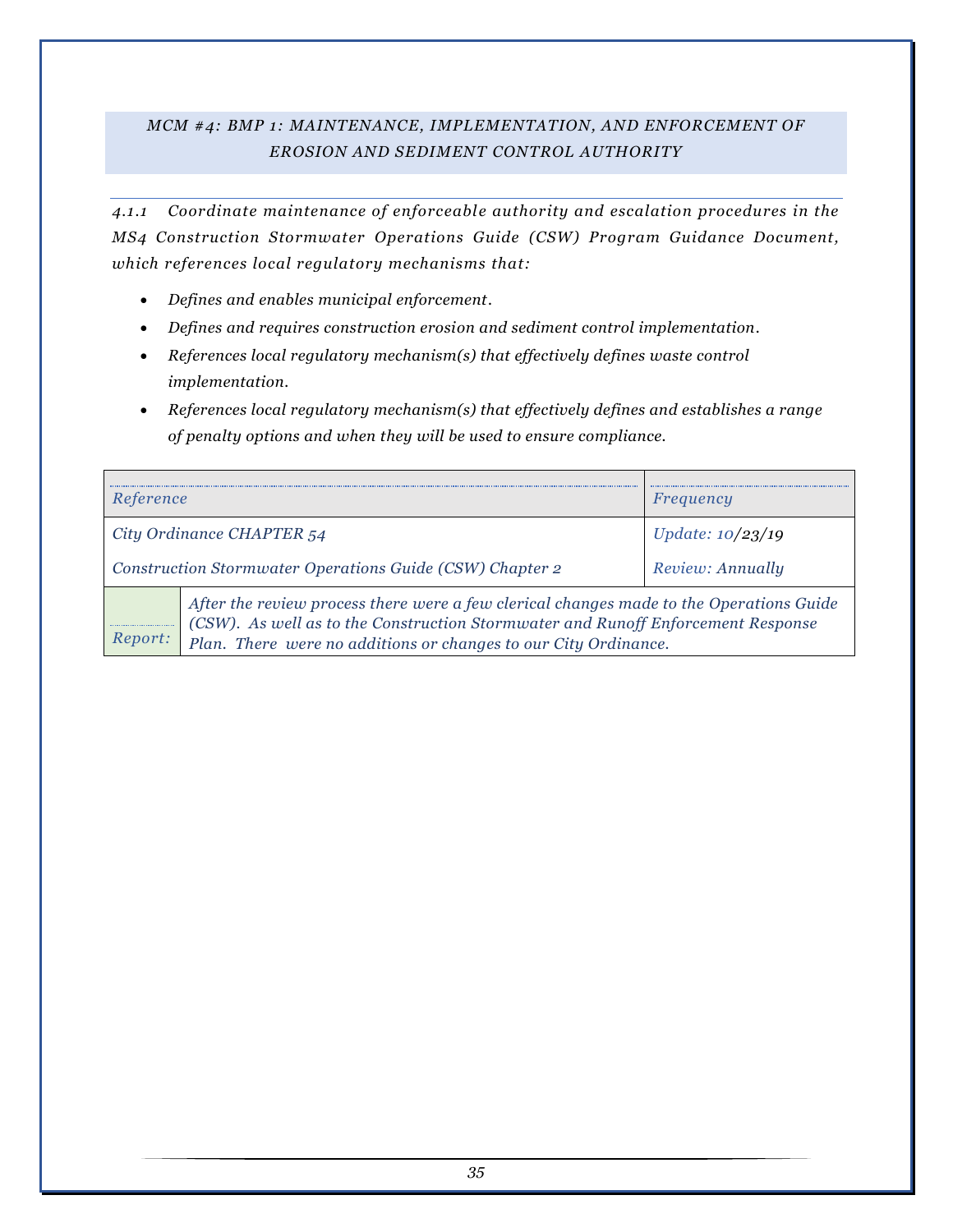*4.1.2 Conduct procedures to investigate, remove, and enforce each instance of construction stormwater non-compliance for observed non-compliance of the municipal code/ordinance.* 

| Reference:                                                                                                                                                                                                                                                                                | <b>Construction Stormwater Enforcement Tracking Form</b>                              |                                        |                   |                   |
|-------------------------------------------------------------------------------------------------------------------------------------------------------------------------------------------------------------------------------------------------------------------------------------------|---------------------------------------------------------------------------------------|----------------------------------------|-------------------|-------------------|
| Responsible:                                                                                                                                                                                                                                                                              | <b>Engineering Project</b><br><b>Manager</b>                                          | On-going/Annually<br><i>Frequency:</i> |                   |                   |
| Goals:                                                                                                                                                                                                                                                                                    |                                                                                       | <b>Evaluation and Assessment:</b>      |                   | Measure           |
|                                                                                                                                                                                                                                                                                           | <b>ADMINISTRATION:</b> Record dates of all                                            |                                        |                   |                   |
|                                                                                                                                                                                                                                                                                           | notifications of potential construction<br>stormwater program non-compliance.         |                                        |                   |                   |
|                                                                                                                                                                                                                                                                                           | Record stakeholders involved investigation<br>efforts, communication efforts, interim | 100%                                   | $4 \text{ of } 4$ |                   |
|                                                                                                                                                                                                                                                                                           | steps of enforcement if taken to resolve, and                                         |                                        |                   | 100%              |
|                                                                                                                                                                                                                                                                                           | final resolution taken for potential                                                  |                                        |                   |                   |
|                                                                                                                                                                                                                                                                                           | construction stormwater program non-                                                  |                                        |                   |                   |
| compliance.                                                                                                                                                                                                                                                                               |                                                                                       |                                        |                   |                   |
|                                                                                                                                                                                                                                                                                           | <b>EFFECTIVENESS:</b> Initiate investigation                                          |                                        |                   |                   |
|                                                                                                                                                                                                                                                                                           | of potential construction stormwater                                                  | 100%                                   |                   | $2 \text{ of } 2$ |
|                                                                                                                                                                                                                                                                                           | program non-compliance within two                                                     |                                        |                   |                   |
|                                                                                                                                                                                                                                                                                           | working days of notification or                                                       |                                        |                   | 100%              |
| identification.                                                                                                                                                                                                                                                                           |                                                                                       |                                        |                   |                   |
|                                                                                                                                                                                                                                                                                           | <b>EFFECTIVENESS:</b> Open records are                                                |                                        |                   |                   |
|                                                                                                                                                                                                                                                                                           | updated once a week with status and any                                               | Total number of instances:             | 0                 |                   |
| new information until the issue is resolved.                                                                                                                                                                                                                                              |                                                                                       |                                        |                   |                   |
| When the contractors were contacted about the issues of their site<br>$Yes: x \; No:$<br>Satisfied:<br>they had them taken care of with a timely fashion. We had two instances that<br>needed more attention band was resolved within a reasonable time usually by the<br>end of the day. |                                                                                       |                                        |                   |                   |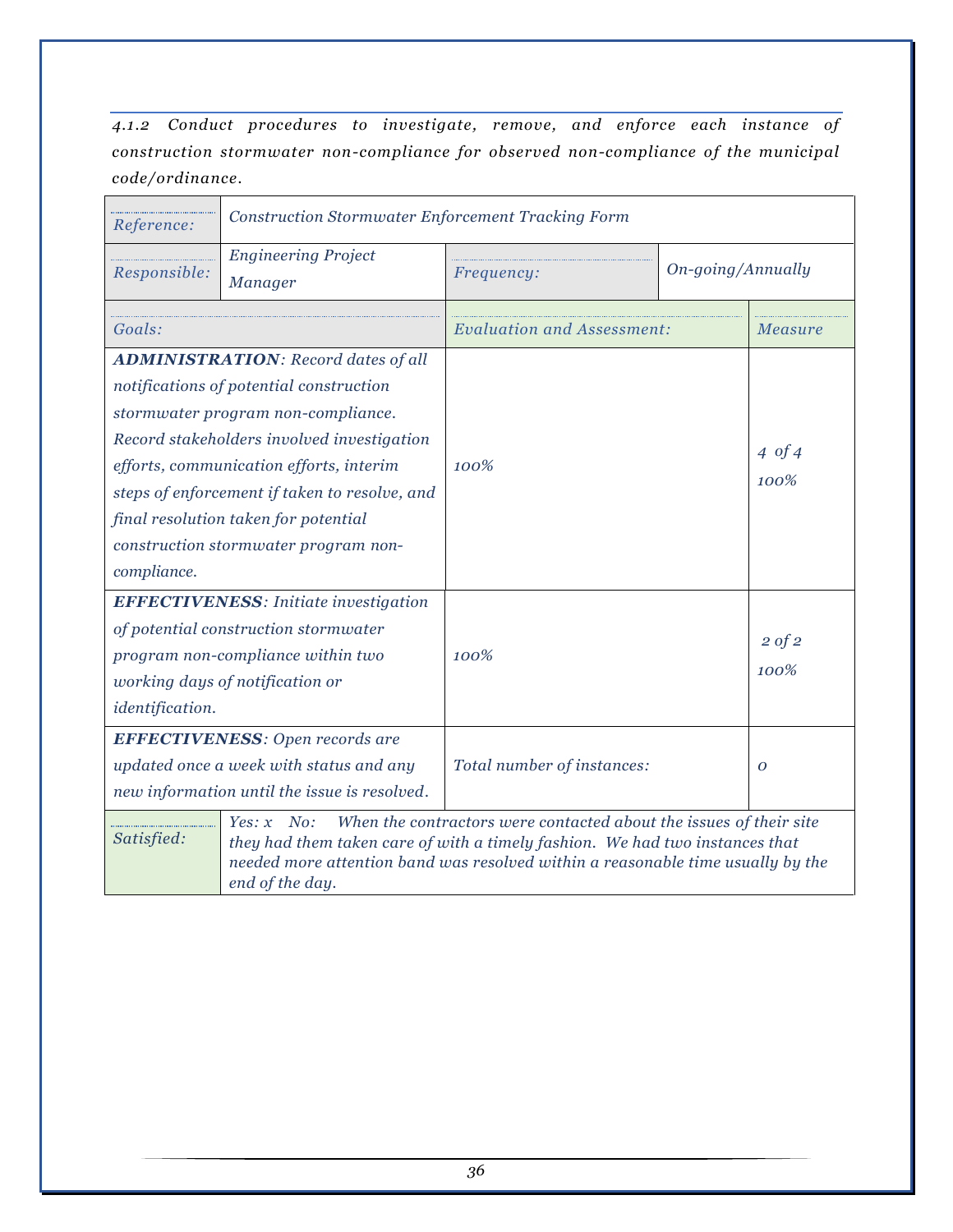#### *MCM #4: BMP 2: CONSTRUCTION SITE PLAN REVIEW*

<span id="page-37-0"></span>*4.2.1 The City will coordinate maintenance of site plan review procedures in the MS4 Construction Stormwater Operations Guide (CSW) Program, which references local regulatory mechanisms that define the following:*

- *Authority to conduct construction site plan reviews for all land development and building projects that will disturb at least one acre of soil surface alone or as part of a larger common plan of development or sale.*
- *Minimum requirements for site plan submittals to address construction erosion, sediment, and waste control best management practices.*
- *Minimum standards by reference for design of construction erosion, sediment, and waste control best management practices.*
- *Basis for selecting certain sites for site plan review.*
- *Current policies, staff, contact information and required procedures for construction site plan review.*

| Reference                                                                                                                                                                                                                            |  | Frequency                 |
|--------------------------------------------------------------------------------------------------------------------------------------------------------------------------------------------------------------------------------------|--|---------------------------|
| City ordinance 54.08                                                                                                                                                                                                                 |  | <i>Update:</i> $09/04/18$ |
| Construction Stormwater Operations Guide (CSW) Chapter 3                                                                                                                                                                             |  | Review: Annually          |
| After the review process there were a few clerical changes made to the Stormwater<br>Report:<br>Operations Guide (CSW) Chapter 3. As well as updated, review checklist. There were no<br>additions or changes to our City Ordinance. |  |                           |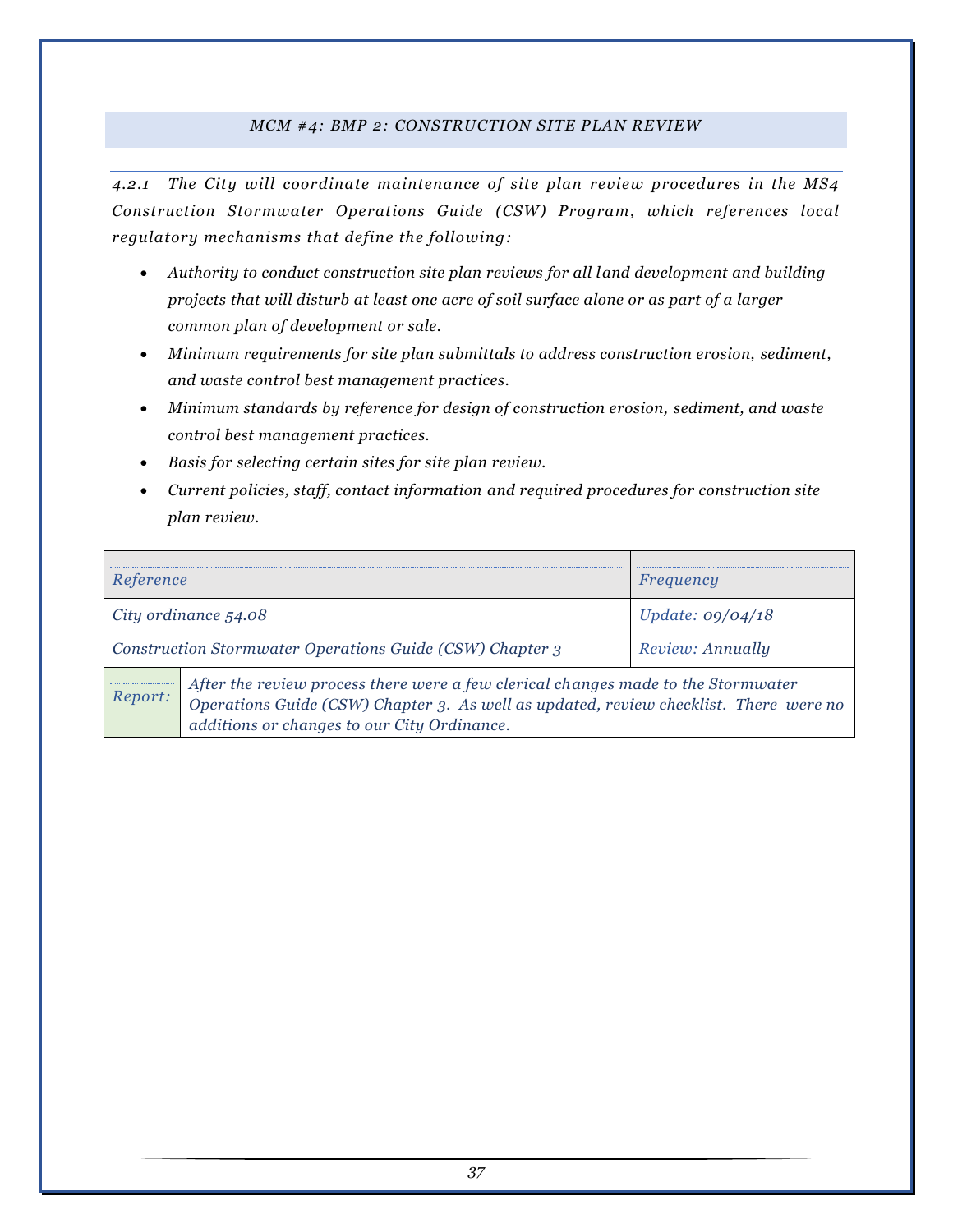*4.2.2 The City will conduct and record site plan reviews for all land development and building projects that will disturb at least one acre of soil surface alone or as part of a larger common plan of development or sale.*

| <i>Reference:</i>                                                                                                                                                                                                                                                    | Construction Stormwater Plan Review Tracking Form                                                                  |                            |                   |                   |  |
|----------------------------------------------------------------------------------------------------------------------------------------------------------------------------------------------------------------------------------------------------------------------|--------------------------------------------------------------------------------------------------------------------|----------------------------|-------------------|-------------------|--|
| Responsible:                                                                                                                                                                                                                                                         | <b>Engineering Project</b><br><b>Manager</b>                                                                       | <i>Frequency:</i>          | On-going/Annually |                   |  |
| Goals:                                                                                                                                                                                                                                                               |                                                                                                                    | Evaluation and Assessment: |                   | Measure           |  |
| <b>ADMINISTRATION: Complete</b><br>construction stormwater site plan review<br>form for every land development and<br>building project that will disturb at least<br>one acre of soil surface alone or as part of a<br>larger common plan of development or<br>sale. |                                                                                                                    | $100\%$                    |                   | 8 of 8<br>$100\%$ |  |
| <b>EFFECTIVENESS:</b> Record when<br>construction stormwater site plan<br>submittal requirements were not satisfied<br>and required revision and resubmittal.                                                                                                        |                                                                                                                    | $100\%$                    |                   | $\Omega$          |  |
| Satisfied:                                                                                                                                                                                                                                                           | Explanation: Our methods of this process was updated in 2019 to make<br>Yes X No<br>it the process more efficient. |                            |                   |                   |  |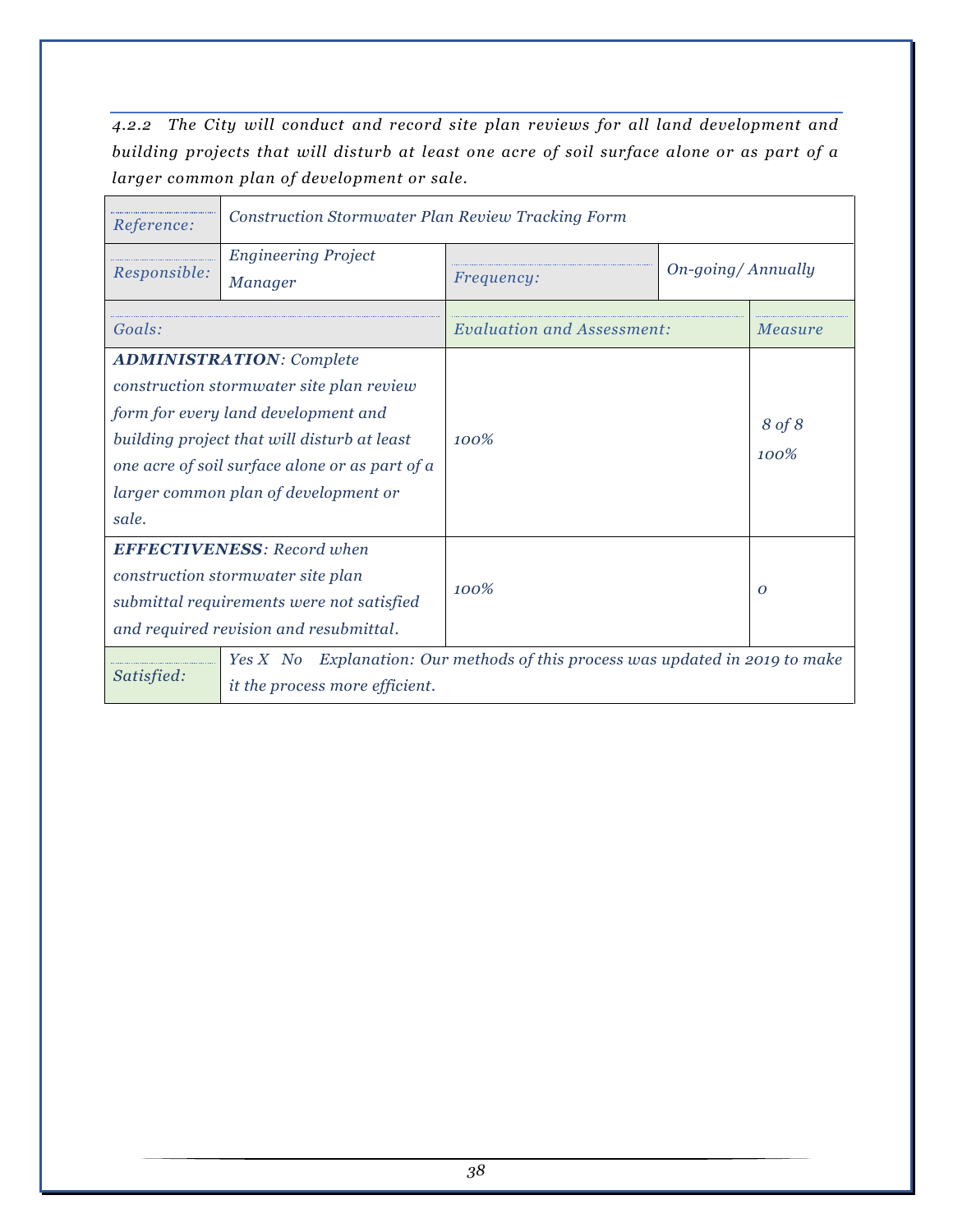#### *MCM #4: BMP 3: CONSTRUCTION SITE INSPECTIONS*

<span id="page-39-0"></span>*4.3.1 The City will coordinate review and maintenance of site inspection procedures in the Construction Stormwater Operations Guide (CSW), which references local regulatory mechanisms that define the following:*

- *Local regulatory mechanism(s) that effectively defines and enables authority to conduct site inspections*
- *Minimum standards by reference for installation and maintenance of construction erosion, sediment control best management practices.*
- *Minimum standards by reference for installation and maintenance of waste control best management practices.*
- *Current policies, staff, contact information, frequency and required procedures for routine municipal inspections of public and private construction projects.*
- *Minimum required frequency and information for construction operator self-inspections.*

| Reference |                                                                                                                                                                                                                                                                                           | Frequency        |
|-----------|-------------------------------------------------------------------------------------------------------------------------------------------------------------------------------------------------------------------------------------------------------------------------------------------|------------------|
|           | City Ordinance Chapter 54                                                                                                                                                                                                                                                                 | Update: 09/04/18 |
|           | Construction Stormwater Operations Guide (CSW) Chapter 4                                                                                                                                                                                                                                  | Review: Annually |
| Report:   | No changes were made this year to this section and no additions or changes to our City<br>Ordinance. We did however refine the use of our Lucity software program to better suit<br>the needs of the city, which has made it more efficient for site inspections and tracking<br>purposes |                  |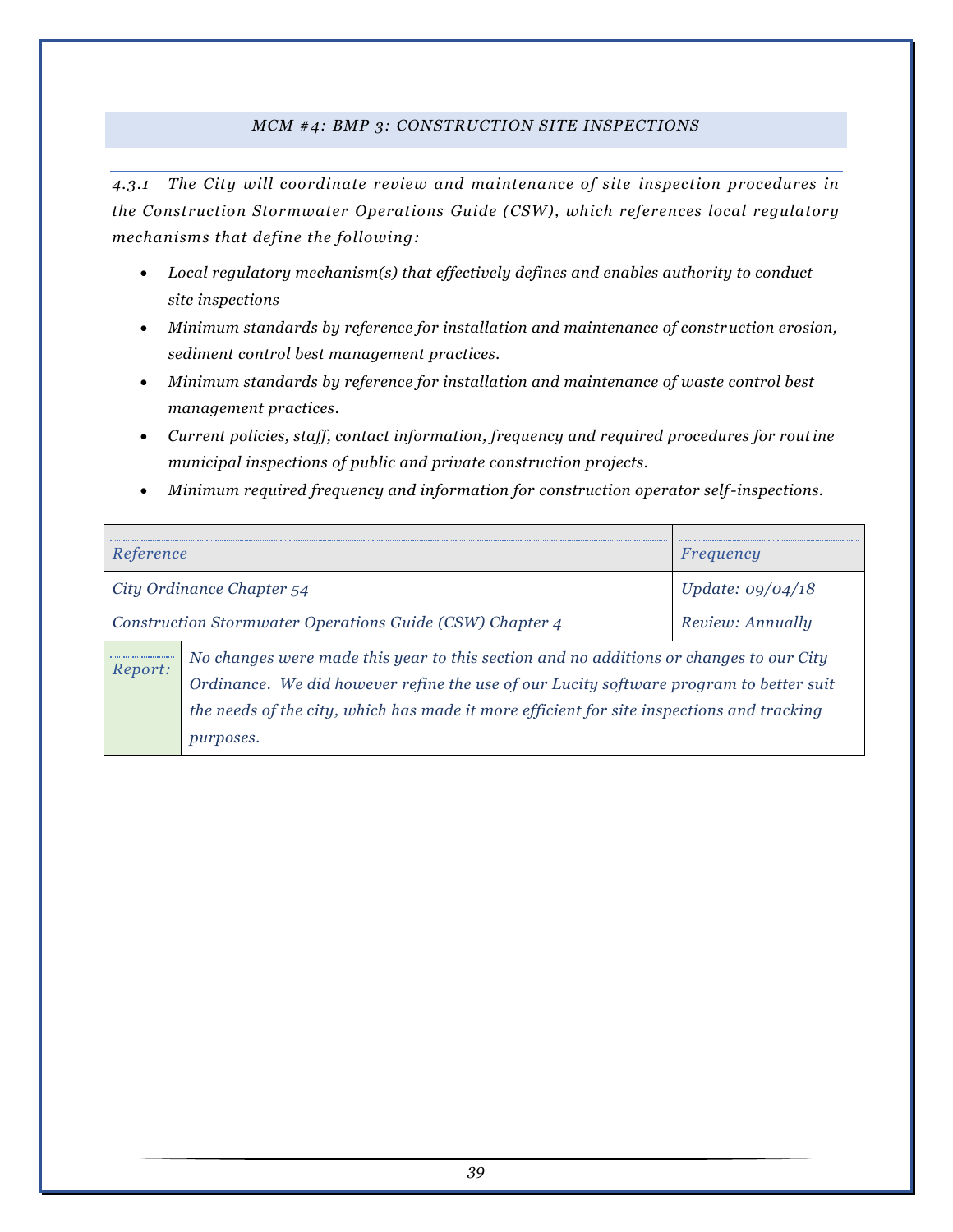*4.3.2 Conduct site inspections for construction projects to document construction stormwater installation and maintenance compliance.*

| Reference:                                                                                                                                                                                                                                | Construction Stormwater Plan Review Tracking Form |                                   |                   |                           |
|-------------------------------------------------------------------------------------------------------------------------------------------------------------------------------------------------------------------------------------------|---------------------------------------------------|-----------------------------------|-------------------|---------------------------|
| Responsible:                                                                                                                                                                                                                              | <b>Engineering Project</b><br><b>Manager</b>      | Frequency:                        | On-going/Annually |                           |
| Goals:                                                                                                                                                                                                                                    |                                                   | <b>Evaluation and Assessment:</b> |                   | Measure                   |
| <b>ADMINISTRATION:</b> Record the total<br>number of active construction site<br>inspections conducted during reporting<br>period.                                                                                                        |                                                   | <b>Total Number conducted</b>     |                   | 48                        |
| <b>EFFECTIVENESS:</b> Every private<br>building lot and land development received<br>municipal oversight inspection for erosion<br>and sediment control an average of<br>quarterly (routine) during the period of<br>active construction. |                                                   | 100%                              |                   | 31 of 95<br>or 33%        |
| <b>EFFECTIVENESS:</b> Every public project<br>with an NPDES permit completes routine<br>stormwater inspections on a frequency<br>required in the permit authorization.                                                                    |                                                   | 100%                              |                   | $5 \text{ of } 5$<br>100% |
| <b>EFFECTIVENESS: All active</b><br>construction projects that have non-<br>compliance with local construction<br>stormwater requirements receive a follow-<br>up inspection within one week.                                             |                                                   | 100%                              |                   | $1 \text{ of } 1$<br>100% |
| <b>EFFECTIVENESS:</b> All information<br>provided from the public about stormwater<br>management of an active construction site<br>leads to an inspection or a documented<br>reason why an inspection was not<br>conducted.               |                                                   | 100%                              |                   | $2 \text{ of } 2$<br>100% |
| <b>FFECTIVENESS:</b> Record soil<br>stabilization conditions and if unresolved<br>non-compliance exist for the project at time<br>of all closeout inspections required before<br>municipal approval is given.                             |                                                   | 100%                              |                   | 100% of 0                 |
| Explanation: In 2019, all of our observations was done<br>Yes X No<br>Satisfied:<br>electronically and attached to the site information in our Lucity software, which<br>will make this easier and more efficient.                        |                                                   |                                   |                   |                           |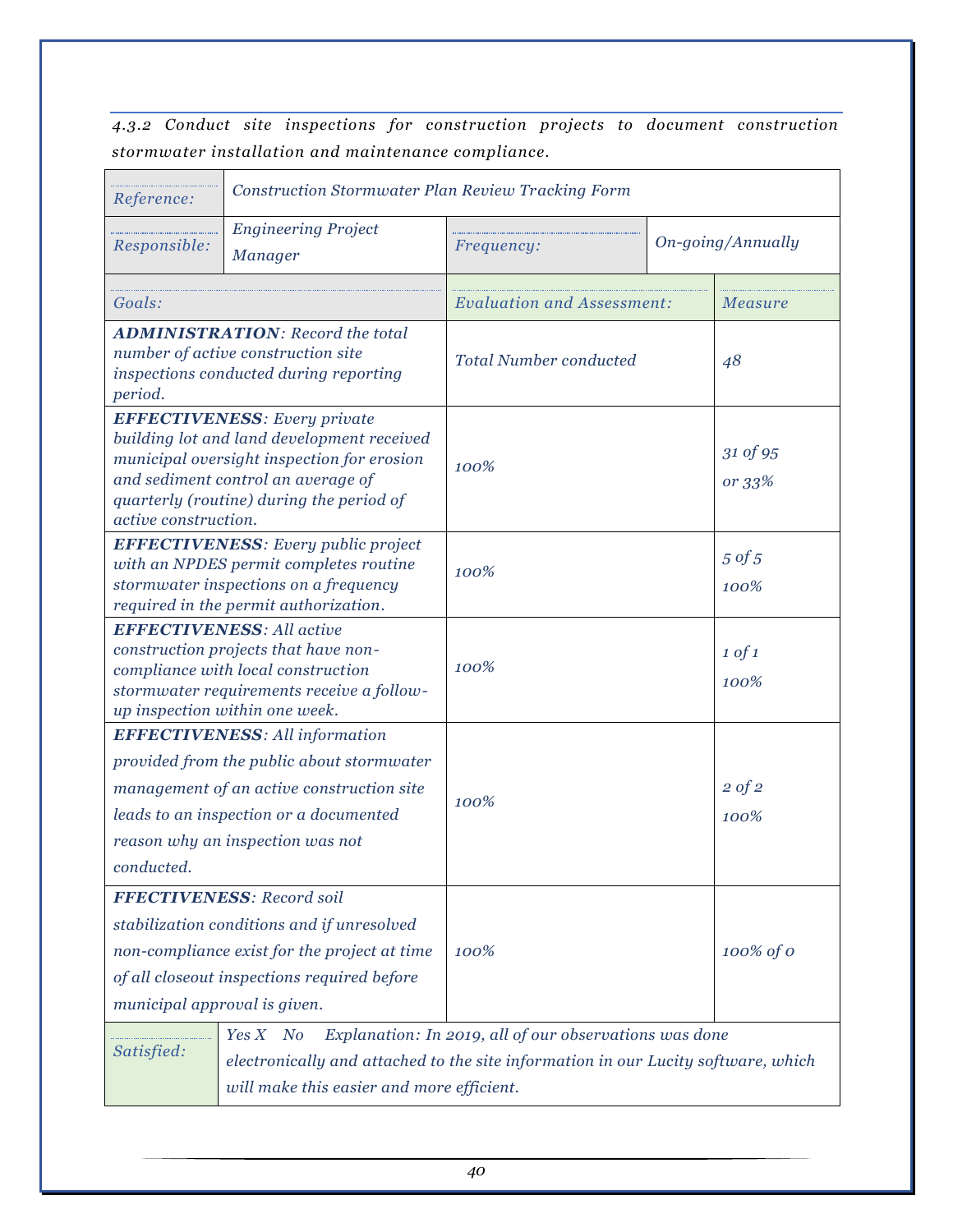#### *MCM #4: BMP 4: CONSTRUCTION STORMWATER EDUCATION*

<span id="page-41-0"></span>*4.4.1 Coordinate updates and maintenance of educational and training information for distribution related to impacts of construction stormwater pollution in the Public Education and Outreach Strategy, which references the following:*

- *Establishment of a training program and distribution method with at least one target message related to Construction Stormwater Program Requirements (i.e., erosion and sediment controls, soil stabilization, dewatering, pollution prevention, prohibited discharges, surface outlets, plan submittal, site inspection, and enforcement) every reporting year.*
- *Defines training that municipal staff primarily responsible for permitting, plan review, construction site inspections, and enforcement receives.*
- *Defines the resources used and frequency for distributing information related to construction stormwater pollution.*

| Reference:                                                                                                                                                              |                                                                                                                                                                                                                                                                                                                                                                               |                                  |                                                                                                                   |                                                                                                                                                                                                              | Frequency: |          |                             |
|-------------------------------------------------------------------------------------------------------------------------------------------------------------------------|-------------------------------------------------------------------------------------------------------------------------------------------------------------------------------------------------------------------------------------------------------------------------------------------------------------------------------------------------------------------------------|----------------------------------|-------------------------------------------------------------------------------------------------------------------|--------------------------------------------------------------------------------------------------------------------------------------------------------------------------------------------------------------|------------|----------|-----------------------------|
|                                                                                                                                                                         | The City of City of Columbus PEO Strategy<br>Annually                                                                                                                                                                                                                                                                                                                         |                                  |                                                                                                                   |                                                                                                                                                                                                              |            |          |                             |
| Description                                                                                                                                                             |                                                                                                                                                                                                                                                                                                                                                                               | <b>Target</b>                    | <b>Messages</b>                                                                                                   | Methods/Resources                                                                                                                                                                                            |            | Last     | <b>Next</b>                 |
|                                                                                                                                                                         |                                                                                                                                                                                                                                                                                                                                                                               | Audience                         |                                                                                                                   |                                                                                                                                                                                                              |            | Provided | Due<br>2020<br>2020<br>2021 |
| Required<br><b>Standards</b>                                                                                                                                            |                                                                                                                                                                                                                                                                                                                                                                               | Municipal<br>Staff and<br>Public | Prevent<br>construction-related<br>stormwater<br>pollution by<br>following City<br>policy and<br>standards.       | City of City of Columbus<br>$-$ Construction<br><b>Stormwater Program</b><br>and Approved<br><b>Stormwater Design</b><br>Manual links available<br>on website, and Available<br>in the Engineering<br>Lobby. |            | 2019     |                             |
| Construction<br><b>Stormwater</b><br><b>BMP</b> Pocket<br>Guide                                                                                                         |                                                                                                                                                                                                                                                                                                                                                                               | Municipal<br>Staff and<br>Public | Prevent<br>construction-related<br>stormwater<br>pollution by<br>selecting and<br>installing<br>appropriate BMPs. | Downloadable from<br>website. Available in the<br>Engineering Lobby.                                                                                                                                         |            | 2019     |                             |
| Construction<br>Prevent pollution<br>Municipal<br>from selecting and<br>Stormwater<br>Staff and<br>installing<br>Program<br>Public<br>Presentation<br>appropriate BMPs. |                                                                                                                                                                                                                                                                                                                                                                               | Presentation                     |                                                                                                                   | 2019                                                                                                                                                                                                         |            |          |                             |
| Report:                                                                                                                                                                 | A contractor mailing-list of Plumbers, Fence Companies, General Contractors, Developers,<br>Lawn and Landscape Companies, Food Service Companies, Automobile/Mechanical<br>Maintenance Companies, is kept and each of these receives brochures about Stormwater<br>Pollution Prevention Best Management Practices to be implemented in their Good<br>Housekeeping procedures. |                                  |                                                                                                                   |                                                                                                                                                                                                              |            |          |                             |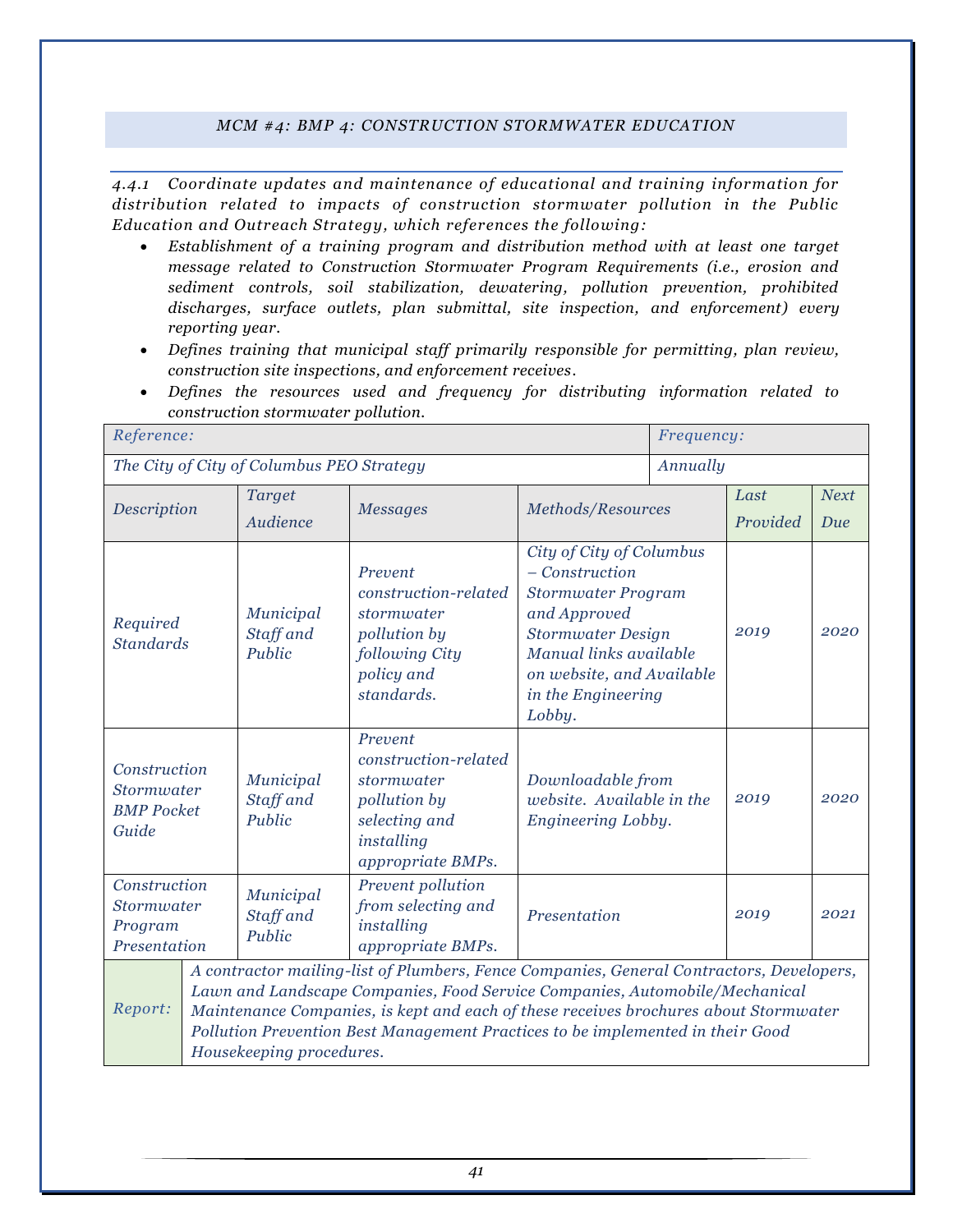*4.4.2 Distribute education and training information related to construction stormwater pollution.*

| Reference:                                                                                                                                                                                                                                                                                                                                                                                                                                                                                                                     | <b>Education and Outreach Strategy Tracking Form</b> |                                               |  |                               |
|--------------------------------------------------------------------------------------------------------------------------------------------------------------------------------------------------------------------------------------------------------------------------------------------------------------------------------------------------------------------------------------------------------------------------------------------------------------------------------------------------------------------------------|------------------------------------------------------|-----------------------------------------------|--|-------------------------------|
| Responsible:                                                                                                                                                                                                                                                                                                                                                                                                                                                                                                                   | <b>Engineering Project Manager</b>                   | On-going/Annually<br>Frequency:               |  |                               |
| Goals:                                                                                                                                                                                                                                                                                                                                                                                                                                                                                                                         |                                                      | <b>Evaluation and Assessment:</b>             |  | Performance:                  |
| <b>ADMINISTRATION:</b> Construction site<br>operators can obtain information about BMPs<br>and requirements for minimizing pollutants<br>discharged from construction sites each year.                                                                                                                                                                                                                                                                                                                                         |                                                      | Total number of pocket guides<br>distributed. |  | 15                            |
| <b>EFFECTIVENESS:</b> Distribute training<br>information to all (100%) Municipal<br>Employees responsible for permitting, plan<br>review, construction site inspections, and<br>enforcement.                                                                                                                                                                                                                                                                                                                                   |                                                      | 100%                                          |  | 100%                          |
| <b>EFFECTIVENESS:</b> Target audience sector<br>of Construction Site Operators had<br>educational information made available to<br>them in the reporting year.                                                                                                                                                                                                                                                                                                                                                                 |                                                      | 100%                                          |  | 100%                          |
| <b>EFFECTIVENESS:</b> Construction Site<br>Operators had training offered during even<br>calendar years.                                                                                                                                                                                                                                                                                                                                                                                                                       |                                                      | 100%                                          |  | Offered to:<br>100% Attended: |
| Explanation: We handed out pocket guides to the construction site<br>Satisfied:<br>$Yes X \t No$<br>operators during site inspections. In addition, we did training with the municipal<br>staff that would be involved in issuing the building permits for small lots. All the site<br>operators were given our web address as well as handouts for any of the BMP's they<br>had questions on. We are working on a training syllabus for the 2020 Construction<br>Season. We did not offer it this year, as it is an odd year. |                                                      |                                               |  |                               |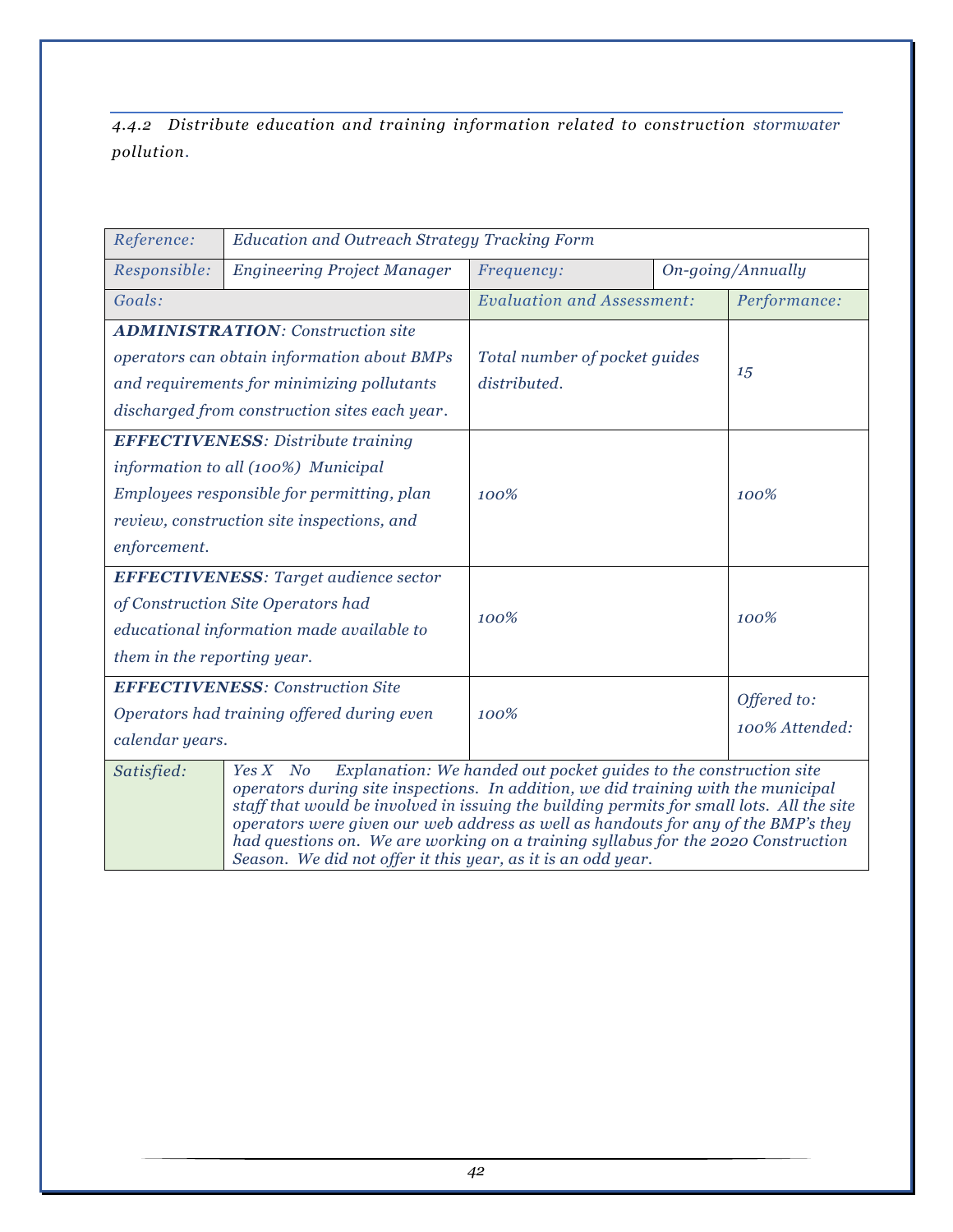#### *MCM #5 POST-CONSTRUCTION STORMWATER MANAGEMENT*

#### <span id="page-43-1"></span><span id="page-43-0"></span>*POST-CONSTRUCTION STORMWATER MANAGEMENT DECISION PROCESS RATIONALE*

*The purpose of this MCM is to ensure the quality of water leaving a previously completed construction site remains continuously treated prior to leaving the property. With the implementation of specifically required Stormwater Treatment Facilities (STF's) the quality of water will have the best chance of remaining clean prior to entering receiving waters . These STF's will be monitored and maintained based on official Maintenance Agreements signed by the owner and the City.*

#### *How will the City of Columbus require post-construction stormwater runoff from new development to be treated in the city?*

*The City of Columbus requires post-construction stormwater runoff from new development and redevelopment to be treated through different Stormwater Treatment Facilities (STF's). Rain Gardens, Bioswales, Sediment Forebays, and Regional Detention Facilities will all be acceptable STF's within the City Limits. These were chosen based on their performance, accessibility, and aesthetics.*

### *How will the City of Columbus enforce post-construction stormwater runoff treatment when there is non-compliance with the requirements?*

*The City of Columbus has created an ordinance as it relates to Post-Construction Stormwater. This ordinance refers to a 'Post Construction Stormwater Management Program and there are penalties of different severity upon non-compliance. These were chosen due to their positioning within the Municipal City Code.*

#### *What do the terms New Development and Re-Development mean and what sites are exempt from the Post-Construction Program requirements?*

*The term "New Development" refers to any new construction project that has been platted after September 1 2017. The term"Re-development" refers to any construction on existing property that affects more than one acre of impervious surface area. The sites that are exempt from the Post-Construction Program Requirements are those that were platted prior to 2010.*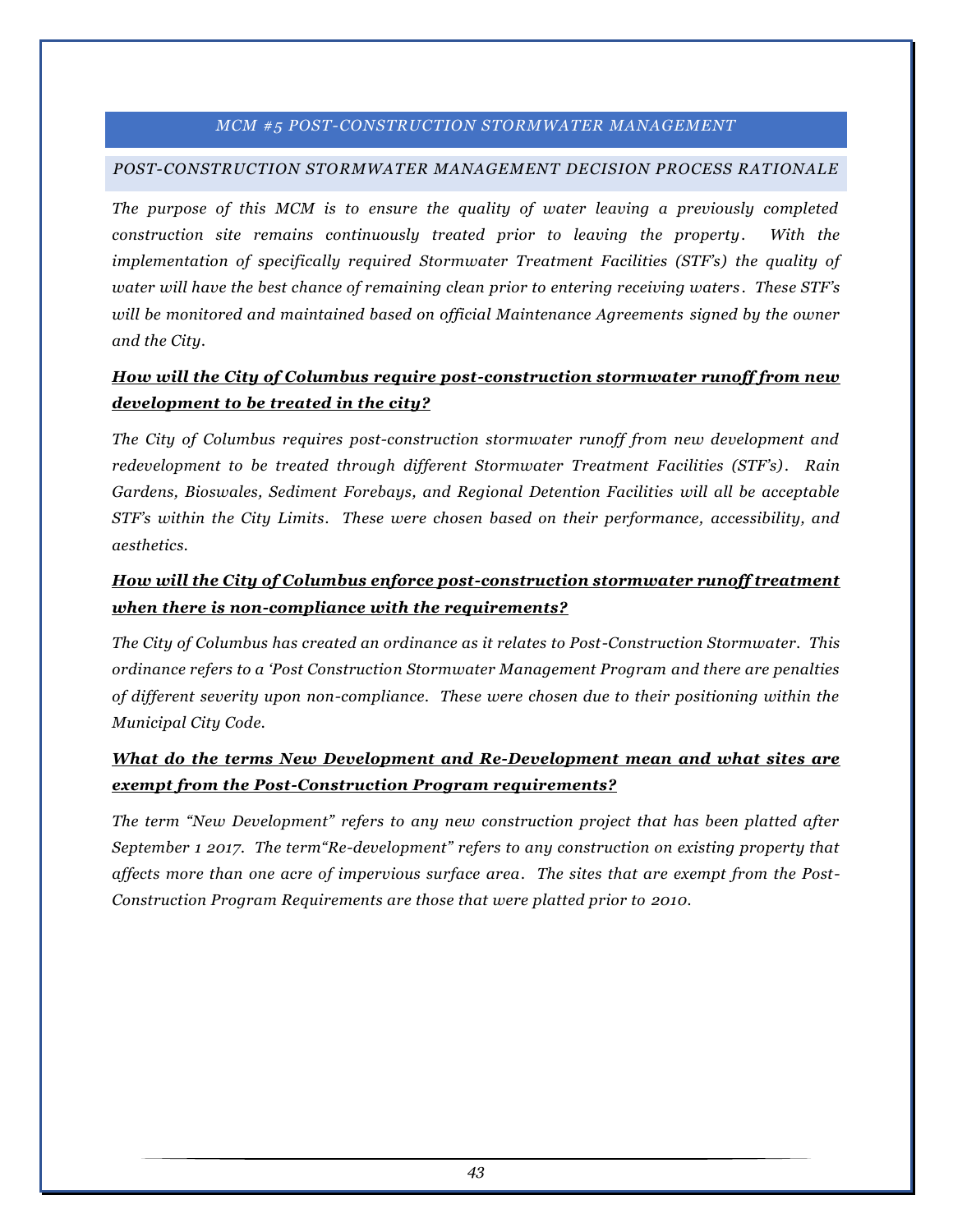### *What procedures will the City of Columbus follow for selecting and completing Post-Construction site plan review when applications for construction are submitted for approval?*

*The City of Columbus Post Construction Stormwater Program provides a submittal checklist that describes the required information on each Site for proper selection and completion of a Post-Construction site plan review when applications for construction are submitted for approval . This checklist will be made available online, at the Engineering Department upon the developer's introduction of the plan to the City. Once the proper specifications have been implemented, then the site plans are up for review on a department-by-department basis. The Engineering Project Manager will observe the Post-Construction specifications and site plan.*

### *What procedures will the City of Columbus follow when information is submitted by phone or the City of Columbus web site?*

*The City of Columbus will require a series of inspections of the constructed Stormwater Treatment Facilities to insure proper functionality of the Stormwater Treatment Facilities. The engineer will perform by a licensed engineer in the State of Nebraska or by a delegated person these inspections prior to completion of the development project. The City Ordinance outlines requirements for these STFs to function appropriately in perpetuity.*

### *What procedures and prioritization will the City of Columbus follow to inspect and enforce Post-Construction stormwater treatment facilities?*

*The prioritization and procedures for inspection and enforcement for Post Construction STFs are identified in the Post-Construction Stormwater Management Program. Enforcement will be conducted through maintenance agreements, and the owner allows inspections whenever the City wishes to perform them.*

### *Who is responsible for the overall management and implementation of the City of Columbus Post- Construction Stormwater program and program activities?*

*The City of Columbus Engineering Project Manager is responsible for the implementation of the Construction Stormwater Program. The Engineering Project Manager creates and inspects the Stormwater Pollution Prevention Plans (SWPPP) for Municipal projects greater than one acre . The Engineering Project Manager communicates directly with the developers and contractors as needed to resolve non-compliant issues.*

### *How will the City of Columbus evaluate the success of the Post-Construction Stormwater program and how was the measurable goals identified?*

*The City of Columbus has implemented "Effectiveness Measures," found throughout the Post Construction Stormwater MCM, to evaluate the success of the Program. These 'Effectiveness Measures' are tabulated each year and identified within each Annual Report submitted to NDEQ.*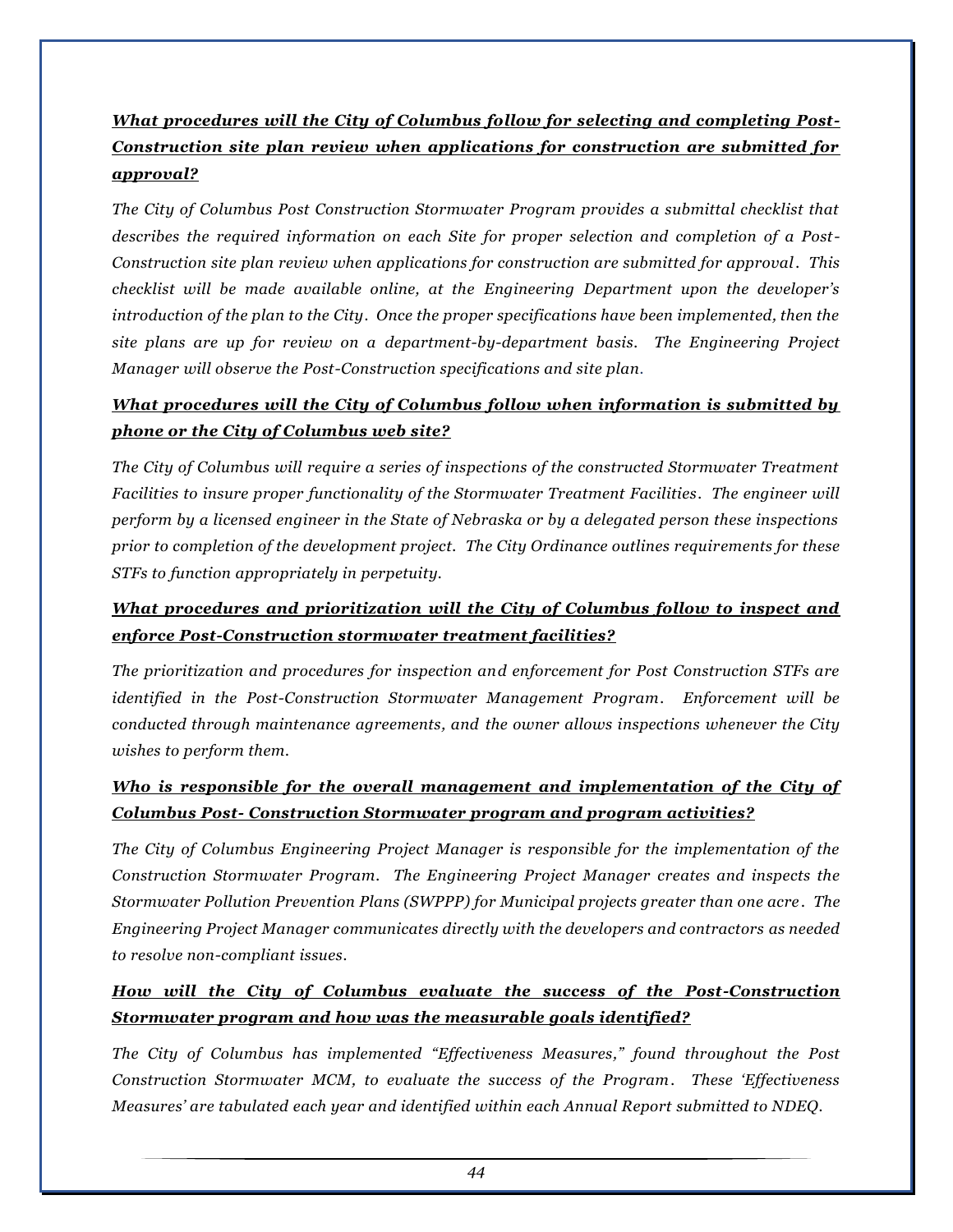#### <span id="page-45-0"></span>*MCM #5: BMP 1: POST-CONSTRUCTION STORMWATER CONTROL AUTHORITY*

*5.1.1 Coordinate maintenance of enforceable authority and escalation procedures in the MS4 Post-Construction Stormwater (PCSW) Program, which references the following local regulatory mechanism(s) that effectively:*

- *Defines and enables municipal enforcement for permanent stormwater quality treatment facilities.*
- *Defines and requires permanent stormwater quality treatment facility implementation for new development and redevelopment projects and the effective date of the requirement.*
- *Defines and establishes a range of penalty options and when they will be used to ensure compliance.*

| Reference |                                                                                                                                                                                           | Frequency        |
|-----------|-------------------------------------------------------------------------------------------------------------------------------------------------------------------------------------------|------------------|
|           | <b>PCSW Program Procedures</b><br>City of Columbus Chapter 54                                                                                                                             | Review: Annually |
|           | After the review process, there were no changes to be made to Chapter 54. There were<br>some minor clerical changes to the Post Construction Storm Water Program Manual for<br>this year. |                  |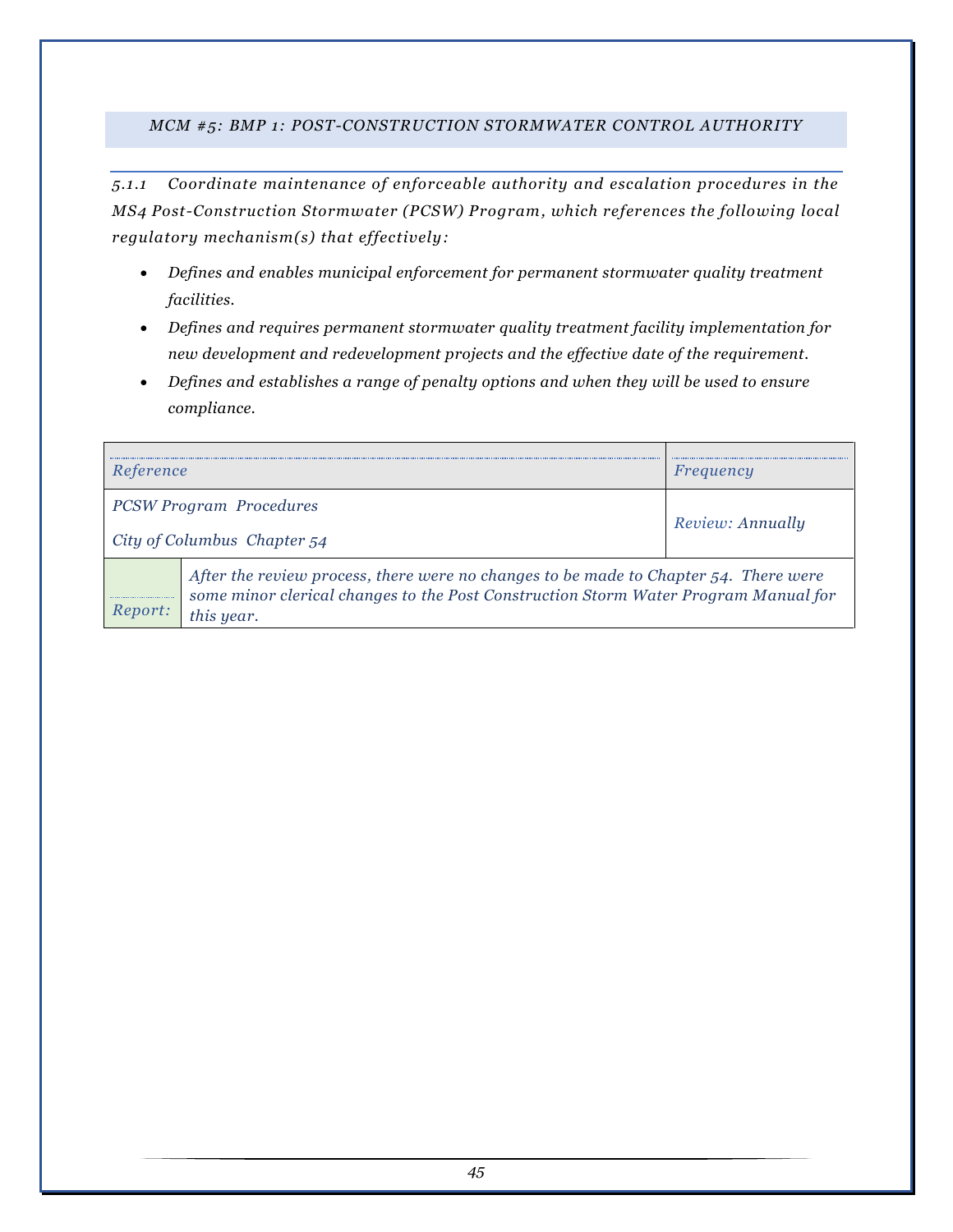*5.1.2 Conduct enforcement procedures for permanent stormwater treatment facility non compliance and/or non-compliance.*

| Reference:                                                                                                                                                                                                                                                                                           | Post-Construction Stormwater Treatment Facility (STF) Enforcement Tracking<br>Form,                                                                                                                                                |                                        |  |           |
|------------------------------------------------------------------------------------------------------------------------------------------------------------------------------------------------------------------------------------------------------------------------------------------------------|------------------------------------------------------------------------------------------------------------------------------------------------------------------------------------------------------------------------------------|----------------------------------------|--|-----------|
| Responsible:                                                                                                                                                                                                                                                                                         | <b>Engineering Project</b><br><b>Manager</b>                                                                                                                                                                                       | On-going/Annually<br><i>Frequency:</i> |  |           |
| Goals:                                                                                                                                                                                                                                                                                               |                                                                                                                                                                                                                                    | <b>Evaluation and Assessment:</b>      |  | Measure   |
| <b>ADMINISTRATION: Record of</b><br>responsible party, date enforcement<br>initiated, reason for non-compliance or<br>violation, status, enforcement steps taken to<br>resolve, and final resolution of each<br>instance of potential non-compliance with<br>post-construction stormwater treatment. |                                                                                                                                                                                                                                    | Total Number of instances recorded.    |  | 0         |
| <b>EFFECTIVENESS:</b> Initiate Enforcement<br>Response Plan investigation within seven<br>days of identification of potential non-<br>compliance                                                                                                                                                     |                                                                                                                                                                                                                                    | 100%                                   |  | 100% of 0 |
| <b>EFFECTIVENESS:</b> Open records are<br>updated once a week with status and any<br>new information until the issue is resolved.                                                                                                                                                                    |                                                                                                                                                                                                                                    | 100%                                   |  | 100% of 0 |
| Satisfied:                                                                                                                                                                                                                                                                                           | Explanation: With this program being somewhat new to the City<br>Yes X No<br>of Columbus we are working with the NDEE on the implementation of this into<br>our community. During our NDEE inspection this was addressed, the NDEE |                                        |  |           |

*said they will research this and give us some direction later in the year.*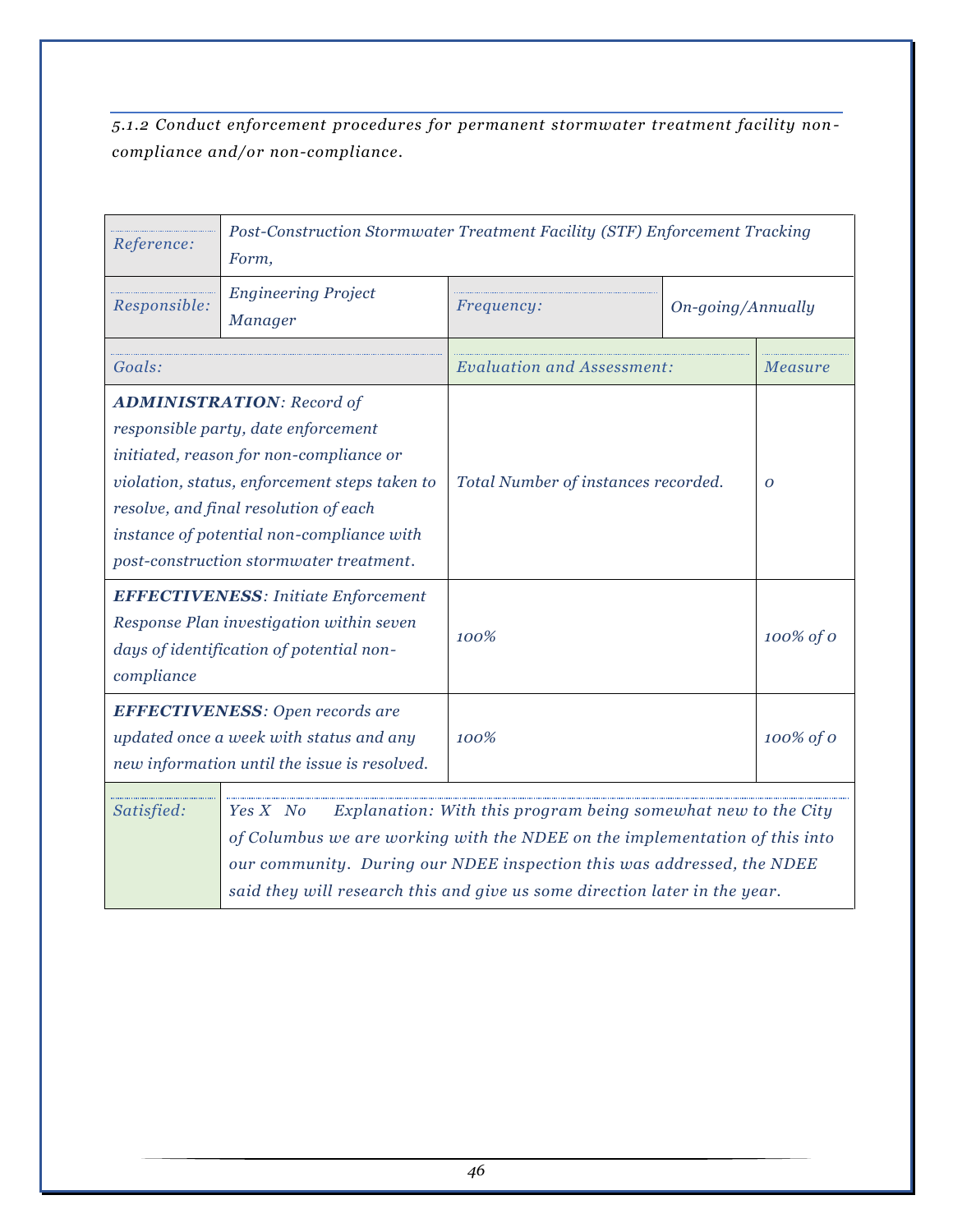#### *MCM #5: BMP 2: STORMWATER TREATMENT PLAN REVIEW*

<span id="page-47-0"></span>*5.2.1 Coordinate maintenance of site plan review procedures in the MS4 Post-Construction Stormwater (PCSW) Program, which references and defines the following:* 

- *Local regulatory mechanism(s) that effectively defines and enables authority to conduct stormwater treatment plan reviews.*
- *Minimum treatment volume with calculation method, volume treatment design criteria, and stormwater treatment practice design standards by reference for design of permanent stormwater treatment practices.*
- *Maximum allowable impervious cover by land use zone.*
- *Minimum requirements for post-construction stormwater treatment plan submittals to satisfy structural and non-structural stormwater treatment standards.*

| Reference        |                                                                                                                                      | Frequency        |
|------------------|--------------------------------------------------------------------------------------------------------------------------------------|------------------|
| Appendix " $D$ " | Columbus City Code Chapter 54<br>Post Construction Stormwater (PCSW) Program Procedures                                              | Review: Annually |
| Report:          | After the review process there were some clerical changes made to Chapter 54 or the Post<br>Construction Storm Water Program Manual. |                  |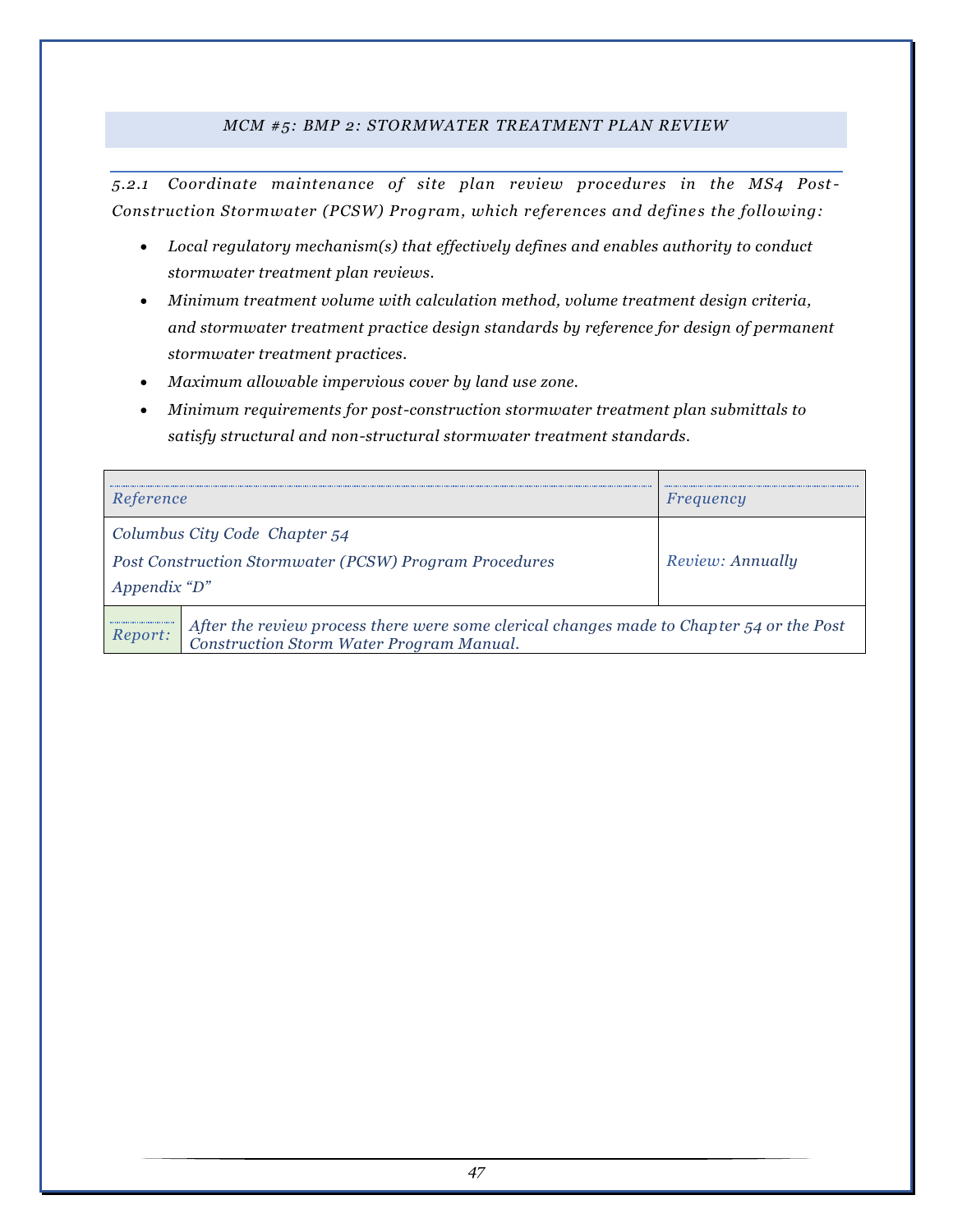*5.2.2 Conduct site plan review for stormwater treatment design compliance.*

| Reference:                                                                                                                                                                                                                                                                                                                                                                                                                                                                                                                                                                                                                                                                                             | Post-Construction Stormwater Treatment Development Review Tracking Form |                                      |                              |  |
|--------------------------------------------------------------------------------------------------------------------------------------------------------------------------------------------------------------------------------------------------------------------------------------------------------------------------------------------------------------------------------------------------------------------------------------------------------------------------------------------------------------------------------------------------------------------------------------------------------------------------------------------------------------------------------------------------------|-------------------------------------------------------------------------|--------------------------------------|------------------------------|--|
| Responsible:                                                                                                                                                                                                                                                                                                                                                                                                                                                                                                                                                                                                                                                                                           | <b>Engineering Project</b><br><b>Manager</b>                            | <i>Frequency:</i>                    | On-going/Annually            |  |
| Goals:                                                                                                                                                                                                                                                                                                                                                                                                                                                                                                                                                                                                                                                                                                 |                                                                         | <b>Evaluation</b> and<br>Assessment: | Measure                      |  |
| <b>ADMINISTRATION: Complete</b><br>stormwater treatment design review form<br>for every new development and<br>redevelopment project.                                                                                                                                                                                                                                                                                                                                                                                                                                                                                                                                                                  |                                                                         | Recorded                             | <b>Yes</b>                   |  |
| <b>ADMINISTRATION: Record date of STF</b><br>Certification and as-built record drawings<br>received with all required information<br>including updated STF design tables if field<br>modifications were made.                                                                                                                                                                                                                                                                                                                                                                                                                                                                                          |                                                                         | Recorded                             | $\overline{7}$               |  |
| <b>EFFECTIVENESS:</b> Record when STF<br>design requirements for new development<br>and redevelopment projects were not<br>satisfied and required revision and<br>resubmittal.                                                                                                                                                                                                                                                                                                                                                                                                                                                                                                                         |                                                                         | Recorded                             | $\boldsymbol{O}$             |  |
| <b>EFFECTIVENESS:</b> Complete as-built<br>record drawings are received within one<br>year of municipal approval for project<br>completion.                                                                                                                                                                                                                                                                                                                                                                                                                                                                                                                                                            |                                                                         | 100%                                 | 6 of 7<br>85% were submitted |  |
| Yes X No Explanation: The program had 8 projects and none of them were<br>Satisfied:<br>completed in 2019. We are in the processes of identifying all STF's and then we<br>will put in place a utilize Lucity. During our site visit with the NDEE, they<br>indicated that they would help with this area of difficulty since the City of<br>Columbus does not typically have Homeowners Associations this makes it difficult<br>to know who will be doing the maintenance on the STF's. The NDEE indicated they<br>would reach out to other communities and provide the City of Columbus some<br>guidance. In the interim, the City of Columbus will inspect and maintain all of the<br>public STF's. |                                                                         |                                      |                              |  |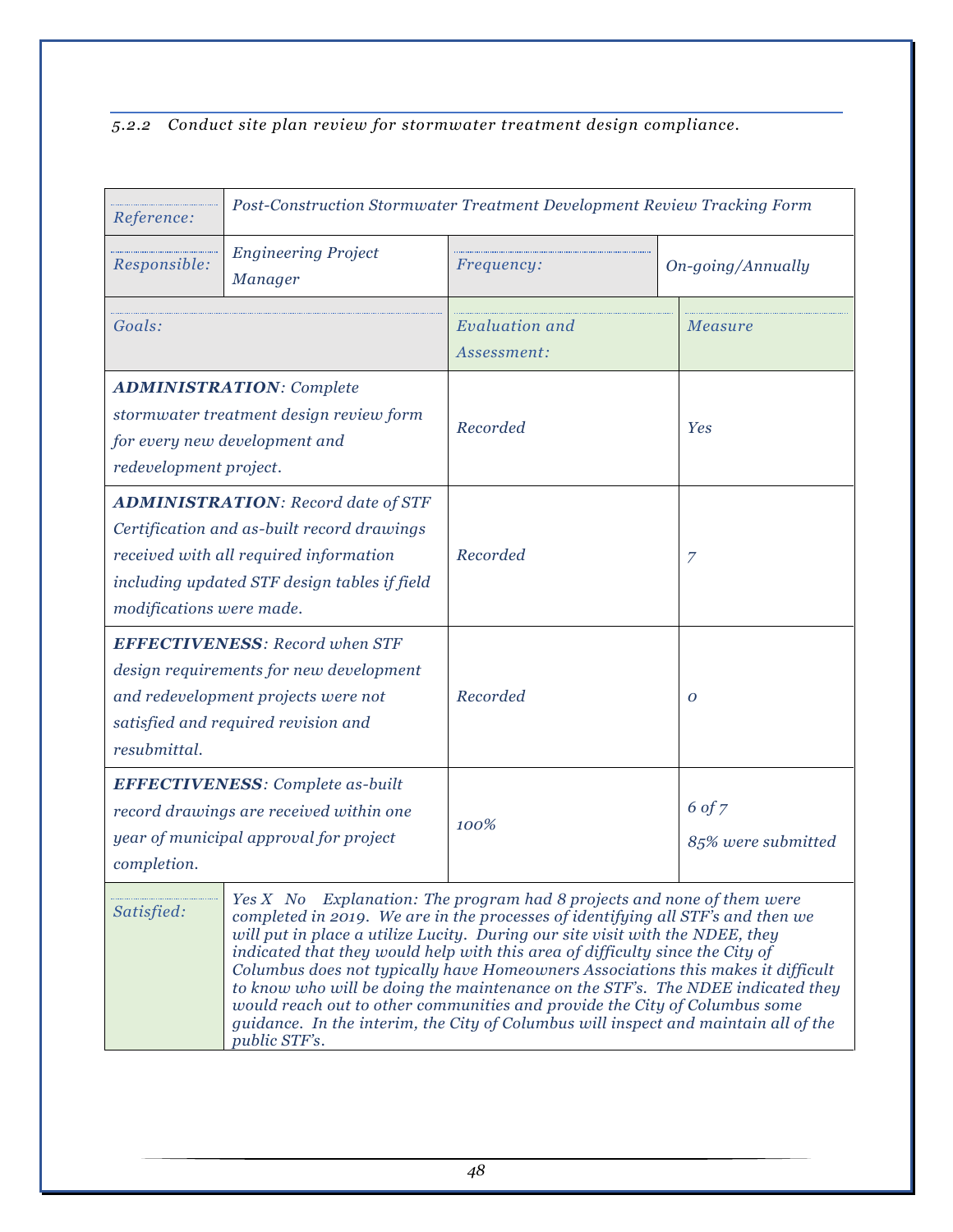#### *MCM #5: BMP 3: STORMWATER TREATMENT SITE INSPECTIONS*

<span id="page-49-0"></span>*5.3.1 Establish and review site inspection procedures in the MS4 Post-Construction Stormwater (PCSW) Program, which define and reference the following:*

- *Local regulatory mechanism(s) that effectively defines and enables authority to conduct site inspections.*
- *Minimum standards by reference for installation and maintenance of stormwate r treatment practices.*
- *Minimum required timing and information for construction operator self-inspections prior to receiving municipal approval constructed STFs.*
- *Minimum required timing and information for property owner self-inspections following municipal approval of constructed STFs.*
- *Current policies, staff, contact information, frequency and required procedures for municipal inspections prior to approving STFs constructed for the project.*
- *Minimum required timing and information for municipal inspections following municipal approval of constructed STFs.*

| Reference | Frequency                                                                                                                                                                                                                                    |                  |
|-----------|----------------------------------------------------------------------------------------------------------------------------------------------------------------------------------------------------------------------------------------------|------------------|
|           | City of Columbus City Code Chapter 54<br>Post-Construction Stormwater (PCSW) Manual Procedures                                                                                                                                               | Review: Annually |
|           | Some clerical changes made to the Post Construction Storm Water Program<br>manual. We will make changes to this part when we have received some direction<br>from the NDEE on the Cities issues with private STF's that was stated in 5.2.2. |                  |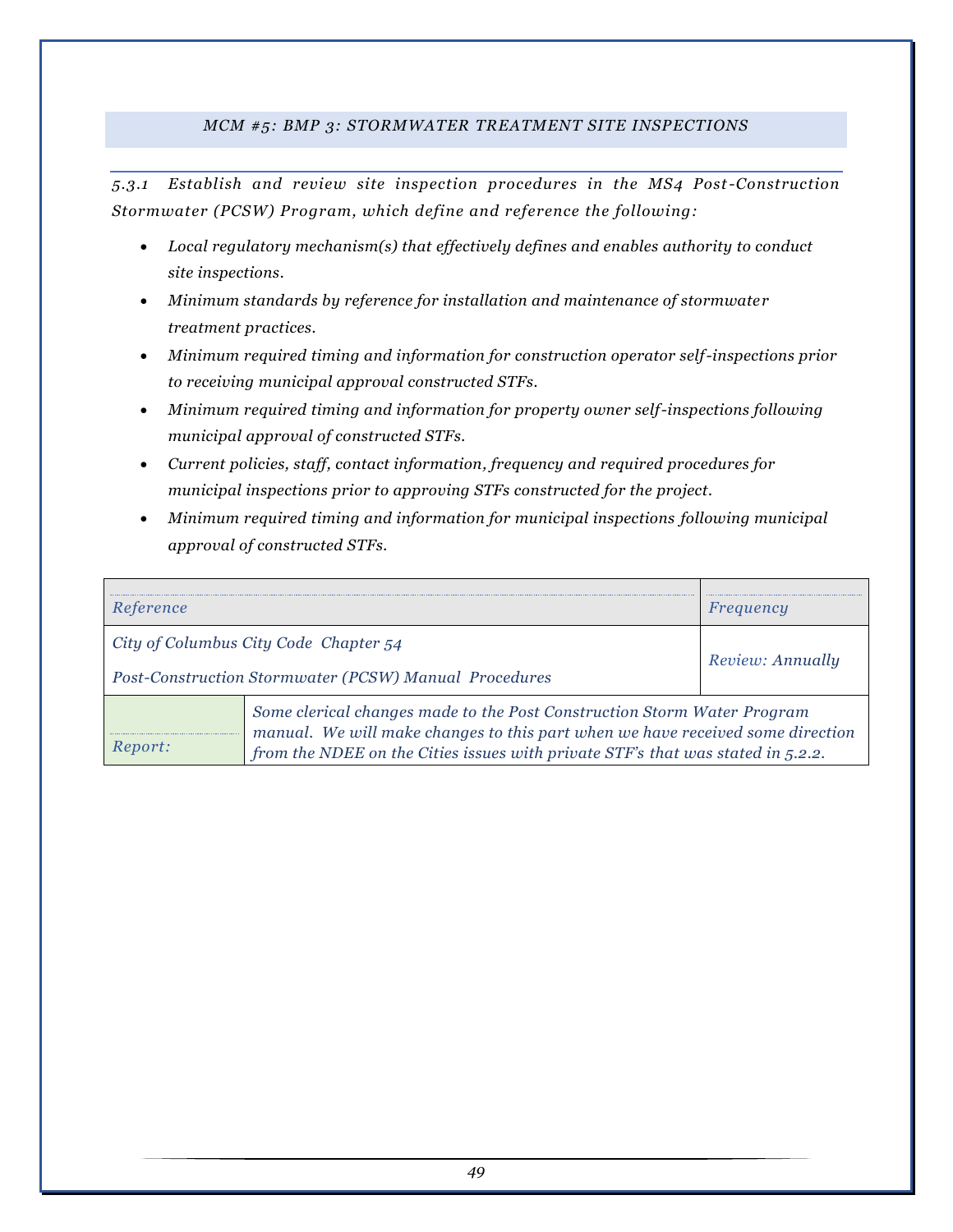*5.3.2 Conduct site inspections for new development and redevelopment projects to document post-construction Stormwater Treatment Facility (STF) installation and maintenance compliance.*

| Reference:                                                                                                                                                                                         | Post Construction Stormwater Treatment Facility Inspection Tracking Form                |                                   |  |                   |
|----------------------------------------------------------------------------------------------------------------------------------------------------------------------------------------------------|-----------------------------------------------------------------------------------------|-----------------------------------|--|-------------------|
| Responsible:                                                                                                                                                                                       | <b>Engineering Project</b><br><b>Manager</b>                                            | Frequency:<br>On-going/Annually   |  |                   |
| Goals:                                                                                                                                                                                             |                                                                                         | <b>Evaluation and Assessment:</b> |  | Measure           |
| requested for review.                                                                                                                                                                              | <b>ADMINISTRATION:</b> Record last date of<br>inspection by Owner for STFs submitted or | 100%                              |  | N <sub>0</sub>    |
|                                                                                                                                                                                                    | <b>ADMINISTRATION:</b> Record last date of<br>inspection by Municipality for STFs.      | 100%                              |  | Yes               |
| <b>EFFECTIVENESS:</b> Record modifications<br>made from design plans, engineer name<br>providing certification, and anticipated<br>date as-built record drawings will be<br>submitted to the City. |                                                                                         | 100%                              |  | 100% of 0         |
| <b>EFFECTIVENESS:</b> Always record<br>current condition, maintenance planned,<br>and next anticipated applicant inspection<br>date.                                                               |                                                                                         | 100%                              |  | 100% of 0         |
| <b>EFFECTIVENESS:</b> Self-inspections are<br>submitted by Owner of project within 90-<br>days following municipal approval of<br>completed project.                                               |                                                                                         | 100%                              |  | 100% of 0         |
| <b>EFFECTIVENESS:</b> Self-inspections are<br>submitted by Owner of project no longer<br>than three years following the previous<br>self-inspection.                                               |                                                                                         | 100%                              |  | $N/A$ for<br>2019 |
| <b>EFFECTIVENESS:</b> Always record final<br>constructed condition at time of inspection,<br>observations, and on-going municipal<br>inspection frequency before municipal<br>approval is given.   |                                                                                         | 100%                              |  | 100% of 0         |
| <b>EFFECTIVENESS: Always record</b><br>current condition, maintenance planned,<br>and next anticipated applicant inspection<br>date                                                                |                                                                                         | 100%                              |  | 100% of 0         |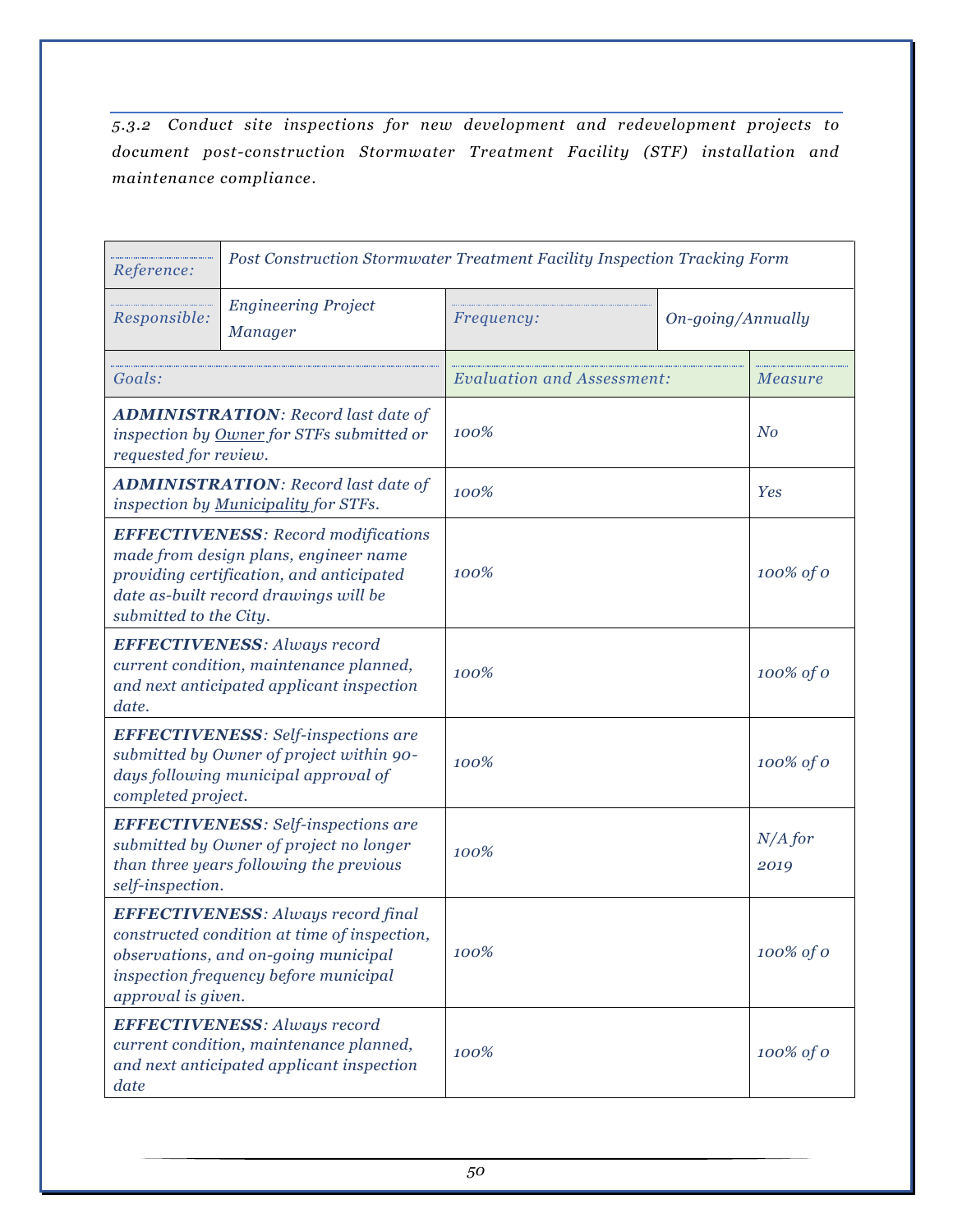| <b>EFFECTIVENESS:</b> Inspections are<br>conducted by the City within (14) fourteen<br>days following an information request<br>submitted by the public and/or failure of<br>the Owner to submit a routine self-<br><i>inspection.</i> |     | 100%                                                                                                                                                                                   | $100\%$ of O<br>None were<br>submitted |
|----------------------------------------------------------------------------------------------------------------------------------------------------------------------------------------------------------------------------------------|-----|----------------------------------------------------------------------------------------------------------------------------------------------------------------------------------------|----------------------------------------|
| <b>EFFECTIVENESS:</b> All information<br>provided from the public about stormwater<br>management of an approved STF leads to<br>an inspection or a documented reason why<br>an inspection was not conducted.                           |     | $100\%$                                                                                                                                                                                | $100\%$ of O<br>None were<br>requested |
| Satisfied:                                                                                                                                                                                                                             | Yes | $No X$ Explanation: We are in the process of working with the<br>NDEE on this issue and waiting on guidance/help on this issue. See<br>explanation of 5.2.2 for clarification on this. |                                        |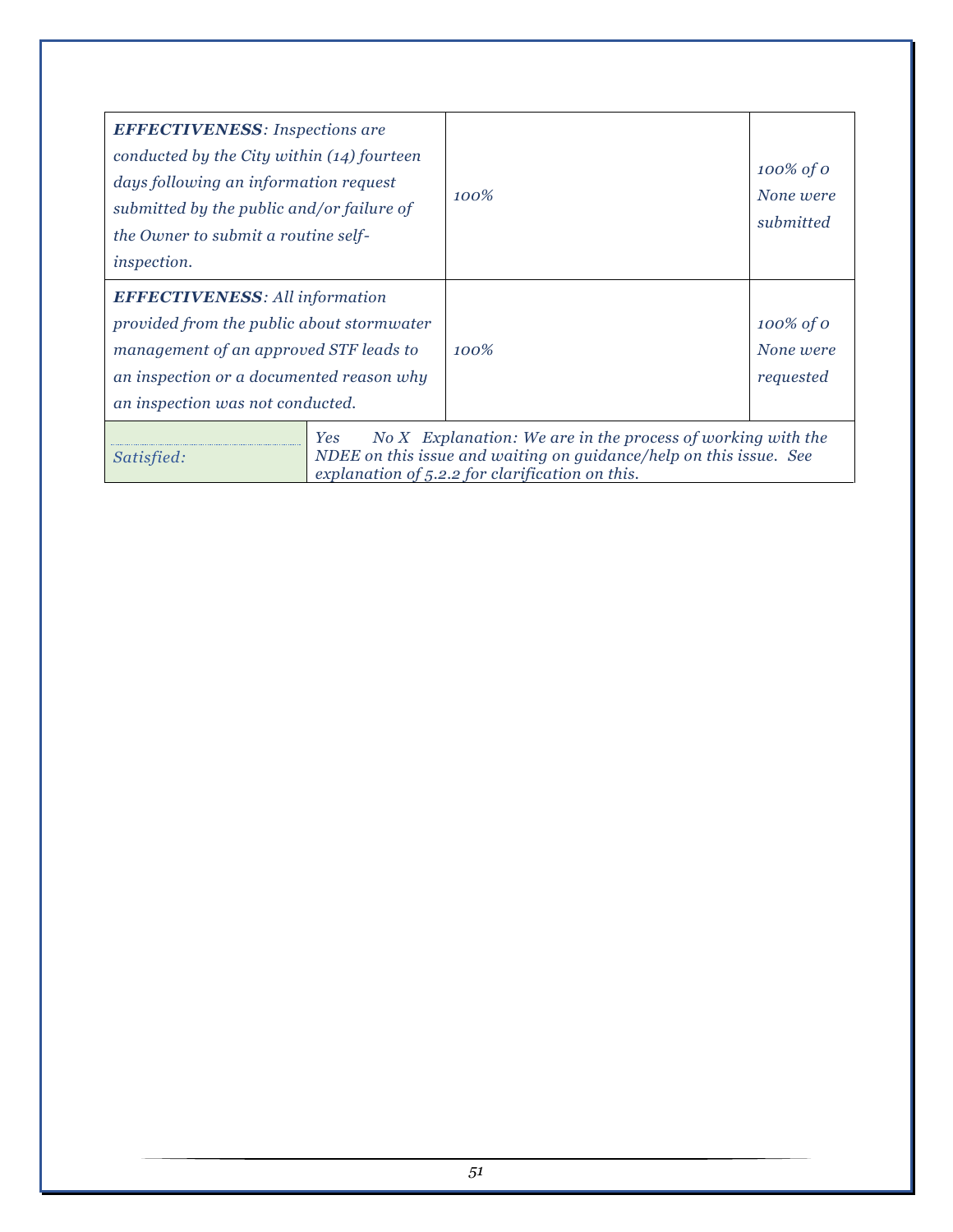#### *MCM #6 GOOD HOUSEKEEPING AND POLLUTION PREVENTION*

#### <span id="page-52-1"></span><span id="page-52-0"></span>*GOOD HOUSEKEEPING AND POLLUTION PREVENTION DECISION PROCESS RATIONALE*

*The purpose of this MCM is to minimize the effect of the municipality's efforts to the contribution of stormwater pollutants into receiving waters. Operations have been identified that have the greatest likelihood to cause pollution to stormwater runoff. The facilitators of these operations are educated and trained in Standard Operating Procedures for reducing pollutants from entering the storm sewer system.*

### *What types of municipal operations and maintenance are managed by the City of Columbus to prevent or reduce impacts to water quality from stormwater and what facilities does this include?*

*The City of Columbus is responsible for the stormwater pollution that its municipal operations and maintenance activities create. Pollution Prevention activities and procedures such as training, standard operating procedures, and record-keeping help minimize the affect our actions take on the environment. The Operations Water Quality Guide (OWQG) identifies these implemented processes and can be found on the City of Columbus Web Site and Engineering Department.*

### *What types of training is provided to the City of Columbus staff to help them prevent and reduce impacts to water quality from stormwater runoff?*

*The City of Columbus has different departments that create stormwater pollution. Several formats of training have been given to the members of these departments. Presentations and training videos are given to the employees regarding Stormwater Pollution Prevention. The Operations Water Quality Guide has a description of all training provided to City staff.*

*How do the City of Columbus document policies and procedures for maintenance activities, schedules, inspections, controls for paved areas and activities required for operation and maintenance throughout the city disposal of waste and maintenance of stormwater detention and treatment system?*

*The City of Columbus performs many procedures to document our efforts against stormwater pollution from maintenance activities. There are proper standard operating procedures for street sweeping activities for city employees to follow. These policies and procedures are documented in the Operations Water Quality Guide, which can be found at the City of Columbus Engineering Department.*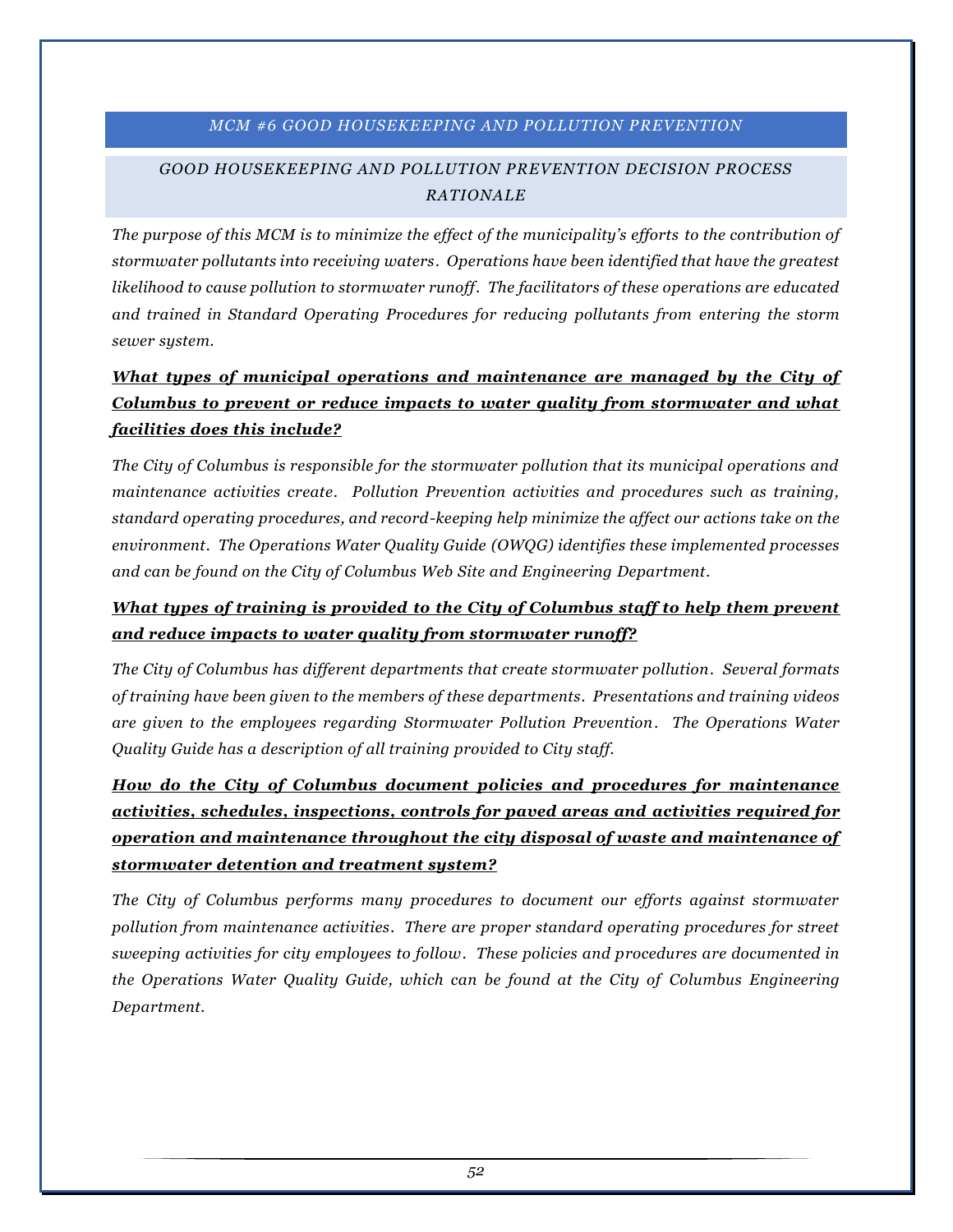### *Who is responsible for the overall management and implementation of the City of Columbus Good Housekeeping and Pollution Program?*

*The City of Engineering Project Manager is responsible for the overall management and implementation of the Good Housekeeping and Pollution Prevention Program. It is the responsibility of each Department/Division involved to implement their activities and report to the Engineering Project Manager upon enquiry.* 

### *How will the City of Columbus evaluate the success of the Good Housekeeping and Pollution Prevention Program and how was the measurable goal identified?*

*The City of Columbus has created and installed 'Effective Measures' throughout the Good Housekeeping and Pollution Prevention MCM. These effectiveness measures are identified for all BMP and reported as a measurable goal through the process of our Annual Report submitted to NDEQ.*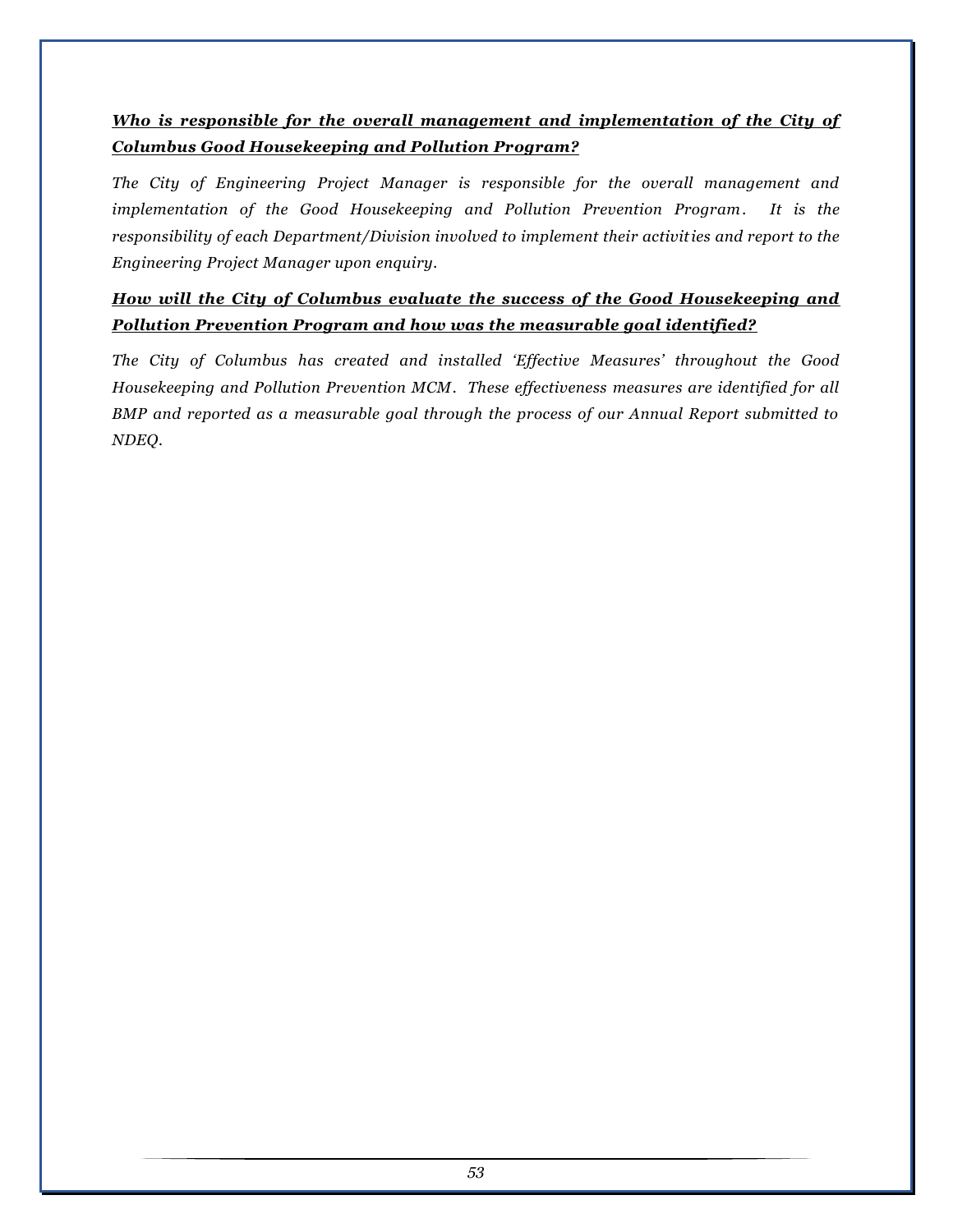#### *MCM #6: BMP 1: MUNICIPAL FACILITY MAINTENANCE ACTIVITIES*

<span id="page-54-0"></span>*6.1.1 Coordinate reviews and updates of municipal facility evaluation and maintenan ce policy information in the Operations Water Quality Guide, defines and describes the following:*

- *A listing and maps of all MS4 facilities, including storage yards, which are subject to maintenance activity best management practice policies.*
- *Lists of industrial facilities owned or operated by the City subject to NPDES Industrial Storm Water Discharge Permit with Notice of Intent or certificate of No Exposure for each facility attached.*
- *High Priority risk assessment policies for municipal maintenance facilities.*
- *Content and purpose of a Facility Runoff Control Plan developed for high priority municipal maintenance facilities.*
- *Describes building and grounds, vehicles and equipment (including maintenance, fueling and washing), product materials (including de-icing materials), bulk fluid storage and waste materials (including dredge spoil, accumulated sediments, floatables, debris, salvage products for reuse, and recyclables) best management practice policies for municipal maintenance facilities.*
- *Current policies, frequency, staff, contact information and required procedures for municipal facility site inspections, and time for resolving identified maintenance.*

| Reference                                        |                                                                                                                                                                                                                                                                | Frequency        |
|--------------------------------------------------|----------------------------------------------------------------------------------------------------------------------------------------------------------------------------------------------------------------------------------------------------------------|------------------|
| Operations Water Quality Guide Chapters $2 \& 3$ |                                                                                                                                                                                                                                                                | Review: Annually |
|                                                  | <b>Facility Runoff Control Plan</b>                                                                                                                                                                                                                            |                  |
| Report:                                          | After the review process there were some clerical changes made to the Operations Water<br>Quality Guide. We also updated the Facility Runoff Control Plan for Central Maintenance<br>Facility after completing the risk assessment that was conducted in 2019. |                  |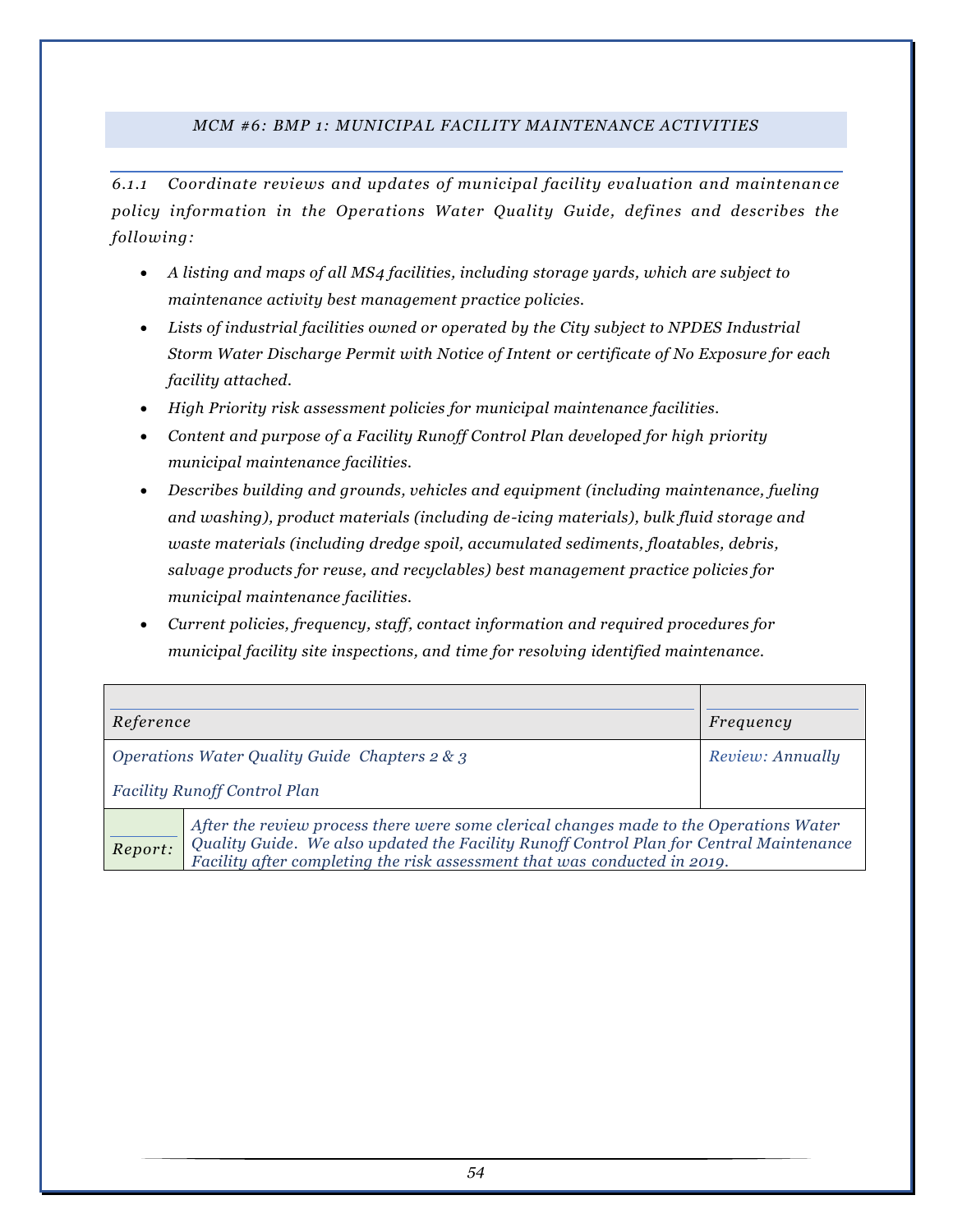*6.1.2 Conduct municipal facility maintenance evaluations and record results of maintenance facility activities.*

| Reference:                                                                                                                                                                                                                                                                     | <b>Municipal Facility Inspections Tracking Form</b>                                                                                      |                                      |  |                           |
|--------------------------------------------------------------------------------------------------------------------------------------------------------------------------------------------------------------------------------------------------------------------------------|------------------------------------------------------------------------------------------------------------------------------------------|--------------------------------------|--|---------------------------|
| Responsible:                                                                                                                                                                                                                                                                   | <b>Engineering Project Manager</b>                                                                                                       | On-going/Annually<br>Frequency:      |  |                           |
| Goals:                                                                                                                                                                                                                                                                         |                                                                                                                                          | <b>Evaluation</b> and<br>Assessment: |  | Measure                   |
| <b>ADMINISTRATION:</b> Record the total number of<br>facility inspections conducted during reporting<br>period.                                                                                                                                                                |                                                                                                                                          | Recorded                             |  | Yes                       |
| <b>ADMINISTRATION:</b> Record at least one MS4<br>Oversight inspection per year at each municipal<br>facility with an NPDES Industrial Stormwater<br>Permit authorization (no routine or benchmark<br>monitoring required of the NPDES Industrial<br>Stormwater permit holder. |                                                                                                                                          | 100%                                 |  | $1 \text{ of } 1$<br>100% |
| <b>ADMINISTRATION:</b> Record at least one MS4<br>Facility Evaluation per five years at each municipal<br>facility with an NPDES Industrial Stormwater<br>Permit No Exposure Certification.                                                                                    |                                                                                                                                          | 100%                                 |  | $1 \text{ of } 1$<br>100% |
| <b>ADMINISTRATION:</b> Record if corrective actions<br>that have been identified documented and addressed<br>for every maintenance facility during the reporting<br>period.                                                                                                    |                                                                                                                                          | 100%                                 |  | $1 \text{ of } 1$<br>100% |
| <b>ADMINISTRATION:</b> Maintain status of each<br>corrective maintenance identified but not resolved<br>within the recommended 30-day period.                                                                                                                                  |                                                                                                                                          | Record status                        |  | Yes                       |
|                                                                                                                                                                                                                                                                                | <b>EFFECTIVENESS:</b> Record the dates and inspectors<br>for two (2) inspections per year at each high priority<br>maintenance facility. |                                      |  | $1 \text{ of } 1$<br>100% |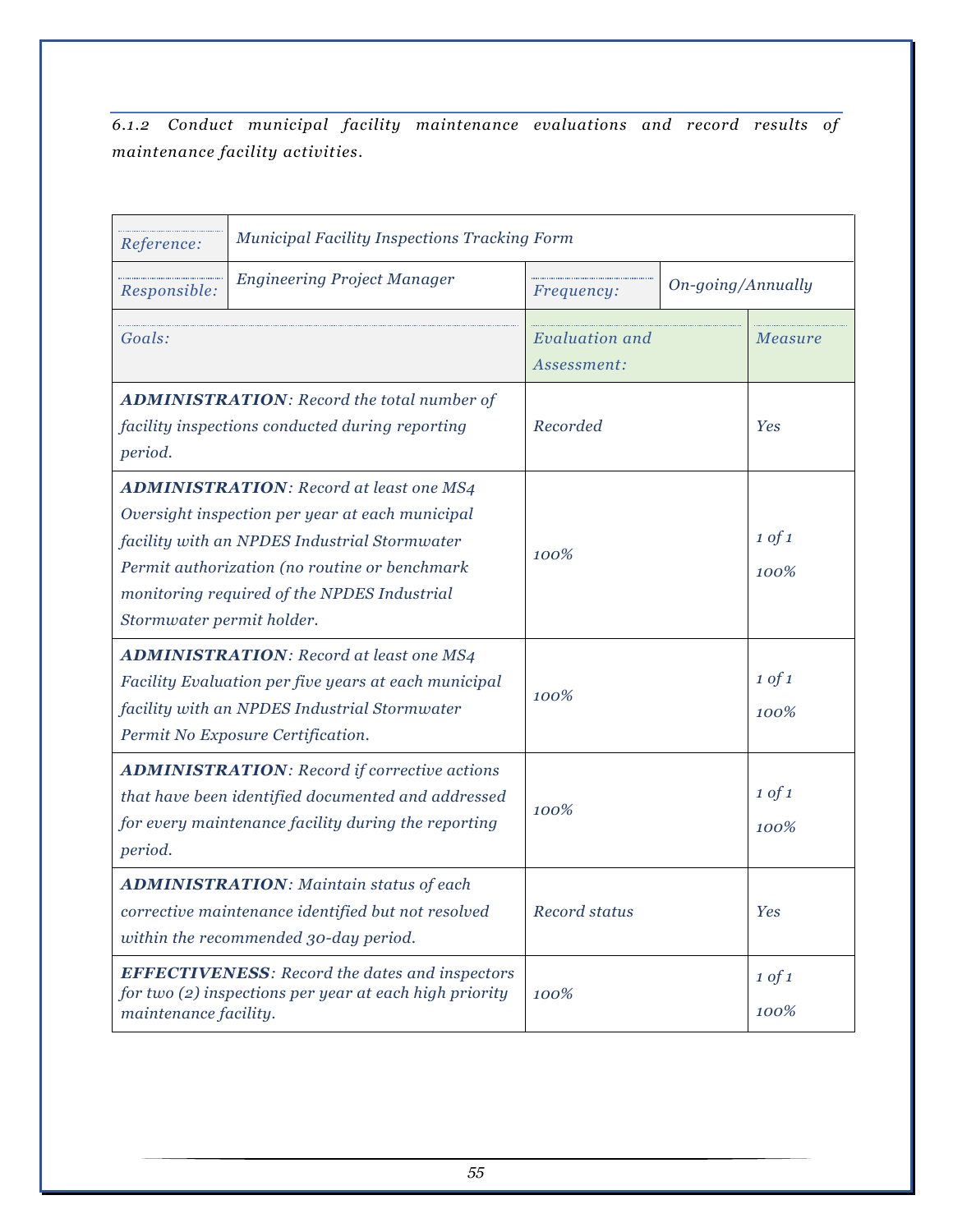| <b>EFFECTIVENESS:</b> Record the dates and inspectors<br>for one (1) inspection per year at each low priority<br>maintenance facility.                                                                                                                                                                                                                                                                                                                                                 | 100%                                                                                                                             | 60 of 60<br>100%          |
|----------------------------------------------------------------------------------------------------------------------------------------------------------------------------------------------------------------------------------------------------------------------------------------------------------------------------------------------------------------------------------------------------------------------------------------------------------------------------------------|----------------------------------------------------------------------------------------------------------------------------------|---------------------------|
| <b>EFFECTIVENESS:</b> Record during oversight<br>facility inspection of each municipal facility with an<br>NPDES Industrial Stormwater Permit authorization<br>whether facility is actively managing all Industrial<br>Stormwater Permit requirements and or No<br>Exposure Certification conditions including; training,<br>routine inspections, benchmark monitoring, physical<br>characteristics evaluations, SWPPP information,<br>SWPPP updates, and required reporting criteria. | 100%                                                                                                                             | $1 \text{ of } 1$<br>100% |
| <b>EFFECTIVENESS:</b> Interim corrective maintenance<br>is implemented when final corrective actions cannot<br>be completed within 30-days of being identified<br>during an inspection or complaint.                                                                                                                                                                                                                                                                                   | 100%                                                                                                                             | 100% of 0                 |
| <b>EFFECTIVENESS:</b> Summarize the reason(s)<br>corrective maintenance was not resolved within 30-<br>days for each corrective maintenance record and<br>what communication, education and/or enforcement<br>was used to get the corrective maintenance resolved<br>as soon as possible.                                                                                                                                                                                              | 100%                                                                                                                             | 100% of 0                 |
| Yes X No<br>Satisfied:                                                                                                                                                                                                                                                                                                                                                                                                                                                                 | Explanation: Oversight inspections were performed as<br>outlined. If there was any need for corrective action, it was taken care |                           |

*outlined. If there was any need for corrective action, it was taken care of in the allotted time. Our list of sites will be updated as needed with at least two new sites in 2020.*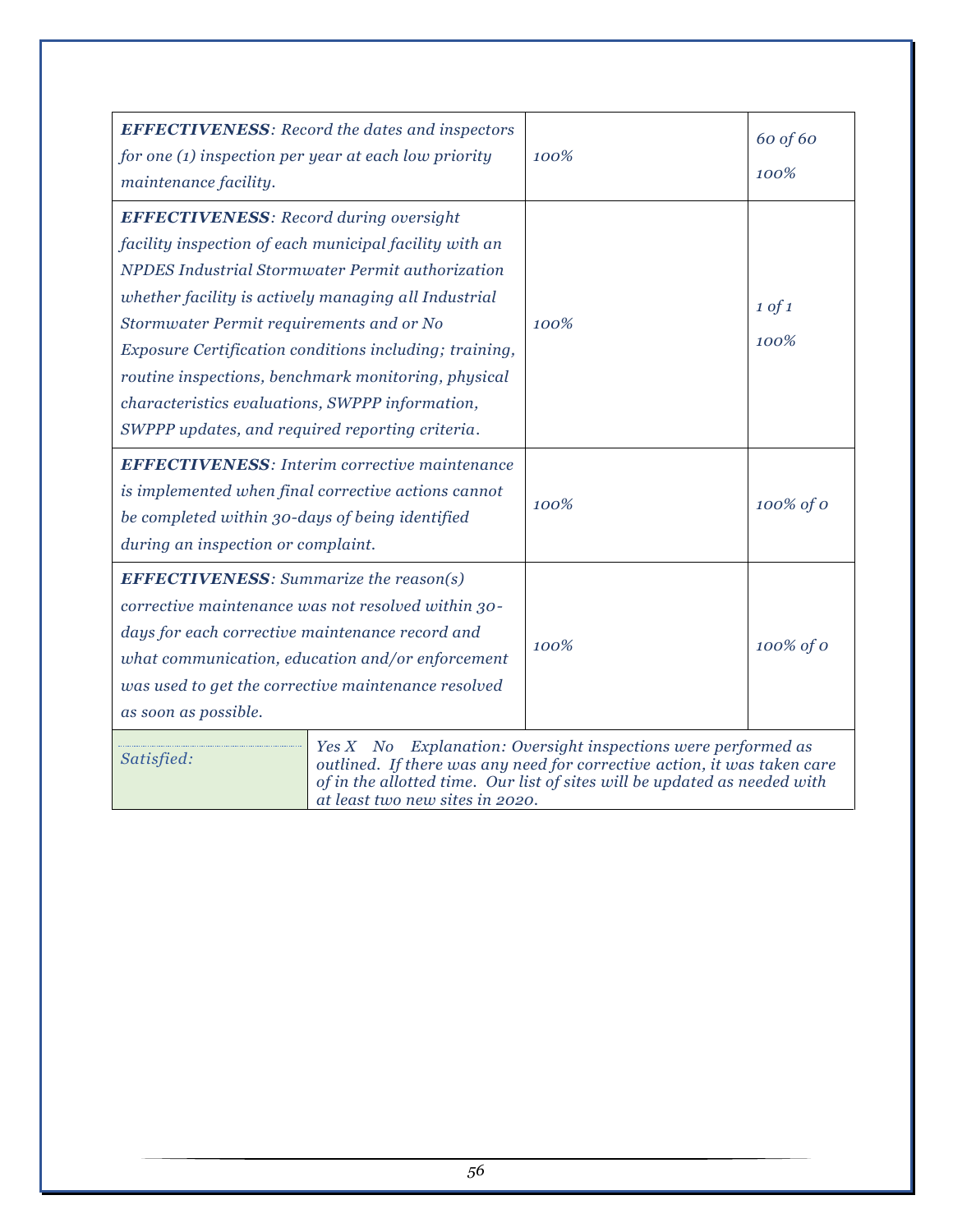#### <span id="page-57-0"></span>*MCM #6: BMP 2: MUNICIPAL ROADWAY/PARKING LOT MAINTENANCE ACTIVITIES*

*6.2.1 Coordinate updates and maintenance of municipal roadway/parking lot maintenance policy information in the Operations Water Quality Guide, which describes the following:*

- *Type of roadways (streets, roads, and highways) and which parking lots are impacted by maintenance activity best management practice policies that control floatables and other pollutants to the MS4.*
- *Current policies, frequencies and/or schedule, staff, equipment, contact information and required procedures for street and parking lot sweeping activities.*
- *Procedures for transportation and disposal of floatables and other pollutants collected because of roadway and parking lot maintenance activities.*

| Reference                                |                                                                                                                                                                                                                                                                                                   | Frequency |
|------------------------------------------|---------------------------------------------------------------------------------------------------------------------------------------------------------------------------------------------------------------------------------------------------------------------------------------------------|-----------|
| Operations Water Quality Guide Chapter 3 | Review: Annually                                                                                                                                                                                                                                                                                  |           |
| Report:                                  | We have made some minor clerical corrections to the Operations Water Quality Guide.<br>We have also updated the reports that are run from Verizon Fleet Connect as well. We<br>continue to look for a better way to dispose of the sweepings that would help lower the<br>cost of disposing them. |           |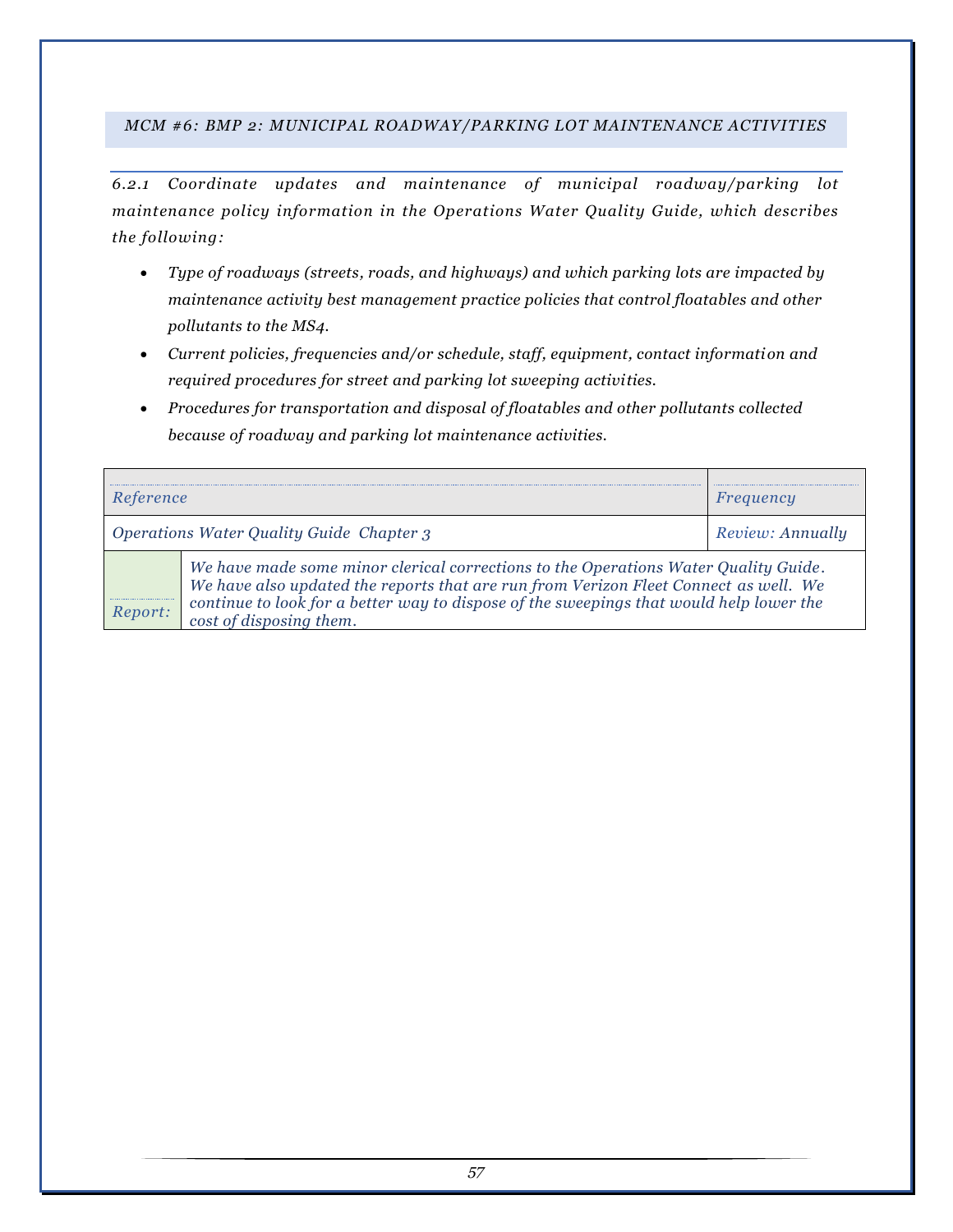*6.2.2 Conduct and report municipal roadway and parking lot maintenance within the MS4 area.*

| Reference:                                                                                                                                                                                                                                               | <b>Municipal Sweeping Operations Tracking Form</b>                                                                                                                               |                                                                  |  |                           |
|----------------------------------------------------------------------------------------------------------------------------------------------------------------------------------------------------------------------------------------------------------|----------------------------------------------------------------------------------------------------------------------------------------------------------------------------------|------------------------------------------------------------------|--|---------------------------|
| Responsible:                                                                                                                                                                                                                                             | <b>Engineering Project</b><br><b>Manager</b>                                                                                                                                     | Frequency:<br>On-going/Annually                                  |  |                           |
| Goals:                                                                                                                                                                                                                                                   |                                                                                                                                                                                  | <b>Evaluation and Assessment:</b>                                |  | Measure                   |
| <b>ADMINISTRATION:</b> Report hours of<br>equipment usage and number of lane miles<br>of streets swept.                                                                                                                                                  |                                                                                                                                                                                  | Recorded                                                         |  | Hours: 574<br>Miles: 1474 |
| dates of parking lots swept.                                                                                                                                                                                                                             | <b>ADMINISTRATION: Report number and</b>                                                                                                                                         | Reported                                                         |  | $15$ Lots &<br>26 Days    |
| <b>EFFECTIVENESS:</b> Verify that all public<br>streets listed on the street maintenance plan<br>were swept at least two times during the<br>year.                                                                                                       |                                                                                                                                                                                  | 100%                                                             |  | 100%                      |
| <b>EFFECTIVENESS:</b> All parking lots on the<br>parking lot maintenance plan were swept at<br>least once during the year.                                                                                                                               |                                                                                                                                                                                  | 100%                                                             |  | 15 of 15<br>100%          |
| <b>EFFECTIVENESS:</b> Report number of<br>instances that non-routine sweeping was<br>requested and the number of sweeping<br>events provided to address a public<br>complaint or internal identification that<br>non-routine street sweeping was needed. |                                                                                                                                                                                  | 100%                                                             |  | 6 of 6<br>100%            |
| Satisfied:                                                                                                                                                                                                                                               | Yes: $x$ No:<br>time spent sweeping from 2018 is that we have established a better way of<br>reporting using Verizon Connect. In addition, due to the flooding in the springtime | Explanation: The main reason for the decrease in miles swept and |  |                           |

*it took the extra person-hours to help with cleanup of the flooding.*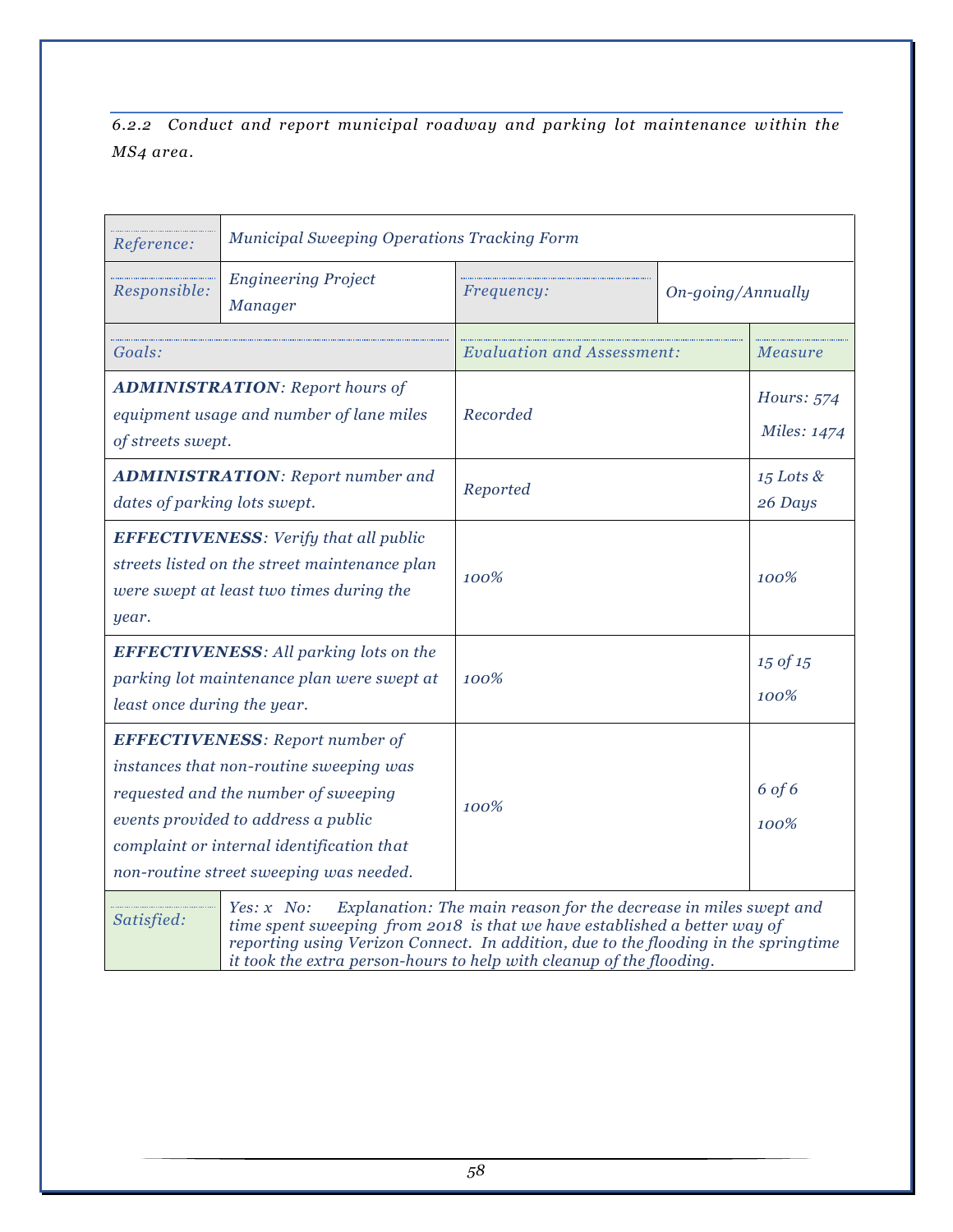#### <span id="page-59-0"></span>*MCM #6: BMP 3: MUNICIPAL STORM DRAIN SYSTEM MAINTENANCE ACTIVITIES*

*6.3.1 Coordinate updates and maintenance of municipal storm drain system maintenance policy information in the MS4 Operations Water Quality Guide, which defines and describes the following:*

- *Procedures for inspecting and cleaning municipally owned inlets, open channels and other drainage structures for debris.*
- *Procedure to dispose of materials extracted from inlets so that no stormwater drainage system waste material will re-enter the MS4.*
- *Procedures to document drainage structure maintenance activity.*
- *Procedures for inspecting and sweeping municipally owned streets.*
- *Procedures to assess existing flood management locations for potential incorporation of water quality protection devices or practices.*
- *Procedure to dispose of materials swept so that waste material will not re-enter the MS4.*
- *Procedures to require any contractors hired by the Municipality to perform maintenance activities.*

| Reference |                                                                                                                                                                                                                                                       | Frequency        |
|-----------|-------------------------------------------------------------------------------------------------------------------------------------------------------------------------------------------------------------------------------------------------------|------------------|
|           | Operations Water Quality Guide Chapters 3 & 4                                                                                                                                                                                                         | Review: Annually |
| Report:   | We have made some minor clerical corrections to the Operations Water Quality Guide. In<br>addition, we are in the process of finding a more cost effective way to dispose of the<br>materials that are removed from the inlets and storm sewer pipes. |                  |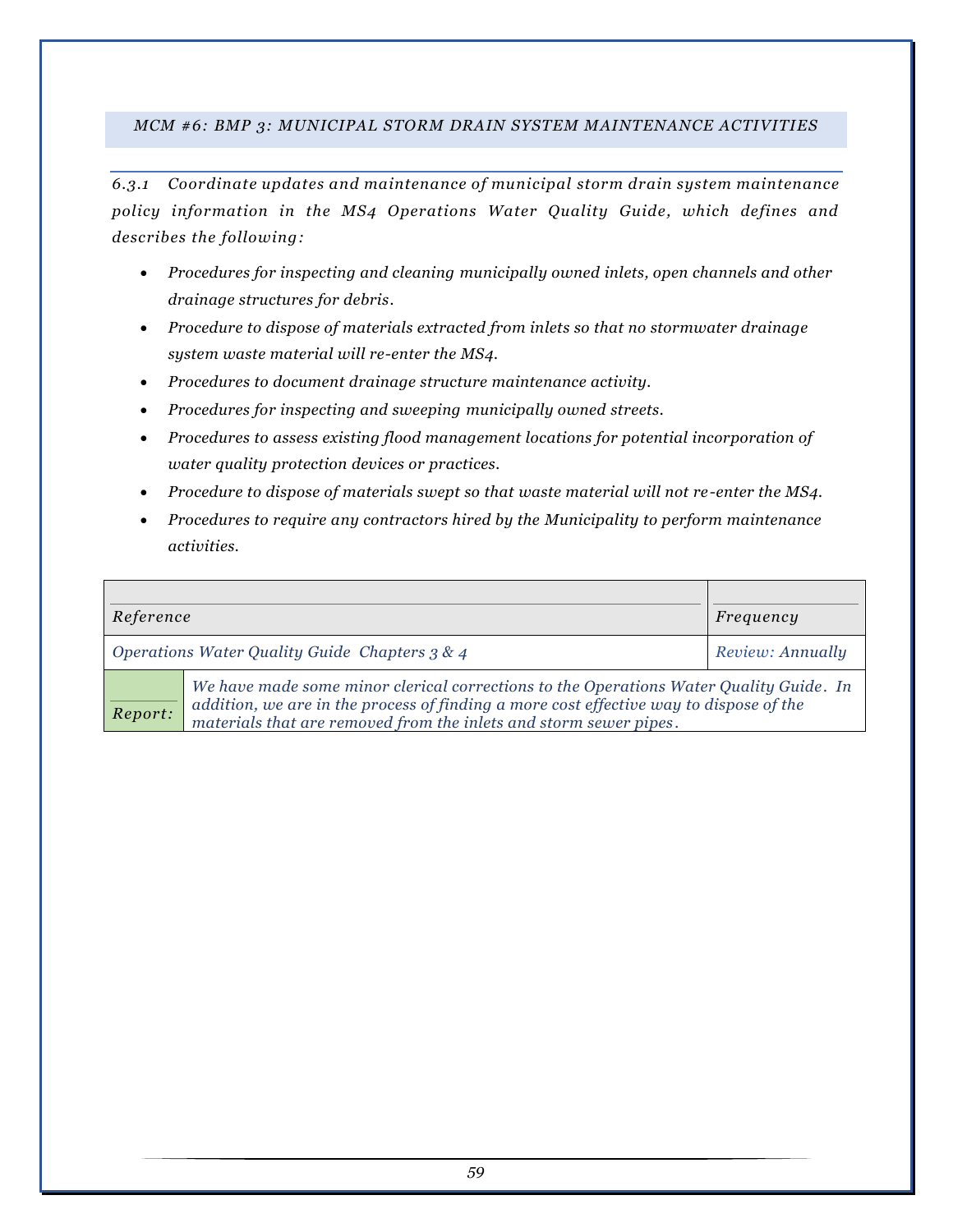| Reference:                                                                                                                                                                                                                                                                                                     | <b>Municipal Stormwater Operations Tracking Form</b>                                                                                                                                                                                                                                      |                                   |  |                           |
|----------------------------------------------------------------------------------------------------------------------------------------------------------------------------------------------------------------------------------------------------------------------------------------------------------------|-------------------------------------------------------------------------------------------------------------------------------------------------------------------------------------------------------------------------------------------------------------------------------------------|-----------------------------------|--|---------------------------|
| Responsible:                                                                                                                                                                                                                                                                                                   | <b>Engineering Project Manager</b>                                                                                                                                                                                                                                                        | On-going/Annually<br>Frequency:   |  |                           |
| Goals:                                                                                                                                                                                                                                                                                                         |                                                                                                                                                                                                                                                                                           | <b>Evaluation and Assessment:</b> |  | Measure                   |
|                                                                                                                                                                                                                                                                                                                | <b>MUNICIPAL STORM DRAIN INLET MAINTENANCE</b>                                                                                                                                                                                                                                            |                                   |  |                           |
| <b>ADMINISTRATION: Report hours of</b><br>equipment usage and number of storm drains<br>cleaned.                                                                                                                                                                                                               |                                                                                                                                                                                                                                                                                           | Recorded                          |  | Hours: 87<br>Number: 136  |
|                                                                                                                                                                                                                                                                                                                | <b>EFFECTIVENESS:</b> All storm drain inlets listed<br>on the storm drain system maintenance plan<br>were cleaned once every five (5) years.                                                                                                                                              | 100%                              |  | 1% of 2765                |
| <b>EFFECTIVENESS:</b> Report number of<br>instances that non-routine storm drain inlet<br>cleaning was requested and the number of storm<br>drain cleaning events provided to address a<br>public information request or internal<br>identification that non-routine storm drain inlet<br>cleaning was needed. |                                                                                                                                                                                                                                                                                           | 100%                              |  | 100% of 0                 |
|                                                                                                                                                                                                                                                                                                                | <b>MUNICIPAL STORM DRAIN PIPE MAINTENANCE</b>                                                                                                                                                                                                                                             |                                   |  |                           |
| system cleaned.                                                                                                                                                                                                                                                                                                | <b>ADMINISTRATION: Report hours of</b><br>equipment usage and lineal feet of drainage                                                                                                                                                                                                     | Recorded                          |  | Hours: 136<br>Feet: 17915 |
| <b>EFFECTIVENESS:</b> All of storm drain pipes<br>listed on the storm drain system maintenance<br>plan was cleaned once every ten (10) years.                                                                                                                                                                  |                                                                                                                                                                                                                                                                                           | 100%                              |  | $2\%$ of<br>407,217       |
| needed.                                                                                                                                                                                                                                                                                                        | <b>EFFECTIVENESS:</b> Report number of<br>instances that non-routine storm drainpipe<br>cleaning was requested and the number of storm<br>drainpipe cleaning events provided to address a<br>public complaint or internal identification that<br>non-routine storm drainpipe cleaning was | 100%                              |  | $100\%$ of 0              |

### *6.3.2 Conduct municipal storm drain system maintenance.*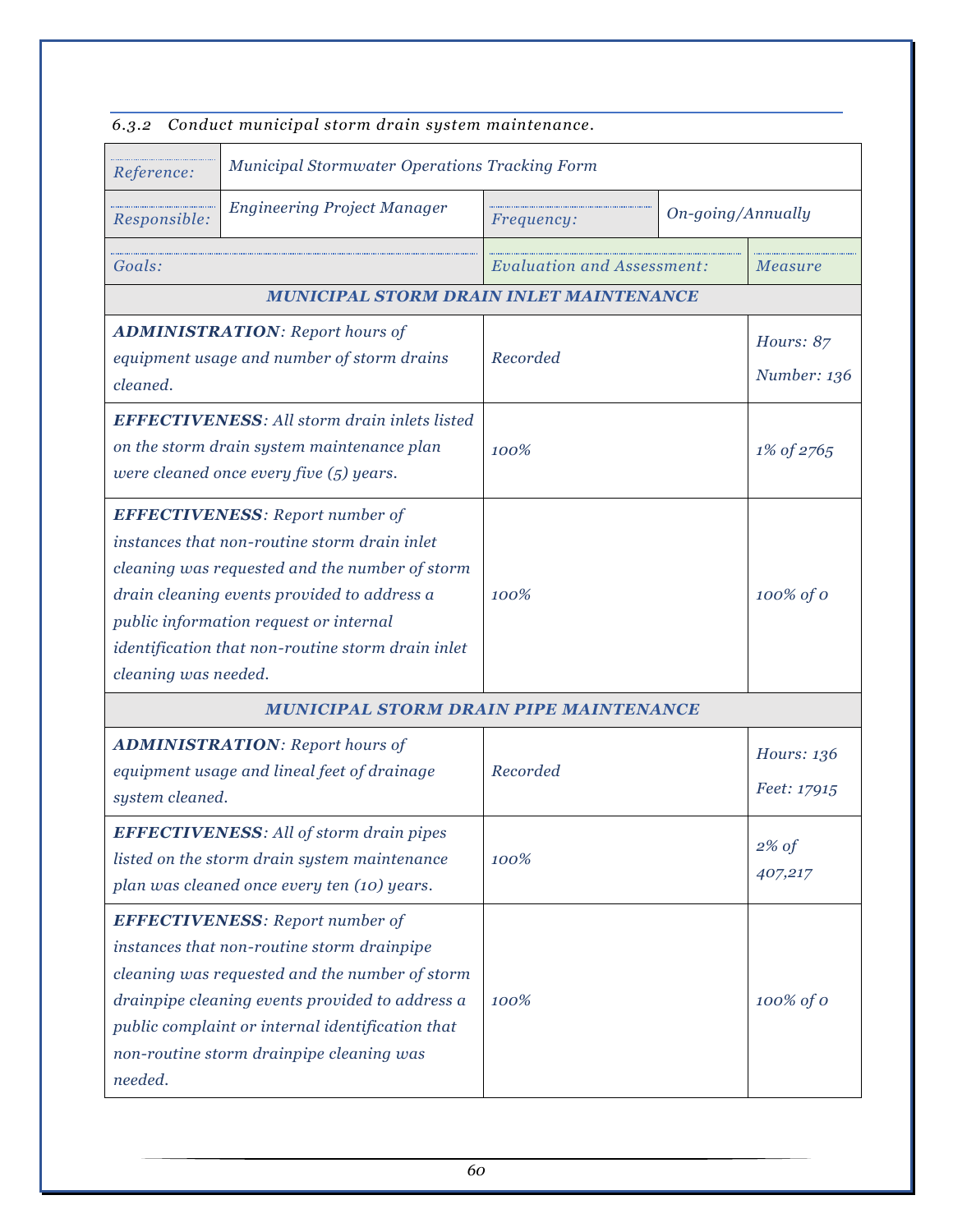| MUNICIPAL STORMWATER DETENTION/RETENTION AREA MAINTENANCE                                                                                                                                                                                                                                                                                                                                                                                           |  |          |                                       |  |  |
|-----------------------------------------------------------------------------------------------------------------------------------------------------------------------------------------------------------------------------------------------------------------------------------------------------------------------------------------------------------------------------------------------------------------------------------------------------|--|----------|---------------------------------------|--|--|
| <b>ADMINISTRATION:</b> Report hours of<br>equipment usage and detention/retention areas<br>cleaned and maintained.                                                                                                                                                                                                                                                                                                                                  |  | Recorded | Hours: 400<br>Facilities: 8           |  |  |
| <b>EFFECTIVENESS:</b> Verify that all<br>detention/retention areas listed on the storm<br>drain system maintenance plan were cleaned<br>once every ten (10) years.                                                                                                                                                                                                                                                                                  |  | 100%     | 40f4<br>100%                          |  |  |
| <b>EFFECTIVENESS:</b> Report number of<br>instances that non-routine detention/retention<br>area cleaning was requested and the number of<br>detention/retention cleaning events provided to<br>address a public complaint or internal<br><i>identification that non-routine</i><br>detention/retention cleaning was needed.                                                                                                                        |  | 100%     | $100\%$ of O<br>None were<br>reported |  |  |
| Explanation: The City of Columbus does not have staff devoted to<br>Yes X<br>N o<br>Satisfied:<br>specific full-time positions such as "Storm Sewer Maintenance." We have a crew<br>that we can call on to perform specific incidents as they arise. That being said we<br>did not reach our goal of cleaning of storm sewer pipe for this year. This was due<br>impart to the flooding this spring and not enough work force. We also had a change |  |          |                                       |  |  |

Г

## *over with our Street Superintendent. All those combined made it hard to get everything completed. Our Street Superintendent and myself will work together to form a plan to help get us where we need to be.*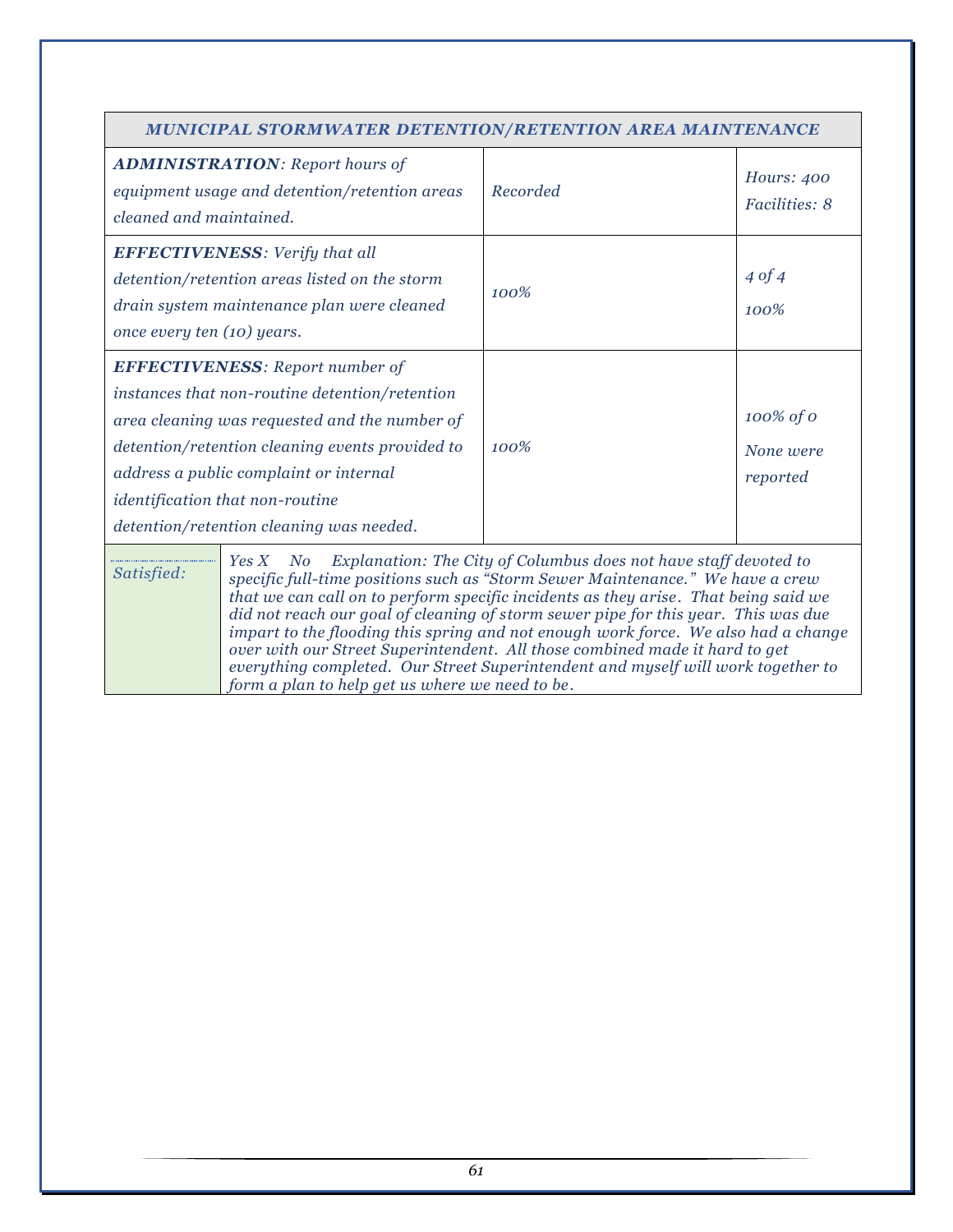#### <span id="page-62-0"></span>*MCM #6: BMP 4: MUNICIPAL OPERATION AND MAINTENANCE PROGRAM TRAINING*

*6.4.1 Coordinate updates and maintenance of training materials for distribution related to reducing stormwater pollution from municipal operation and maintenance activities in the Public Education and Outreach Strategy, which defines the following:* 

- *Target messages and distribution methods for pollution prevention or reduction training related to municipal operation and maintenance activities.*
- *At least one target message for Public Employees involved in Parks and Recreation Operation and Maintenance Activities every reporting year.*
- *At least one target message for Public Employees involved in Transportation and Utilities Operation and Maintenance Activities every reporting year.*
- *At least one target message for Public Employees involved in Storm Sewer Operation and Maintenance Activities every reporting year.*

| Reference:                                                    |                                           |                                                                                                        |                                                                                                         |          | Frequency:       |                    |
|---------------------------------------------------------------|-------------------------------------------|--------------------------------------------------------------------------------------------------------|---------------------------------------------------------------------------------------------------------|----------|------------------|--------------------|
|                                                               | The City of City of Columbus PEO Strategy |                                                                                                        |                                                                                                         | Annually |                  |                    |
| Description                                                   | <b>Target</b><br>Audience                 | <b>Messages</b>                                                                                        | Methods/Resources                                                                                       |          | Last<br>Provided | <b>Next</b><br>Due |
| <b>Standard</b><br>Procedures                                 | City Staff<br>involved<br>with O&M        | Prevent pollution<br>from municipal<br>operations<br>throughout the<br>City.                           | <b>Operations Water Quality</b><br>Guide                                                                |          | 2019             | 2020               |
| Maintenance<br><b>Facility Runoff</b><br><b>Control Plans</b> | <b>City Staff</b><br>involved<br>with O&M | Prevent pollution<br>from municipal<br>operations at<br>municipal<br>maintenance<br><i>facilities.</i> | <b>Facility Runoff Control</b><br>Plan for Central<br><b>Maintenance Facility</b>                       |          | 2019             | 2020               |
| Supplemental<br>Guides                                        | <b>City Staff</b><br>involved<br>with O&M | Prevent pollution<br>from municipal<br>operations at<br>municipal<br>maintenance<br><i>facilities.</i> | City of Columbus<br>Municipal Good<br>Housekeeping Poster<br>(located at each FRCP<br><i>facility</i> ) |          | 2016             | 2021               |
| Municipal<br>Good<br>Housekeeping<br>Training<br>Report:      | <b>City Staff</b><br>involved<br>with O&M | Prevent pollution<br>from municipal<br>operations<br>throughout the<br>City.                           | Live Training or Video                                                                                  |          | 2019             | 2020               |
|                                                               |                                           | All of the required criteria of this section have been met.                                            |                                                                                                         |          |                  |                    |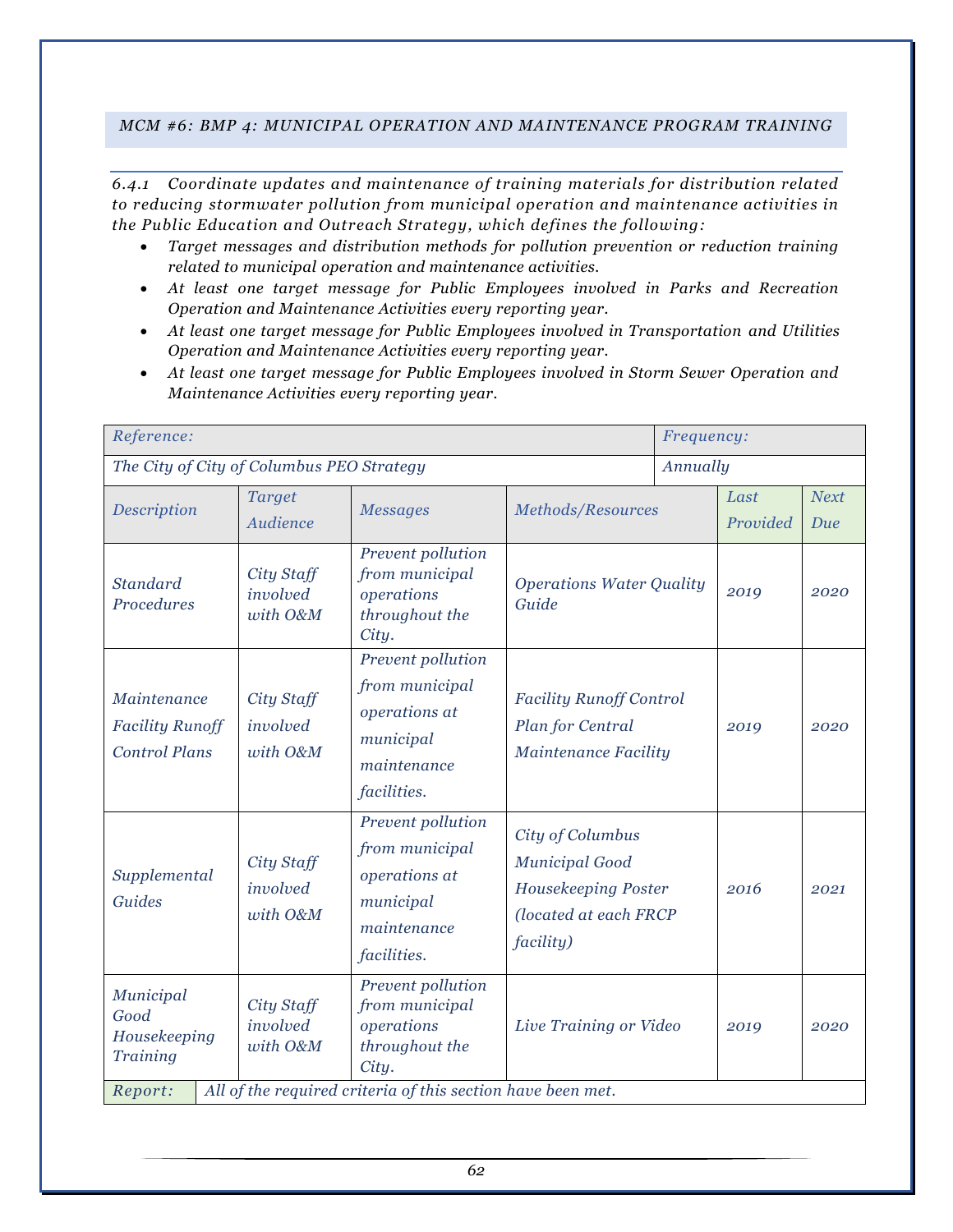*6.4.2 Deliver training related to pollution prevention and reduction from munic ipal operation and maintenance activities conducted by Municipal Employees.*

| Reference:                                                                                                                                                                                                                                                                                                                                                                                                                                                                                  |                                              | <b>Education and Outreach Strategy Tracking Form</b> |                                   |                   |                                                                                      |
|---------------------------------------------------------------------------------------------------------------------------------------------------------------------------------------------------------------------------------------------------------------------------------------------------------------------------------------------------------------------------------------------------------------------------------------------------------------------------------------------|----------------------------------------------|------------------------------------------------------|-----------------------------------|-------------------|--------------------------------------------------------------------------------------|
| Responsible:                                                                                                                                                                                                                                                                                                                                                                                                                                                                                | <b>Engineering Project</b><br><b>Manager</b> | Frequency:                                           |                                   | On-going/Annually |                                                                                      |
| Goals:                                                                                                                                                                                                                                                                                                                                                                                                                                                                                      |                                              |                                                      | <b>Evaluation and Assessment:</b> |                   | Performance:                                                                         |
| <b>ADMINISTRATION:</b> Deliver training to all<br>Municipal Employee sectors identified to<br>receive information for the reporting year.<br><b>EFFECTIVENESS:</b> Management staff for<br>Parks and Open Space, Fleet and Building,<br>Permanent Stormwater Treatment, and Storm<br>Sewer Maintenance and Operation received<br>training every even numbered calendar year.                                                                                                                |                                              | 100%<br>75%                                          |                                   |                   | Yes<br>51 of 51<br>100%                                                              |
| EFFECTIVENESS: Non-management, non-<br>seasonal staff for Parks and Open Space, Fleet<br>and Building, Permanent Stormwater<br>Treatment, and Storm Sewer Maintenance and<br>received training every odd numbered<br>calendar year.                                                                                                                                                                                                                                                         |                                              | 75%                                                  |                                   |                   | 80%                                                                                  |
| <b>EFFECTIVENESS:</b> Seasonal staff for Parks<br>and Open Space, Fleet and Building,<br>Permanent Stormwater Treatment, and Storm<br>Sewer Maintenance and received training<br>every calendar year.<br>Yes X No<br>Satisfied:<br>help the city get back on track with the training set forth above, having<br>the training continuing in even and odd years. We have also been<br>working with our Human Resource Director about arraigning training<br>for new hires and seasonal staff. |                                              | 75%                                                  |                                   |                   | 160 of 160<br>100%<br>Explanation: I held training for all of our staff this year to |